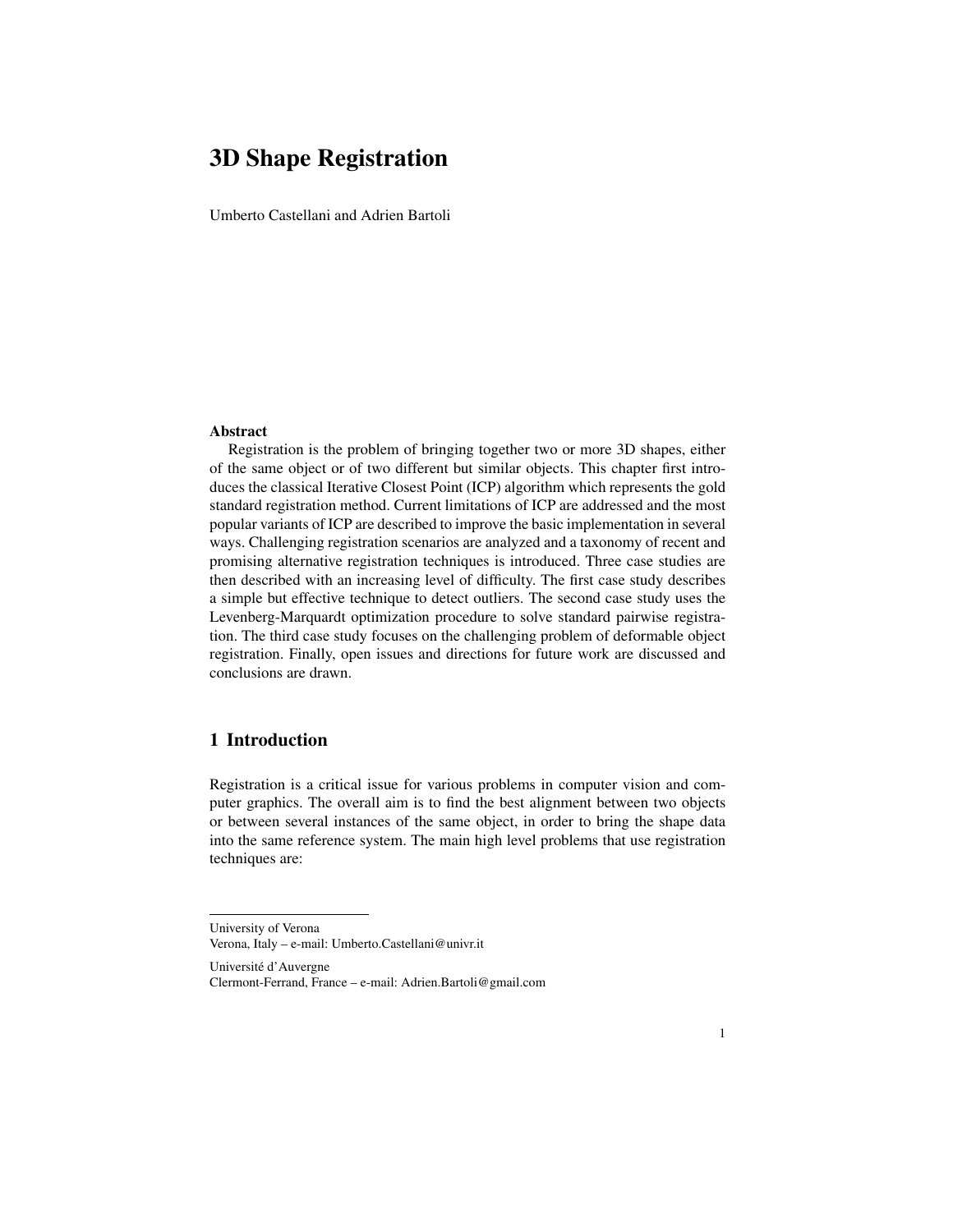- 1. Model reconstruction. The goal in model reconstruction is to create a complete object model from partial 3D views obtained by a 3D scanner. Indeed, it is rare that a single 3D view grabs the whole object structure, mainly due to self occlusions. Registration allows one to obtain the alignment between the partial overlapping 3D views in order to build a complete object model, also called a mosaic (see figure 1). In this context registration is first applied between pairs of views [6, 75]. The whole model is then reconstructed using multiple view registration refinement [75, 40]. Typically, model reconstruction is employed in *cultural heritage* [5] to obtain 3D models of archaeological findings. It has also been applied in applications such as *reverse engineering* and *rapid prototyping* [91] and for vision in hostile environments [16, 17].
- 2. Model fitting. The goal in model fitting is to compute the transformation between a partial 3D view and a known CAD model of the actual object. Model fitting is used in robotics for object grasping [61, 24] and model-based object tracking [72]. Model fitting is typically used with rigid objects but has recently been extended to deformable objects [18].
- 3. Object recognition. The goal in object recognition is to find, amongst a database of 3D models, which one best matches an input partial 3D view. This problem is more challenging than model fitting since a decision has to be made regarding which model, if any, is the sought one. Solving the recognition problem this way is called *recognition-by-fitting* [89]. Several works have been done for 3D face recognition [9, 8, 80] and for 3D object retrieval [31, 87]. Registration becomes more challenging in a cluttered environment [53, 44, 3].
- 4. Multimodal registration. The goal in multimodal registration is to align several views of the same object taken by different types of acquisition systems. After registration, the information from different modalities can be merged for comparison purposes or for creating a multimodal object model. This problem is typical in medical imaging where it is common to register MRI and CT scans or MRI and PET scans [51, 81]. 3D medical image registration is discussed further in Chapter 11.

This chapter gives a general formulation for the registration problem. This formulation leads to computational solutions that can be used to solve the four above mentioned tasks. It encompasses most of the existing registration algorithms. For a detailed description of registration techniques and experimental comparisons, we refer the reader to recent surveys [75, 73, 54, 45, 76]. It is worth mentioning that most of the existing computational solutions are based on the seminal Iterative Closest Point (ICP)[6] algorithm that we will describe shortly.

## *1.1 Chapter outline*

This chapter is organized as follows. We first present the two-view registration problem and the current algorithmic solutions. We then describe some advanced registration techniques. We give a comprehensive derivation of algorithms for registration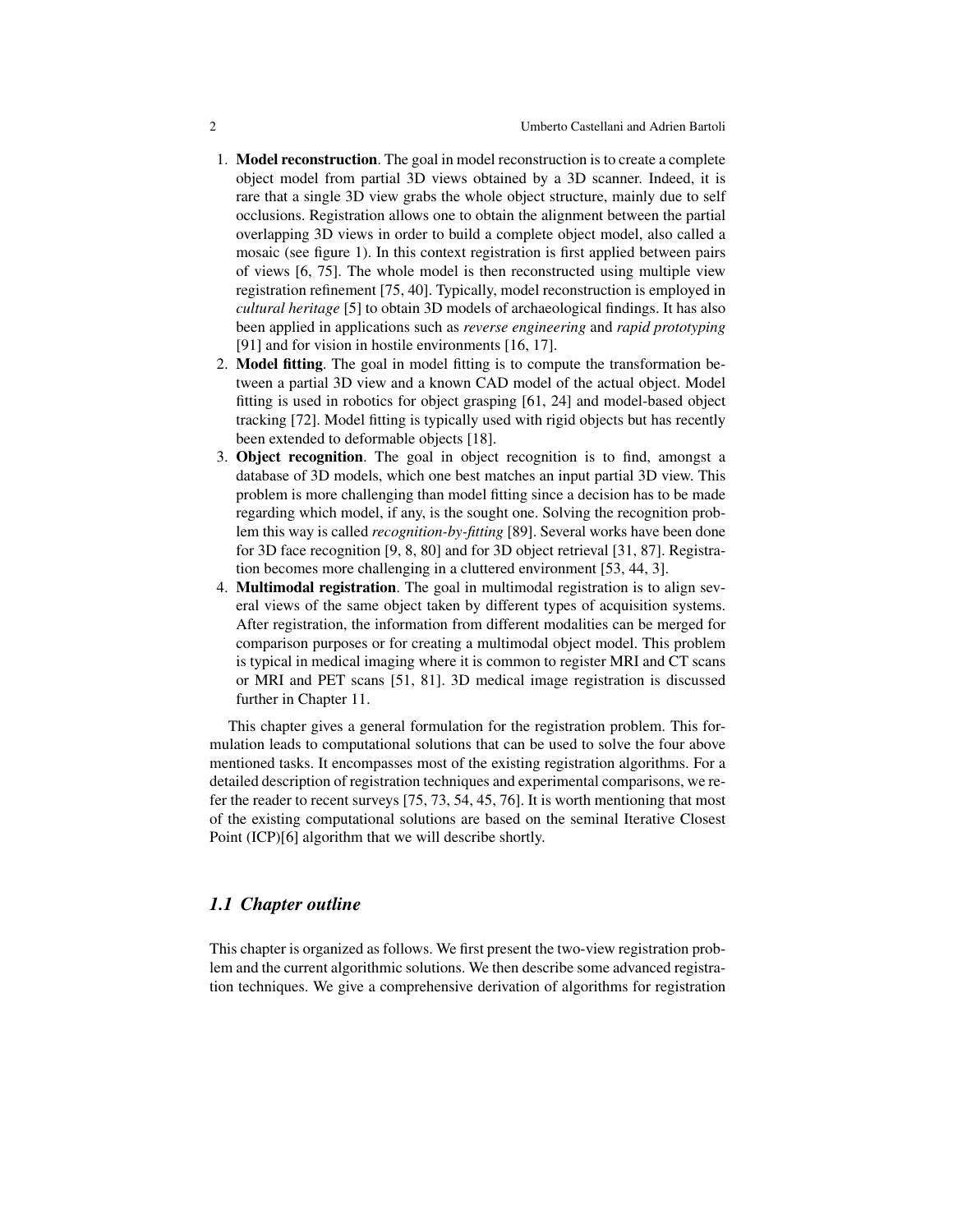

Fig. 1 Example of model reconstruction. Partial 3D views of the object of interest are acquired (left). After registration all the 3D views are transformed to the common reference system and merged (right).

by proposing three case studies. We give an overview of open challenges with future directions and conclusion. Further suggestions, additional reading and exercises are finally proposed.

## 2 Registration of Two Views

We first give a mathematical formulation of the two view registration problem and then derive the basic ICP algorithm and discuss its main variants.

### *2.1 Problem Statement*

Given a pair of views *D* and *M* representing two scans (partial 3D views) of the same object, registration is the problem of finding the parameters a of the transformation function  $T(\mathbf{a}, D)$  which best aligns *D* to *M*. Typically, *D* and *M* are either simple point clouds or triangulated meshes [14]. The moving view *D* is called *data-view*, while the fixed view is called *model-view*. The registration problem is solved by estimating the parameters  $\mathbf{a}^*$  of the transformation  $T$  that satisfy:

$$
\mathbf{a}^* = \underset{\mathbf{a}}{\arg\min} E(T(\mathbf{a}, D), M),\tag{1}
$$

where *E* is called the *error function* and measures the registration error. Figure 2 illustrates the two-view registration process. The data-view and the model-view show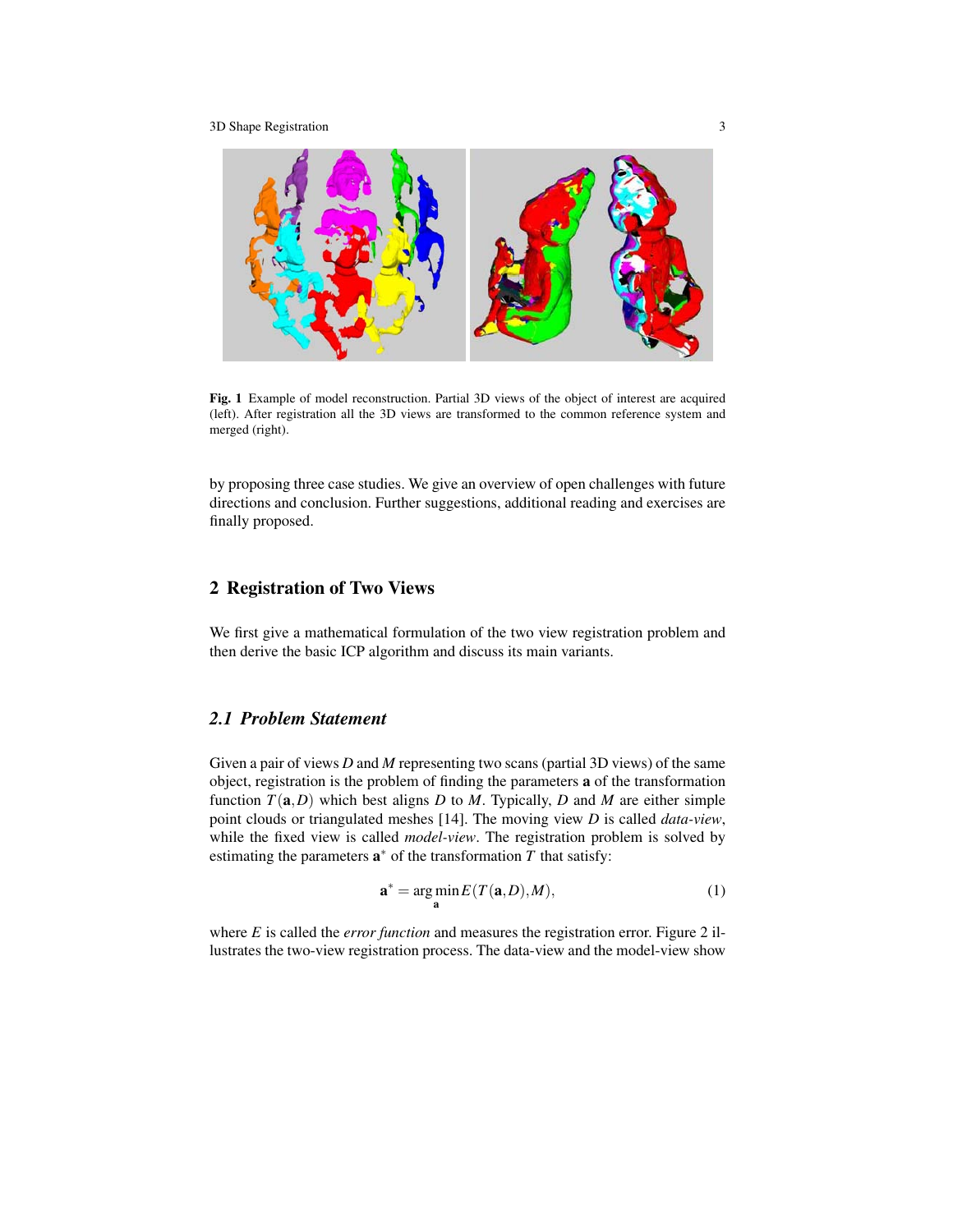different portions of *Bunny*. The transformation function  $T(\mathbf{a}, D)$  is applied and the registered views are shown.



Fig. 2 Pairwise registration. The data-view and the model-view (left) are registered. The transformation function  $T(\mathbf{a}, D)$  allows one to move the data-view to the model-view coordinate frame (right).

Most of the registration methods are based on the paradigm defined directly above and differ o the following aspects:

- The transformation function. The transformation function *T* usually implements a rigid transformation of the 3D space. It uses a translation vector t and a rotation matrix R whose values are encoded or parametrized in the parameter vector a. The transformation function may also handle deformations; this requires a more complex formulation.
- The error function. The error function *E* measures the registration error or dissimilarity between *D* and *M* after alignment. When the transformation function *T* is rigid, *E* is a measure of *congruence* between the two views. In general *E* takes the form of an *L*<sup>2</sup> approximation of the Hausdorff distance which further involves the so-called *point-to-point* distance [6] or the *point-to-plane* distance [22].
- The optimisation method. This is the method or algorithm used to find the minimizer a in problem (1). The gold standard is the ICP algorithm [6] which was specifically designed for the problem at hand. General purpose optimisation methods such as Levenberg-Marquardt [30] have also been used for this problem.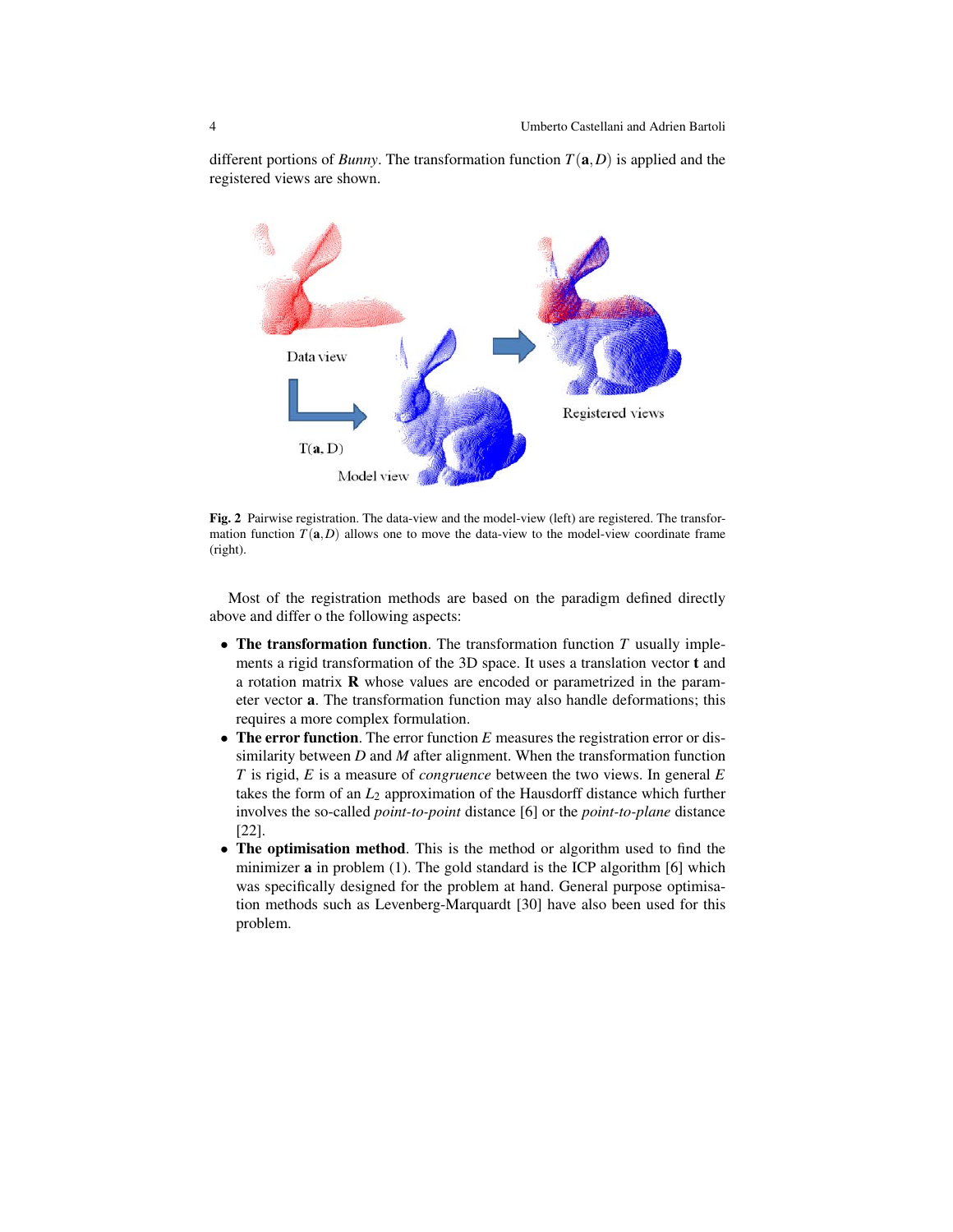### *2.2 Iterative Closest Point (ICP)*

In the classical ICP algorithm [6] the overall aim is to estimate a rigid transformation with parameters  $\mathbf{a}^* = (\mathbf{R}, \mathbf{t})$ . Both views are treated as point clouds  $D = {\bf d}_1, \dots, {\bf d}_{N_d}$  and  $M = {\bf m}_1, \dots, {\bf m}_{N_m}$ . The error function is chosen as:

$$
E_{ICP}(\mathbf{a}, D, M) = \sum_{i=1}^{N_d} ||(\mathbf{R}\mathbf{d}_i + \mathbf{t}) - \mathbf{m}_j||^2,
$$
 (2)

where we define  $E_{ICP}(\mathbf{a}, D, M) = E(T(\mathbf{a}, D), M)$  and where  $(\mathbf{d}_i, \mathbf{m}_j)$  are corresponding points  $[75]^1$ . Fixing  $\mathbf{d}_i \in D$  the corresponding point  $\mathbf{m}_j \in M$  is computed such that:

$$
j = \underset{j \in \{1, ..., N_m\}}{\arg \min} ||(\mathbf{R} \mathbf{d}_i + \mathbf{t}) - \mathbf{m}_j||^2.
$$
 (3)

More specifically, the value

$$
e_i^2 = ||(\mathbf{R} \mathbf{d}_i + \mathbf{t}) - \mathbf{m}_j||^2 \tag{4}
$$

is the square of the *residual*. Figure 3 illustrates the step of correspondence computation. For each data point (in red) the closest model point (in blue) is computed using the euclidean distance. The list of correspondences is thus obtained. Note that given point correspondences, problem (2) can be solved in closed-form [75].



Fig. 3 Correspondence estimation in ICP. For each data point  $\mathbf{d}'_i = (\mathbf{R}\mathbf{d}_i + \mathbf{t})$  the closest model point  $\mathbf{m}_j$  is estimated (left). The list of corresponding points is then defined (right).

The ICP algorithm is iterative because it iteratively improves the putative correspondences. If true corresponences were known, clearly the process could operate

<sup>&</sup>lt;sup>1</sup> Note that the pair  $(d_i, m_j)$  is a putative correspondence which becomes true correspondence when convergence is reached.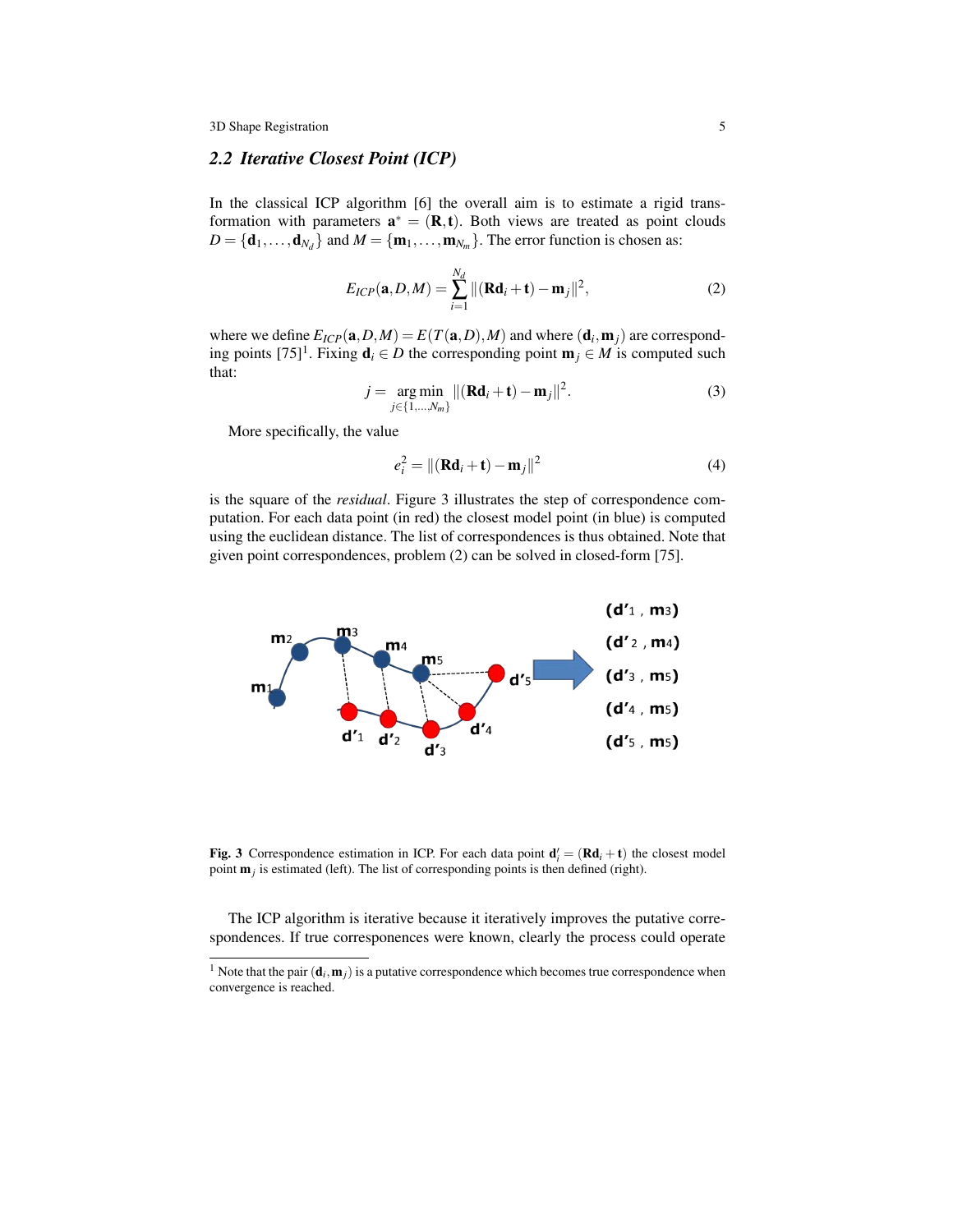in one shot (one pass). ICP has two main steps in its inner loop: *(i)* closest point computation and *(ii)* rigid transformation estimation. In more details, the algorithm is:

- 1. For each data-point  $\mathbf{d}_i \in D$ , compute the closest point  $\mathbf{m}_i \in M$  according to equation 3.
- 2. With the correspondences  $(d_i, m_j)$  from step 1, compute the new transformation parameters  $\mathbf{a} = (\mathbf{R}, \mathbf{t}),$
- 3. Apply the new transformation parameters a from step 2 to the point cloud *D*,
- 4. If the change in  $E_{ICP}(\mathbf{a}, D, M)$  between two successive iterations is lower than a threshold terminate, else goto step 1.

It was proven [6] that this algorithm is guaranteed to converge monotonically to a local solution of problem (2). Note that as for any local iterative method, a strategy for initializing a must be used. An overview of the most popular initialization strategies is given in section 2.3.1.

## *2.3 ICP extensions*

Although ICP has been successfully applied to many registration problems, there are several critical issues that need to be taken care of. In particular, ICP performs well when the following assumptions are met:

- 1. *The two views must be close to each other*. If not, ICP will probably get stuck in a local minimum. This issue is typically solved by pre-alignment of the two 3D views, also called *coarse* registration.
- 2. *The two views must fully overlap or the data-view D must be a subset of the model-view M*. The problem arises from the fact that ICP always assigns a closest point to every data point. If a data point has no corresponding model point, this will create a spurious correspondence, an *outlier* with respect to the sought transformation, that will bias the solution or prevent the algorithm from finding the correct transformation parameters.

Two other important issues are the *speed* of computation and the *accuracy* of the ICP algorithm. Typically, methods focused on speed improvement for the closest point computation step which is the bottleneck of the algorithm. Other interesting approaches address instead the speed of convergence by proposing new distance formulations for problem (1). Methods focusing on accuracy exploit additional information in order to measure the *similarity* between corresponding points not only in terms of proximity. In the following, we describe some registration techniques which improve the basic ICP method in several ways. Figure 4 illustrates the proposed taxonomy of ICP extensions so as to easily understand the organization of previous work in this field.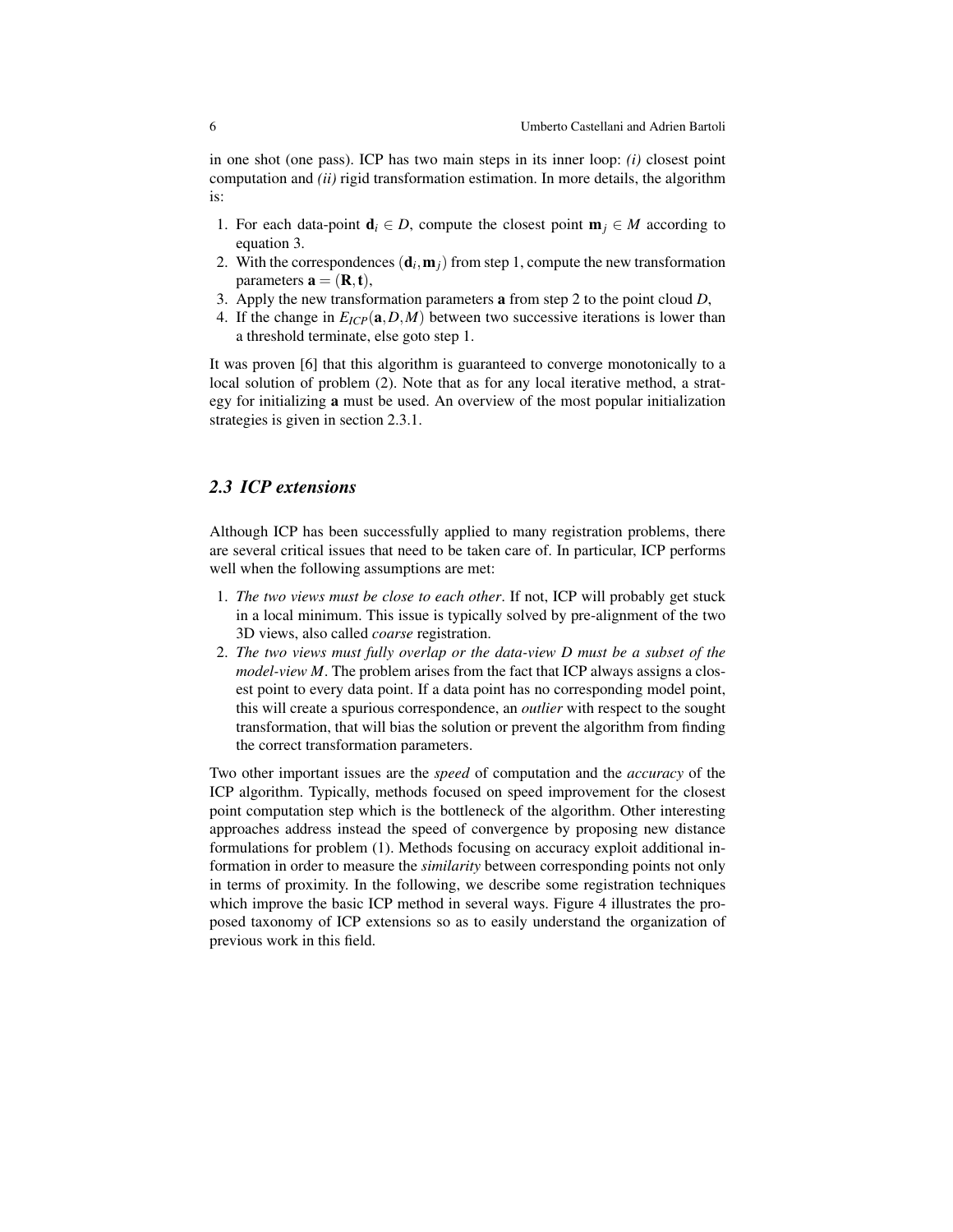

Fig. 4 A taxonomy of some ICP extensions.

### 2.3.1 Techniques for Pre-Alignment

The aim of pre-alignment techniques is to estimate a coarse transformation which will allow the two views to get closer. This helps the data-view to be transformed within basin of attraction of the correct local minimum. In practice, instead of searching *dense* point-to-point correspondences, pre-alignment techniques estimate the best matching between *features* extracted from the views. Roughly speaking the features can be *global* or *local*. The former is a compact representation that effectively and concisely describes the entire view. The latter instead is a collection of local and discriminative descriptors computed on subparts of the views.

### Global approaches

Global approaches typically estimate and match the principal coordinate system of each view. The simplest approach is to compute the main translational alignment by shifting the centroids of the two point clouds to the origin of the coordinate system (i.e., zero-mean). In order to estimate also the orientation of the principal axes PCA (Principal Component Analysis) to the 3D points can be performed. The problems with PCA as a pre-alignment method are (i) a 180 degree ambiguity in the direction of the principal axes, (ii) principal axes may switch for shapes that have eigenvalues similar in value, particularly if the object is able to deform slightly (iii) a vulnerability to outliers in the raw shape data (as discussed). Even if we enforce a right handed frame using the sign of cross-product of basis vectors, there still exists an overall 180 degree ambiguity, unless higher order moments are used. Moments of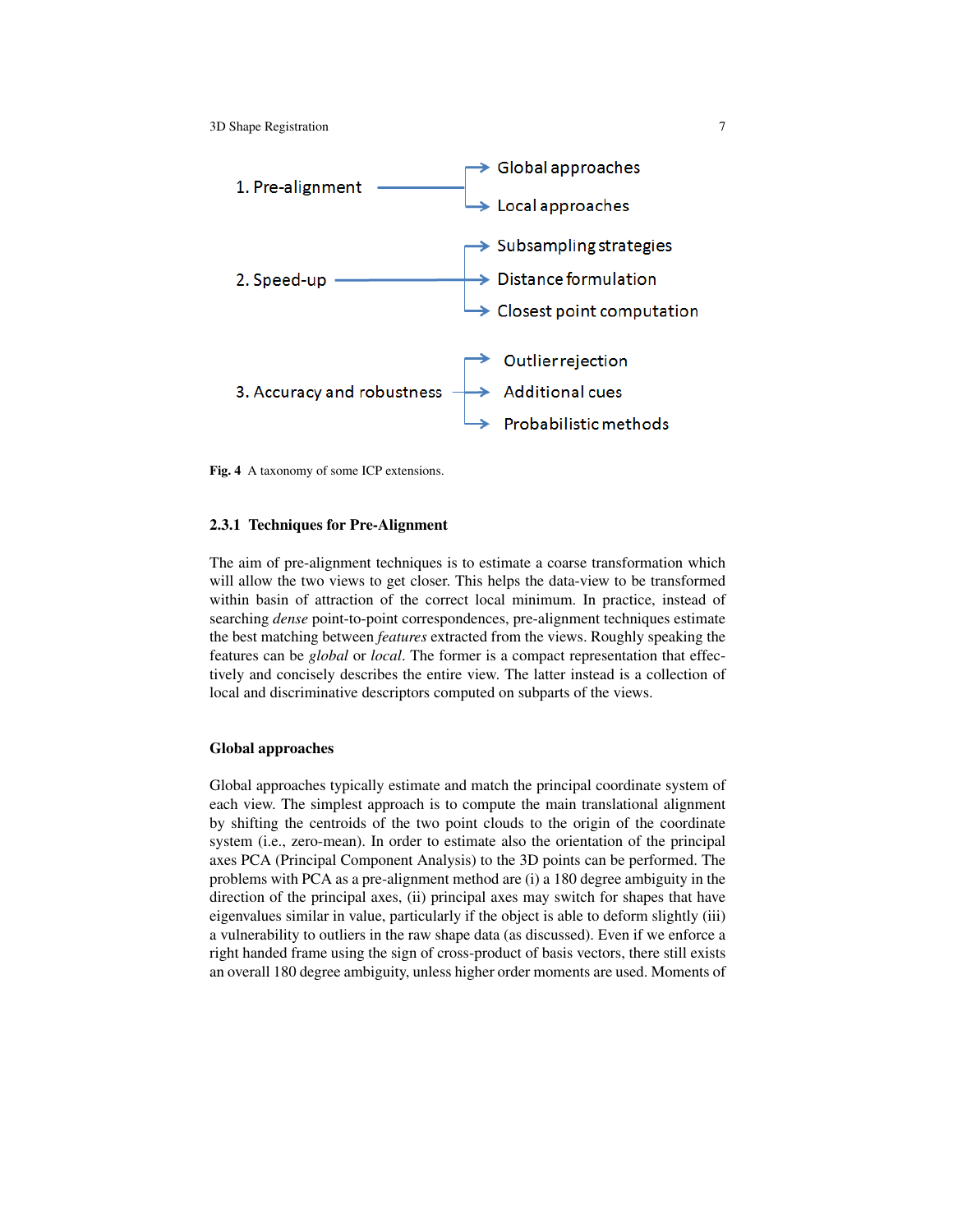higher orders are also useful to improve accuracy [10]. Of course, these approaches perform well when the two views fully overlap. Otherwise, the non-overlapping parts change the estimation of the principal axes and thus affect the pre-alignment. Some improvements have been made by extracting and matching the *skeletons* of the views [57, 19] but this is feasible for articulated objects only.

### Local approaches

Local approaches define a *descriptor* (or signature) for each 3D point which encodes local shape variation in the point neighborhood [44, 15, 59, 46, 86]. Point correspondences are then obtained as the best matches in regard of the point signatures. Various methods to compute signatures were proposed. In the seminal work [44], the *Spin Images* were introduced. In a spin-image, the neighbours of some selected 3D point (e.g. a 3D interest point) are binned in a 2D cylindrical-polar coordinate system. This consists of a distance from the selected point within that point's tangent plane and a signed height above/below the tangent plane. Thus the spin-image is a 2D histogram of 3D shape, where one dimension of information is sacrificed for pose invariance. In [47] curvilinear features on the object are estimated from a small amount of points of interest. Gaussian and mean curvatures are used to this aim. Similarly in [95] bitangent curve pairs were used as landmarks on the surface. In [59] a geometric scale-space analysis of 3D models was proposed from which a scale-dependent local shape descriptor was derived. Similarly in [15] registration involves few feature points by extending the approach for salient point detection to the 3D domain. A *generative model* is then estimated as a point descriptor by using Hidden Markov Models. In [46] the proposed descriptor encodes not only local information around the point, but also inter-point relationships. The method is inspired by the so-called *Shape Context* [4] which was improved using the *Bag-of-Words* paradigm [25]. Note that from the analysis of inter-point relationships it is also possible to estimate the overlapping region between two views. It is worth noting that in general the estimation of the overlap area is not trivial. An interesting approach was proposed in [79] by combining local geometric features with advanced graph matching techniques. The method consists of representing all putative point matches as a graph, and then selecting as many *consistent* matches among them as possible. To this aim, a global discrete optimization problem is proposed based on the so called *maximum strict sub-kernel algorithm* [78].

### 2.3.2 Techniques for Improving Speed

The speed of the algorithm is crucial for many applications. Unfortunately, when the number of points is very high the basic ICP algorithm becomes very slow. In order to address this issue several strategies were proposed.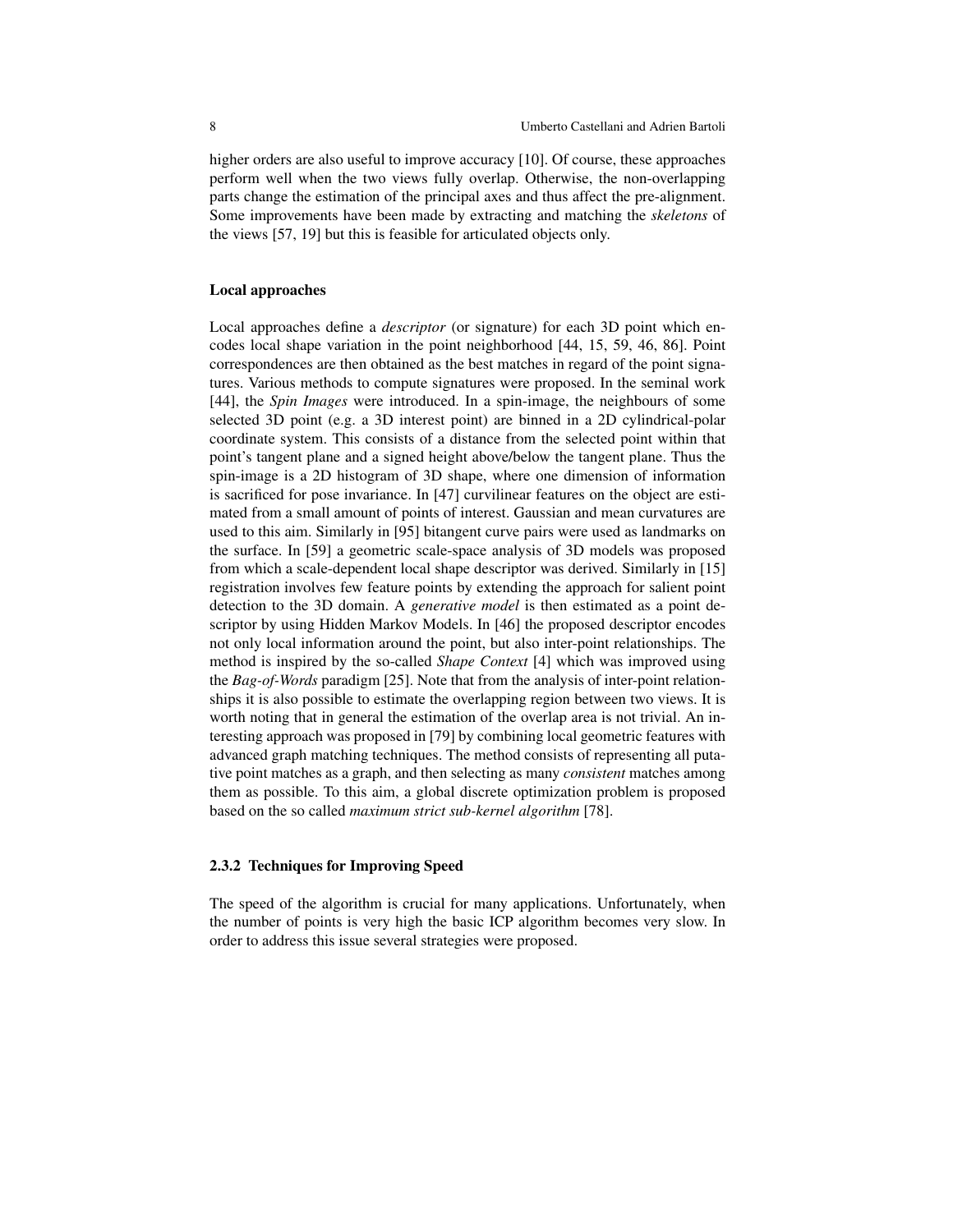#### Subsampling

Subsampling can be applied to either the data-view only or to both the data-view and the model-view. *Random* and *uniform* strategies are common approaches [75]. *Normal space* sampling is a more sophisticated approach based on choosing points such that the distribution of normals among the selected points is as spread as possible. This increases the influence of smaller details which are crucial to better disambiguate the rigid transformation due to translational sliding.

### Closest point computation

As mentioned above, closest point computation is the bottleneck of the registration process due to the quadratic complexity  $(O(n^2))$  in finding the correspondence of each point. Early strategies were based on the organization of the model-points in a *k-d* tree [84] structure in order to reduce the closest point complexity to  $O(n \log n)$ . Closest point caching [84] also accelerates the speed of ICP (the data point correspondence search is only among a subset of model points which were the closest at the previous iteration). Indeed, in [60] *k-d* tree and caching are combined in order to further improve the speed of ICP. Other more effective approaches are based on the so called *reverse calibration* paradigm [7]. The idea is to project the source data point onto the destination model-view which is encoded as a *range* image [73]. In particular, the projection from the 3D domain into the range image is performed by using the calibration parameters of the 3D scanner. In this fashion the correspondence is computed in one-shot. The reverse calibration approach is especially effective for real-time application. For instance in [74] the authors proposed a realtime 3D model reconstruction system, and in [17] on-line registration is performed to build a 3D mosaic of the scene in order to improve the navigation in underwater environments. The one-shot computation can be carried out also on generic point cloud (not necessary coming from a range image) by precomputing the so called *distance transform* of the model view [30]. Figure 5 illustrates the distance transform. In practice the distance to closest model-points are precomputed for all grid-points of the discretized volume. The case for distance transform computed for the model is particularly compelling when one wishes to align many istances of data scan to the same model scan.

### Distance formulation

Another crucial factor affecting the speed of ICP is the point-to-point or point-toplane distance used in problem (1). Figure 6 shows a schema of the two kinds of distances: point-to-point computes the euclidean distance between the data-point and model-point (left), point-to-plane distance computes the projection of the datapoint onto the surface of the the model-view which is encoded in terms of piecewise planar patches (for instance a triangular mesh). In spite of an increased complexity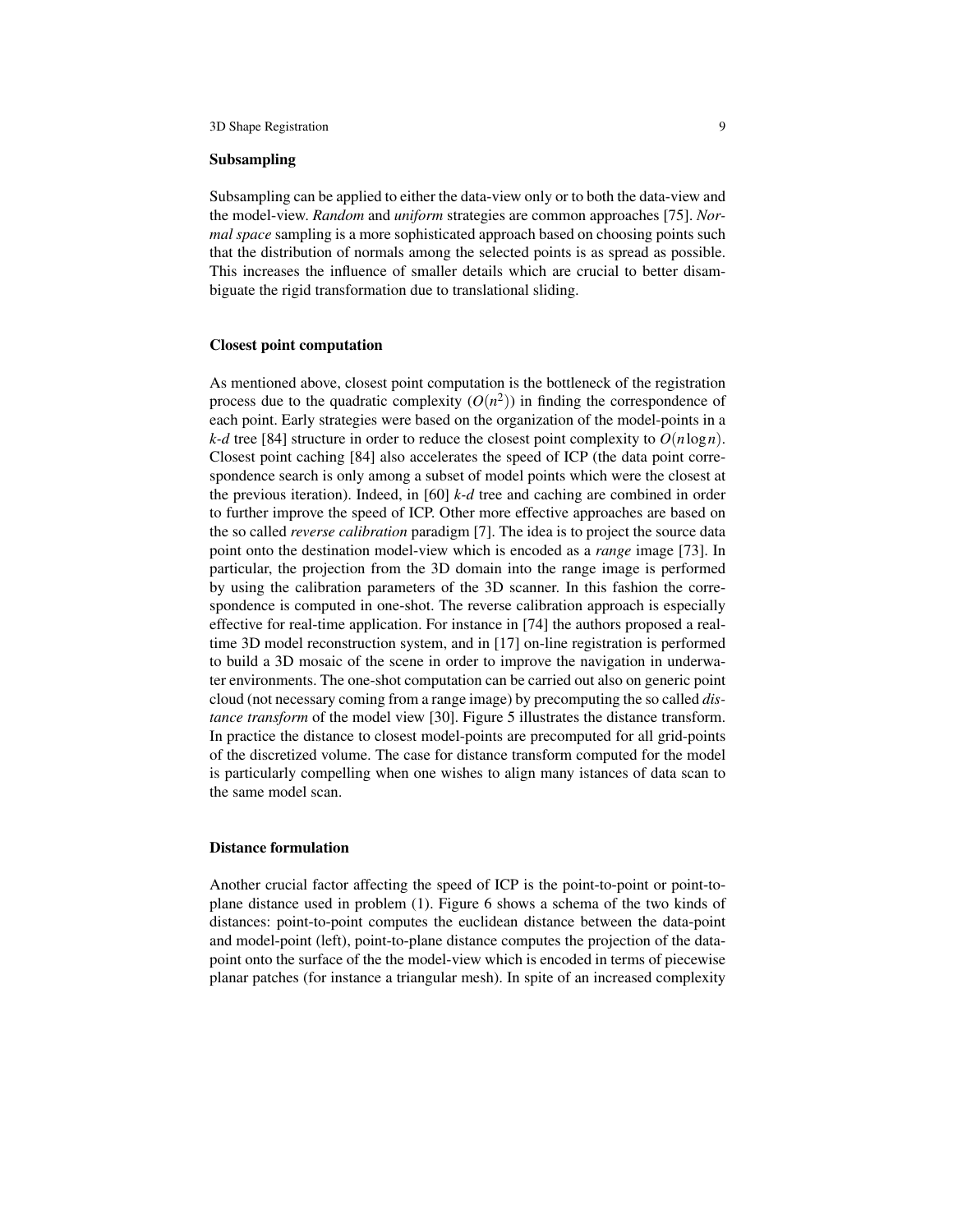#### 10 Umberto Castellani and Adrien Bartoli



Fig. 5 Using the distance transform. The model-view is enclosed in a volumetric grid (left). For each point of the grid the closest model-point is computed. Two planes are highlighted on the *XY* and *Y Z* axes respectively and the distance transform values of each grid-point are visualized for both planes (right).

of the distance formulation, the number of ICP iterations required to converge is reduced [62, 66]. Whether this results in a reduced registration time depends on the trade-off between the increased per-iteration time and the reduced number of iterations. Results regarding this aspect on example 3D scans are presented in section 4.

Recently a new "distance formulation" has been proposed [63] where the model surface is implicitly represented as the zero-isosurface of a fitted radial basis function (RBF),  $s(\mathbf{x}) = 0$ , for any 3D point **x**, where the function *s* represents *distance-tosurface*. For any point on the data scan (or on a pre-computed 3D grid), the distance and direction (gradient) to the zero isosurface can be computed directly from the RBF. The advantage of this RBF distance formulation is that it interpolates over holes that may exist in the model scan. Particularly for lower resolution scans, the interpolation is more accurate than the piecewise linear point-to-plane method. Both RBF model fitting and RBF model evaluation are *O*(*n*log*n*).

### 2.3.3 Techniques for Improving Accuracy

The accuracy of the alignment is the most critical aspect of the registration since even a small misalignment between two views can affect the whole 3D model reconstruction procedure. The simplest strategy that can be used is outlier rejection. Other methods improve the accuracy by using additional information such as color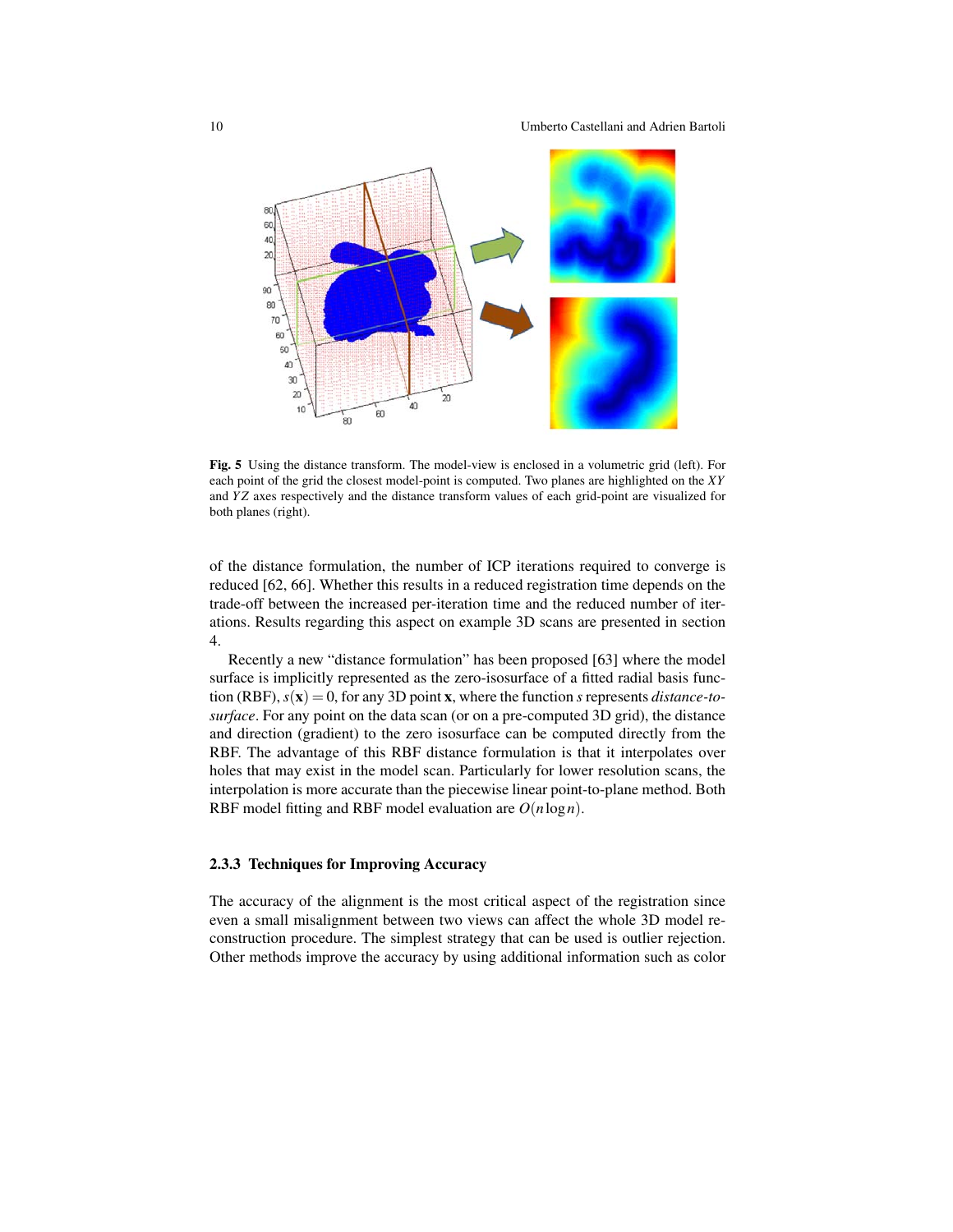

Fig. 6 Distance formulation. Point-to-point distance (left) and point-to-plane distance (right).

and texture or local geometric properties. Finally, an effective class of methods devoted to the improvement of accuracy are probabilistic methods.

### Outlier rejection

Closest point computation may yield spurious correspondences due to errors or to the presence of non-overlapping parts between the views. Typically, outlier rejection techniques threshold the residuals. The threshold can be fixed manually, or as a percentage of worst pairs (e.g., 10% [75, 68]). Other techniques perform statistics on the residual vector and set the threshold as  $2.5\sigma$  or apply the so-called *X84* rule [16, 37]. More recently, statistical analysis has been introduced into the general registration problem (equation 1) by proposing a new error function named *Fractional Root Mean Squared Distance* [64].

### Additional information

The basic ICP algorithm computes the correspondences by taking into account only the *proximity* of points. However, corresponding points should be similar with respect to other aspects. Several studies have attempted to exploit additional information available from the acquisition process or from the analysis of the surface properties. In practice the distance formulation is modified to integrate such additional information like local surface properties [33], intensity derived from the sensor [94, 33], or color [69]. In [42] the authors proposed to use color and texture information. In [82] the so-called *ICP using invariant features* (ICPIF) was introduced where several geometric features are employed, namely *curvatures*, *moments invariants* and *Spherical Harmonics Invariants*. In [13] additional information was integrated in the point descriptors using the Spin Image with color.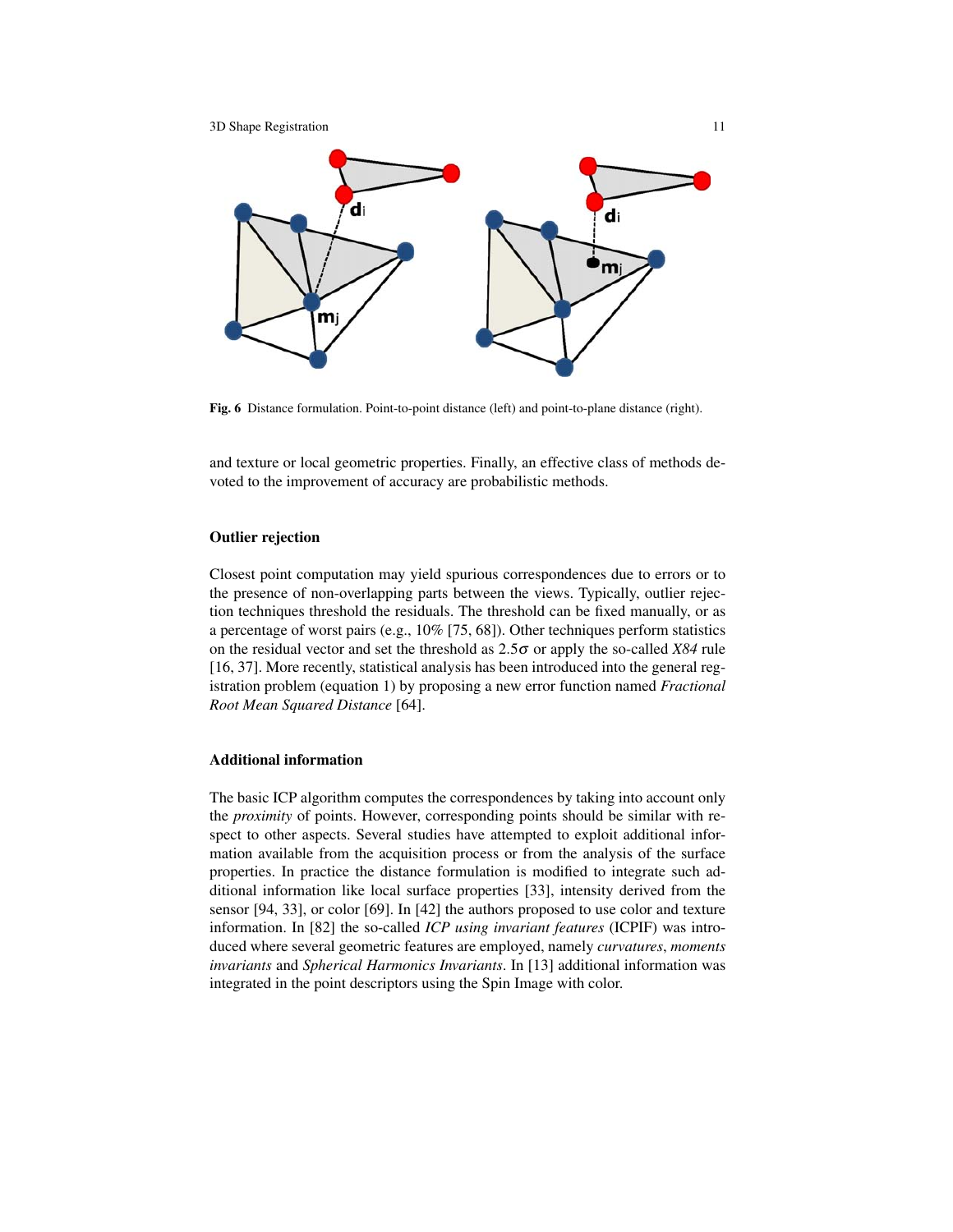#### Probabilistic method

In order to improve the robustness of the registration several probabilistic version of the standard ICP have been proposed [71, 70, 35]. In [71, 70] the idea of multiple weighted matches justified by a probabilistic version of the matching problem is introduced. A new matching model is proposed based on Gaussian weight (SoftAssign [71]) and Mutual Information [70], leading to a smaller number of local minima and thus presenting the most convincing improvements. In [35] the authors introduced a probabilistic approach based on the Expectation Maximization (EM) paradigm, namely EM-ICP. Hidden variables are used to model the point matching. Specifically, in the case of Gaussian noise, the proposed method corresponds to ICP with multiple matches weighted by normalized Gaussian weights. In practice, the variance of the Gaussian is interpreted as a scale parameter. At high scales EM-ICP gets many matches while it behaves like standard ICP at lower scales.

## 3 Advanced Techniques

Although registration is one of the most studied problems in computer vision, several cases are still open and new issues have emerged in the recent years. In this section we focus on some scenarios where registration becomes more challenging: registration of *more than two views*, registration in *cluttered scenes* and registration of *deformable objects*. We also describe some emerging techniques based on machine learning to solve the registration problem. Figure 7 illustrates the proposed taxonomy for advanced registration techniques.

### *3.1 Registration of More Than Two Views*

Once registration has been performed pairwise, all the views need to be transformed into a global reference system by applying a *multiple-view* registration technique. There are two main issues: *(i)* error accumulation and *(ii)* the automation of the process.

### Reducing error accumulation

When the ordering of the sequence of views  $N_1$ , ...,  $N_p$  is available the registration can be performed pairwise between consecutive views (i.e., between views  $N_i$  and  $N_{i+1}$ ). In general, even if all the pairs are apparently well registered, some misalignment typically appears when the full model is reconstructed due to the accumulation and propagation of the registration error. The general idea of multiple-view registration techniques is to solve *simultaneously* for the global registration by exploiting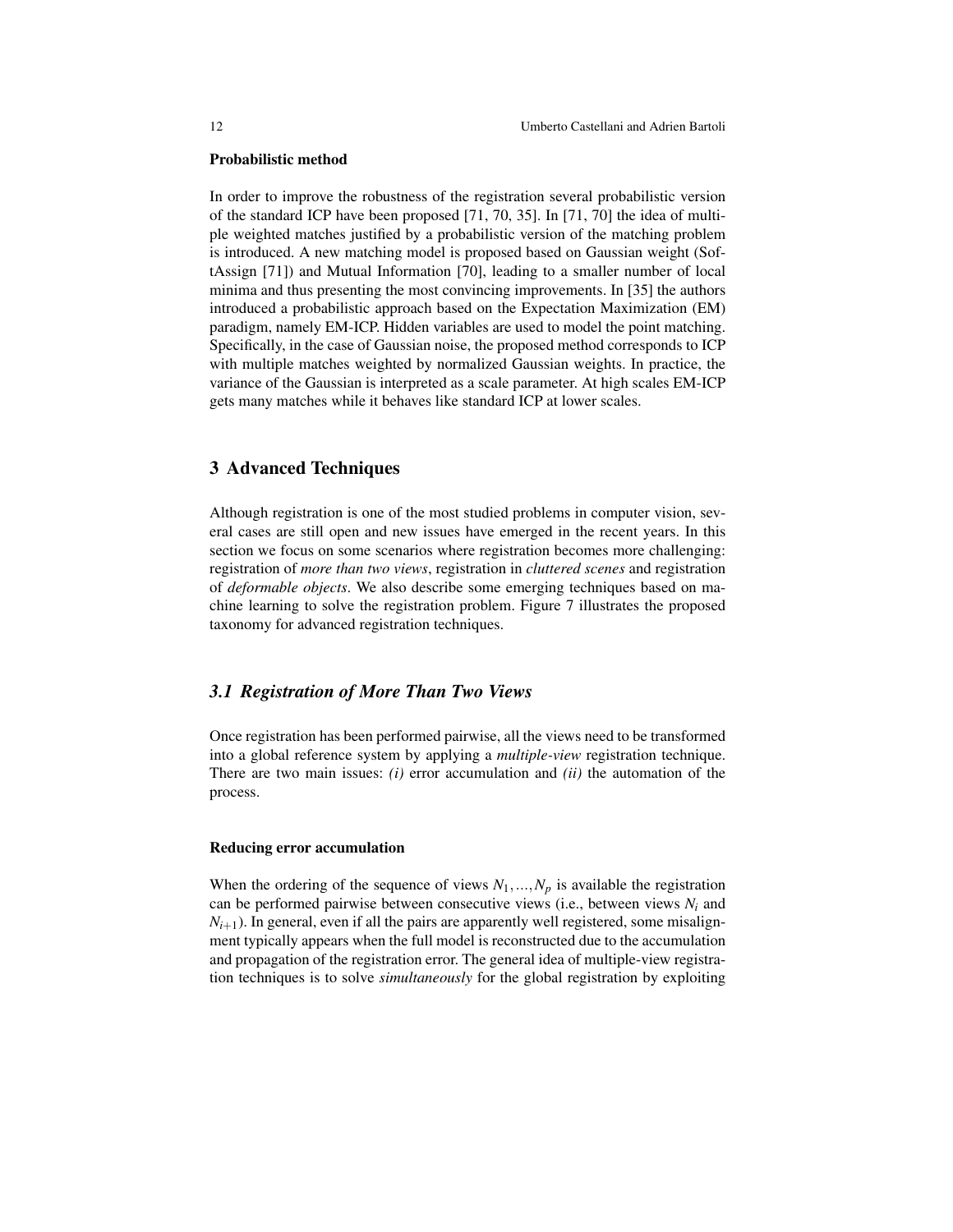

Fig. 7 A taxonomy of advanced registration techniques.

the interdependences between all views at the same time. This introduces additional constraints which reduce the global error. A comparative study of similar multipleview registration schemes was performed [26]. In [68] a method is presented that first aligns the scans pairwise with each other and then uses the pairwise alignments as constraints in a multi-view step. The aim is to evenly distribute the pairwise registration error, but the method itself is still based on pairwise alignments. In [16] a method that distributes registration errors evenly across all views was proposed. It operates in the space of estimated pairwise registration matrices, however ordering of the views is required. More recently, [88] proposed a new approach based on the well-known Generalized Procrustes Analysis, seamlessly embedding the mathematical theory in an ICP framework. A variant of the method, where the correspondences are non-uniformly weighted using a curvature-based similarity measure was also presented.

### Automating registration

Especially when the full model is composed of a large number of scans the view order might not be available and therefore should be manually specified. Many methods were proposed to improve the automation of multiple-view registration. In [40] a global optimization process searches a graph constructed from the pairwise view matches for a connected sub-graph containing only correct matches, using a global consistency measure to eliminate incorrect but locally consistent matches. Other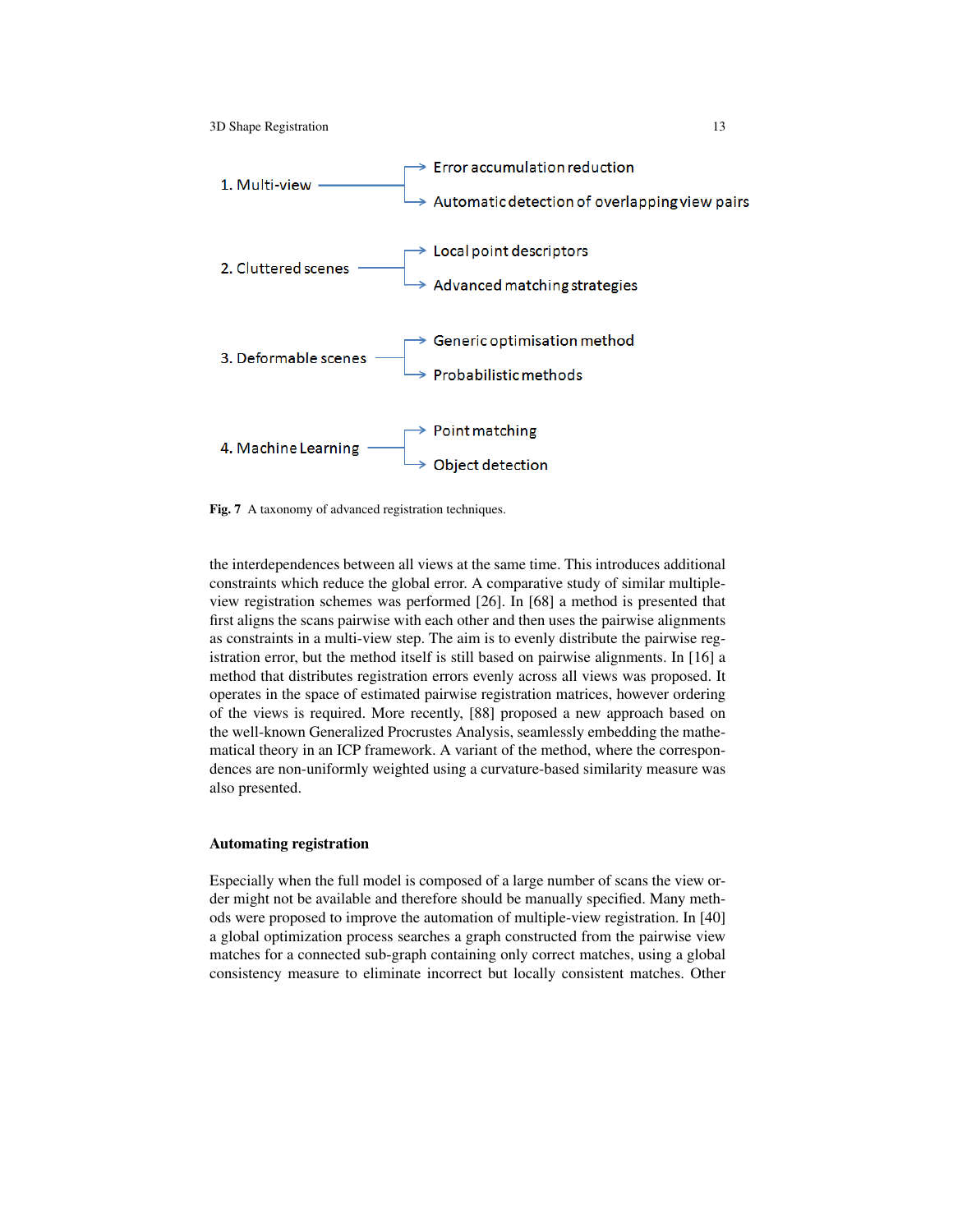approaches use both *global* and *local* pre-alignment techniques to select the overlapping views by computing a coarse alignment between all the pairs. In [52] the pre-alignment is performed by extracting global features from each view, namely extended Gaussian images. Conversely, in [46] the pre-alignment is computed by comparing the signatures of feature points. Then, the best view sequence is estimated by solving a standard Travelling Salesman Problem (TSP).

## *3.2 Registration in Cluttered Scenes*

Thanks to the recent availability of large scale scanners it is possible to acquire scenes composed of several objects. In this context registration is necessary to localize each object present in the scene and estimate its pose. However, in cluttered scenes, an object of interest may be made of a small subset of the entire view. This makes the registration problem more challenging. Figure 8 shows two examples of highly cluttered scenes: an entire square<sup>2</sup> and a scene composed of several mechanical objects.



Fig. 8 Example of large scan acquisition (left) and scene with multiple mechanical objects (right).

Roughly speaking two main strategies were proposed to address this problem: *(i)* the use of point signatures to improve point-to-point matching and *(ii)* the design of more effective matching methods.

<sup>2</sup> Piazza Bra, Verona, Italy. Image courtesy of Gexcel: http://www.gexcel.it `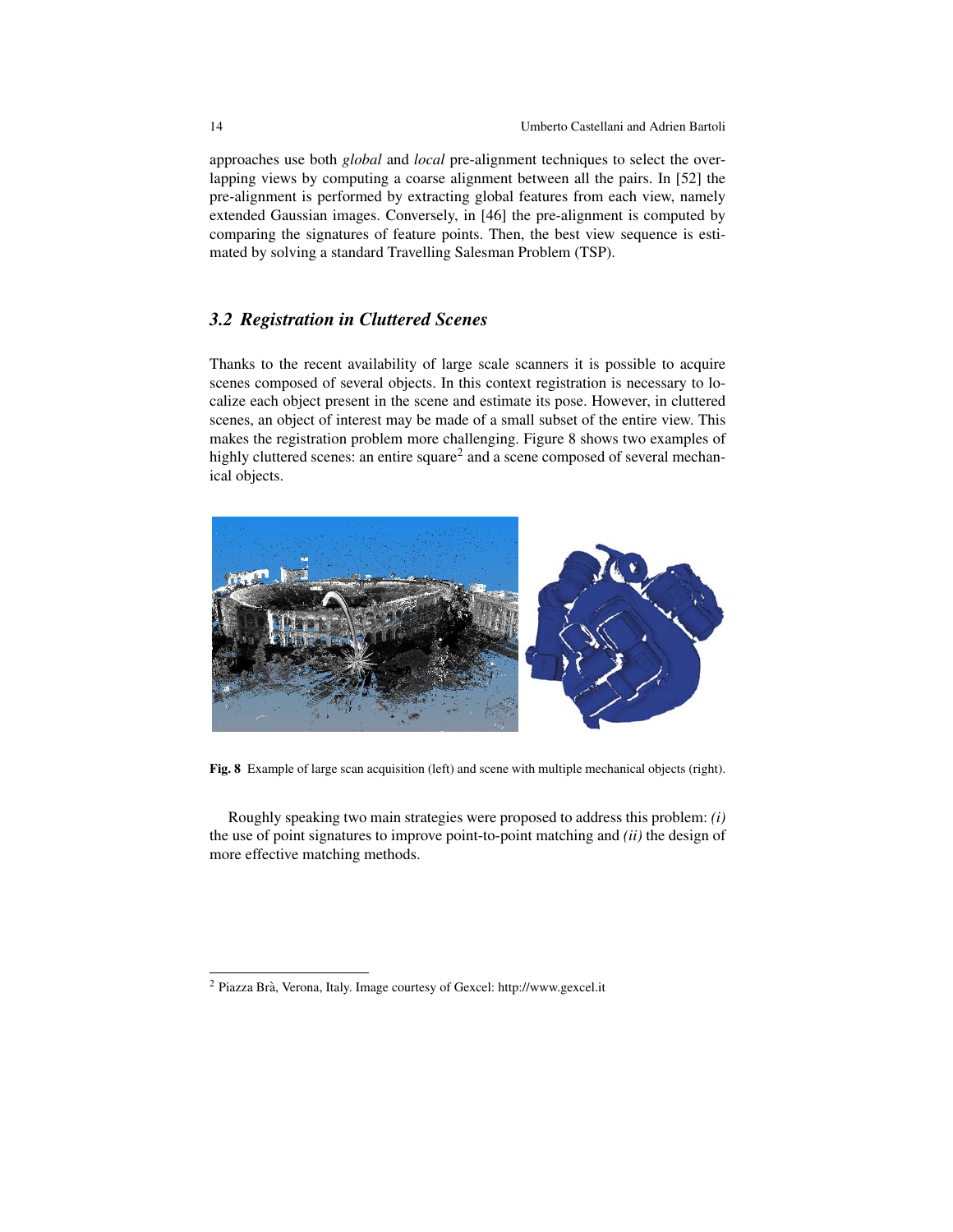#### Point signatures

This approach is similar to local approaches for pre-alignment. Here, due to the cluttered scene, the challenge comes from the fact that the neighborhood of one point of an object can cover part of other objects. Therefore, the descriptor may become useless. In [53] a descriptor that uses two reference points to define a local coordinate system is proposed. In particular, a three-dimensional tensor is built by sampling the space and storing the amount of surface intersecting each sample. In [3] a method that exploits surface scale properties is introduced. The geometric scale variability is encoded in the form of the intrinsic geometric scale of each computed feature by leading to a highly discriminative hierarchical descriptor.

### Matching methods

Since the number of corresponding points are very few within cluttered scenes standard methods for outlier rejection are not useful but more complex matching algorithm can be exploited. In [53] descriptors are stored using a hash table that can be efficiently looked up at the matching phase by geometric hashing algorithm. In [3] matching is performed in hierarchical fashion by using the hierarchy induced from the definition of point-descriptor. In [28] a method is proposed that creates a global model description using an oriented point pair feature and matches it by using a fast voting scheme. A fast voting scheme, similar to the Generalized Hough Transform, is used to optimize the model pose in a locally reduced search space. This space is parametrized in terms of points on the model and rotation around the surface normals.

## *3.3 Deformable Registration*

While rigidity in the aligning transformation is a largely applicable constraint, it is too restrictive in some cases. Imagine indeed that the object that has to be registered is not rigid but deformable. Deformable registration has two main issues: the computation of stable correspondences and the use of an appropriate deformation model. Note that the need for registration of articulated or deformable objects has recently increased due to the availability of real-time range scanners [55, 48, 20, 21]. Roughly speaking we can emphasise two classes of deformable registration methods: *(i)* methods based on general optimization techniques, and *(ii)* probabilistic methods.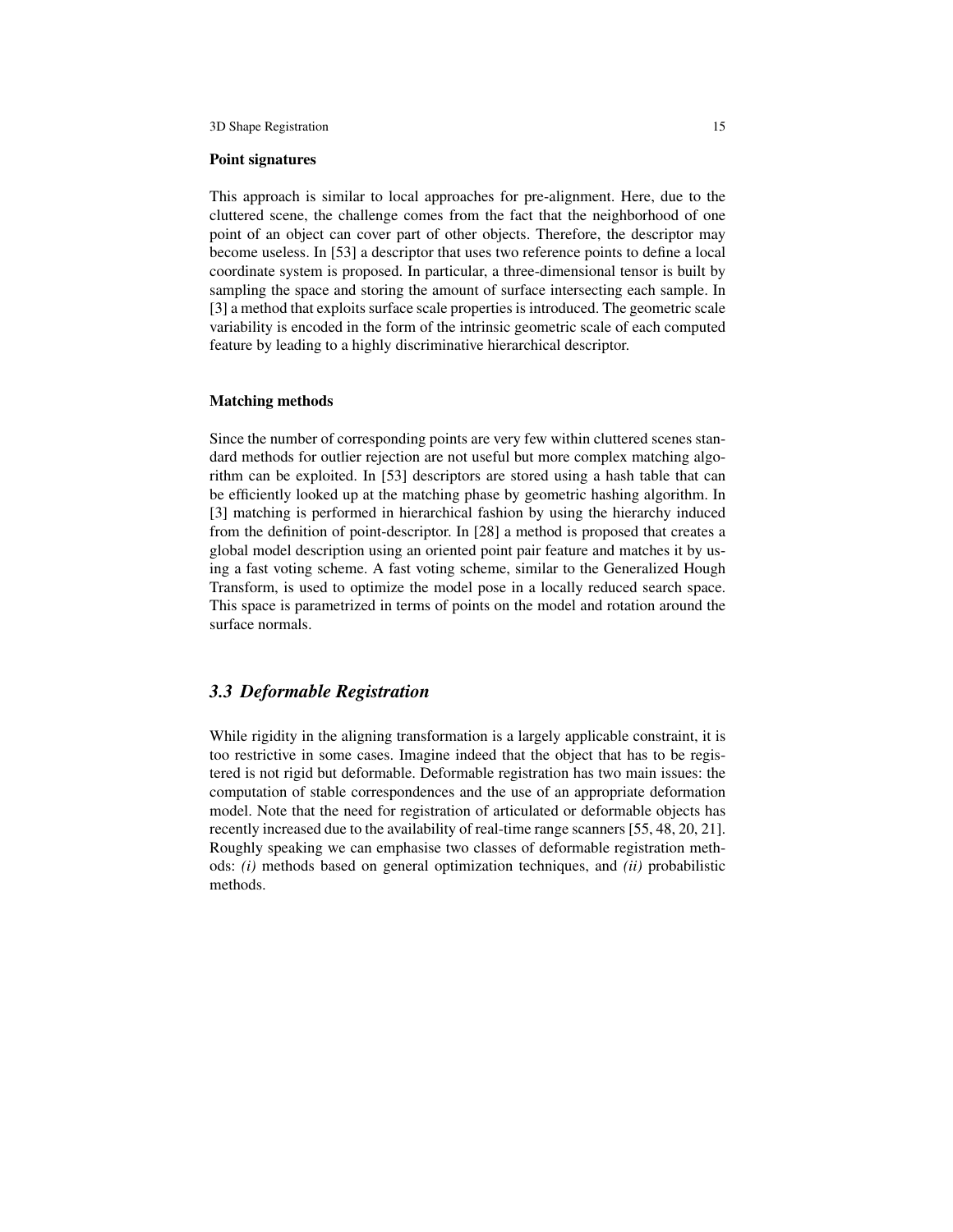### Methods based on general optimization techniques

The general formulation of deformable registration is more involved than the rigid case and it is more difficult to solve in closed-form. Advanced optimization techniques are used instead. The advantage of using general optimization techniques consists of jointly computing the estimation of correspondences and the deformable parameters [48, 23, 20, 21]. Moreover, other unknowns can be used to model further information like the overlapping area, the reliability of correspondences, the smoothness constraint and so on [48]. Examples of transformation models which have been introduced for surface deformations are *(i)* affine transforms applied to nodes uniformly sampled from the range images [48], *(ii)* rigid transforms on patches automatically extracted from the surface [20], *(iii)* Thin-Plate Splines (TPS) [23, 73], or *(iv)* linear blend skinning model (LBS) [21]. The error function can be optimized by the Levenberg-Marquardt Algorithm [48], GraphCuts [20], or Expectation-Maximization (EM) [23, 21, 58]. In [39] deformable registration is solved by alternating between correspondence and deformation optimization. Assuming approximately isometric deformations, robust correspondences are generated using a pruning mechanism based on geodesic consistency.

Deformable alignment to account for errors in the point clouds obtained by scanning a rigid object is proposed in [11, 12]. Also in this case the authors use TPS to represent the deformable warp between a pair of views, that they estimate through hierarchical ICP [73].

### Probabilistic methods

Using probabilistic methods the uncertainty on the correct surface transformation can be addressed by adopting maximum likelihood estimation [43, 58, 92, 2, 27, 38]. Probabilistic approaches are based on modeling each of the point sets by a kernel density function [90]. The dissimilarity among such densities is computed by introducing appropriate distance functions. Registration is carried out without explicitly establishing correspondences. Indeed, the algorithm registers two meshes by optimizing a joint probabilistic model over all point-to-point correspondences between them [2]. In [43], the authors propose a correlation-based approach [90] to point set registration by representing the point sets as Gaussian Mixture Models. A closed-form solution for the  $L_2$  norm distance between two Gaussian mixtures makes fast computation possible. In [92], registration is carried out simultaneously for several 3D range datasets. The method proposes an information-theoretic approach based on the Jensen-Shannon divergence measure. In [58], deformable registration is treated as a Maximum Likelihood estimation problem by introducing the Coherent Point Drift paradigm. Smoothness constraints are introduced based on the assumption that points close to one another tend to move coherently over the velocity field. The proposed energy function is minimized with the EM algorithm. Similar approach has been proposed in [27] to track the full hand motion. A stereo set-up is employed to estimate the 3D surface. To improve the estimation of the hand pose,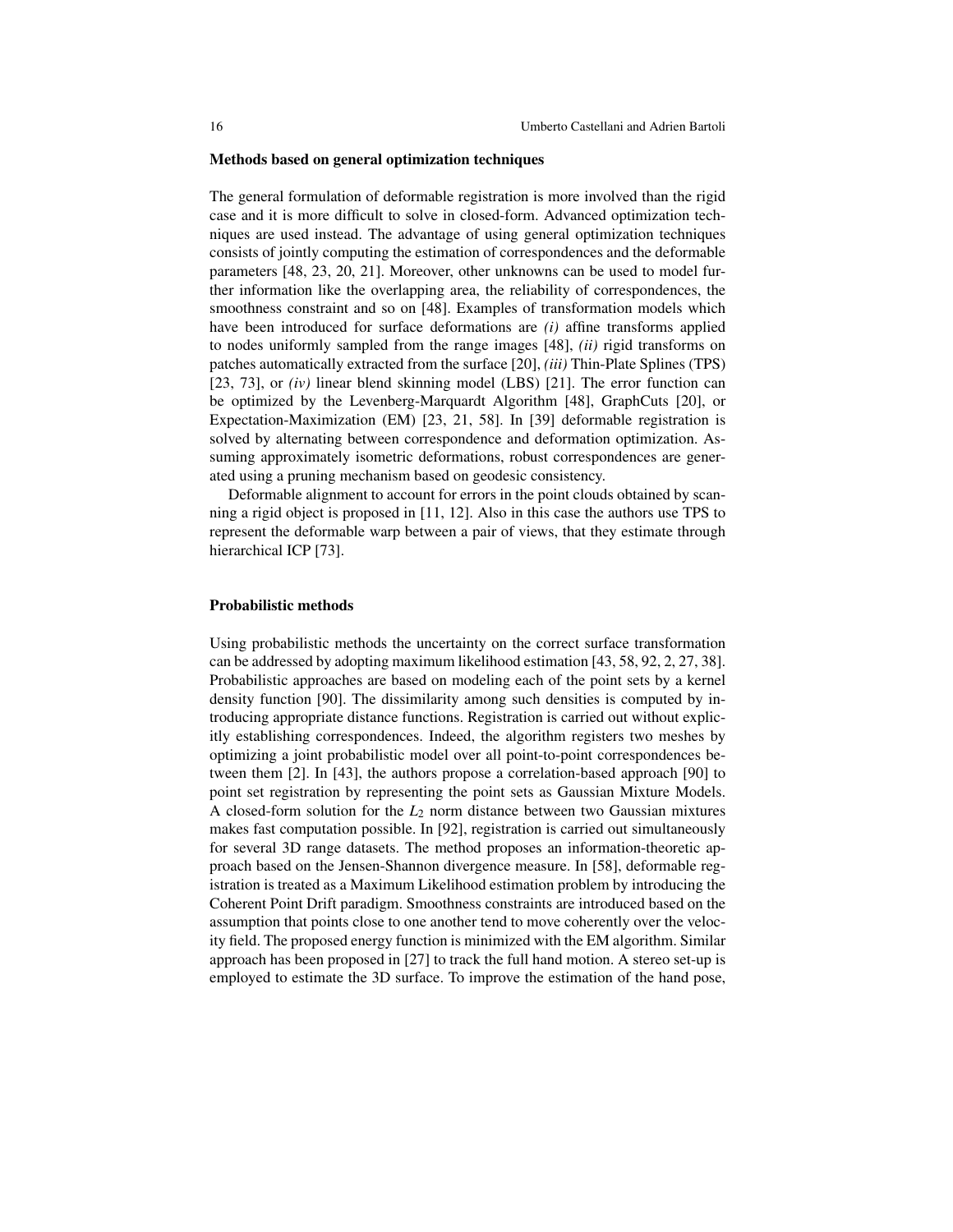2D motion (i.e., optical flow) is combined with 3D information. A well defined hand model is employed to deal with articulated structures and deformations. Also in this case the standard ICP algorithm has been extended to its probabilistic version according to the EM-ICP approach. This approach has been further extended in [38] where the so called Expectation *Conditional* Maximization paradigm is introduced. A formal demonstration is proposed to show that it is convenient to replace the standard M-step by three conditional maximization steps, or CM-steps, while preserving the convergence properties of EM. Experiments are reported for both the hand and body tracking.

## *3.4 Machine learning techniques*

Recently, advanced machine learning techniques have been exploited to improve registration algorithms [85, 1, 41, 56, 34]. The general idea is to use data-driven approaches that learn the relevant registration criteria from examples. The most promising methods have been proposed for *(i)* improving the matching phase, and *(ii)* detecting an object which is a general instance of one or more classes.

### Improving the matching

In these approaches the emphasis is on the effectiveness of the correspondence computation. In [85] a new formulation for deformable registration (3D faces) is proposed. The distance function from corresponding points is defined as a weighted sum of contributions coming from different surface attributes (i.e., proximity, color/texture, normals). Instead of manually or heuristically choosing the weights a machine learning technique is proposed to estimate them. A Support Vector Machine framework is employed in a supervised manner, based on a dataset of pairs of correct and incorrect correspondences. In [1] the authors propose a novel unsupervised technique that allows one to obtain a fine surface registration in a single step, without the need of an initial motion estimation. The main idea of their approach is to cast the selection of correspondences between points on the surfaces in a *game theoretic* framework. In this fashion, a natural selection process allows one to select points that satisfy a mutual rigidity constraint to thrive, eliminating all the other correspondences.

#### Object detection

A new class of methods is emerging from employing machine learning techniques for detecting specific classes of objects on large scenes [41, 56, 34]. Several works have been done for the 2D domain, but its extension to 3D scenes is not trivial. In [41] the authors proposed to detect cars in cluttered scenes composed of millions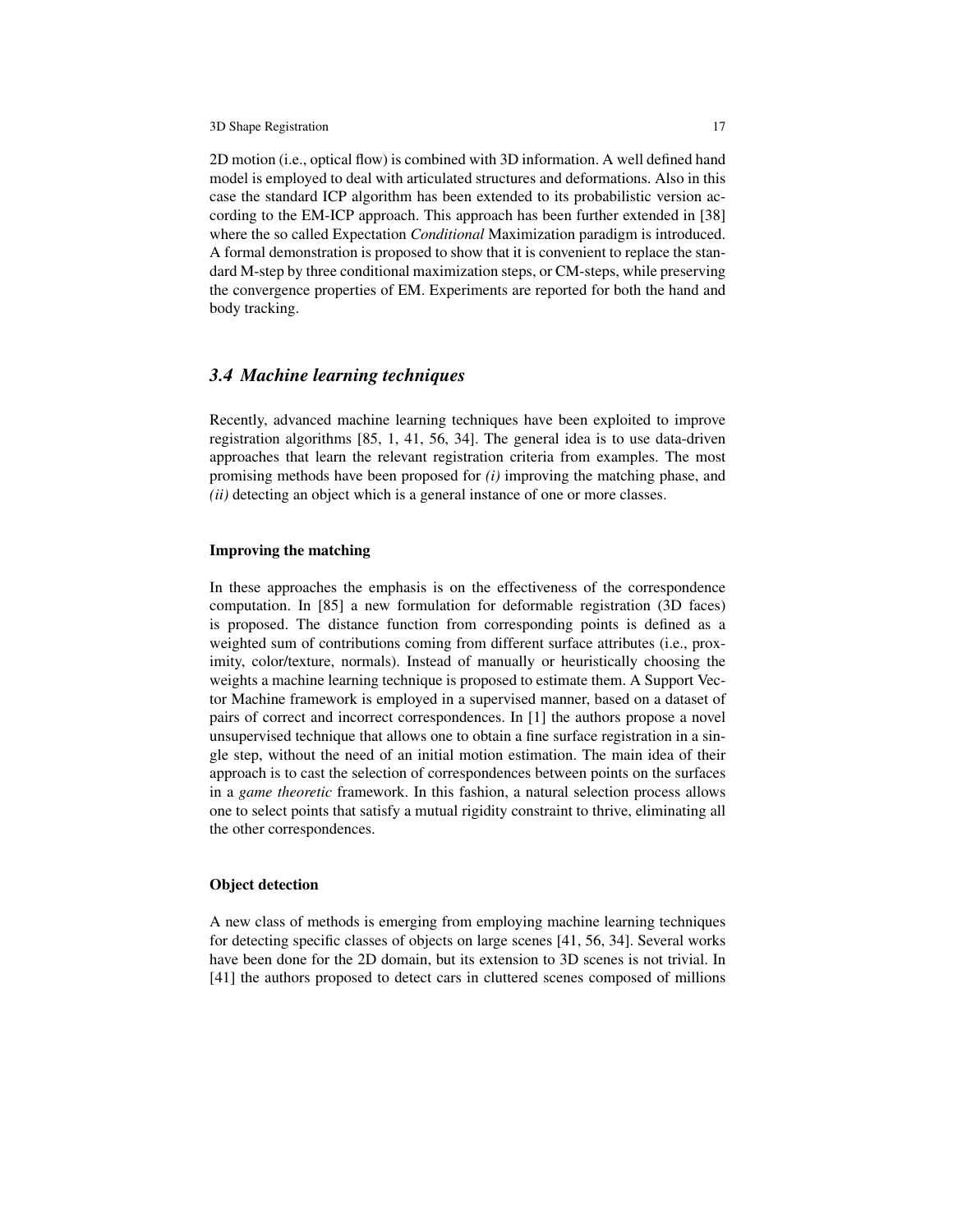of scanned points. The method is based on integrating *Spin-Images* with *Extended Gaussian Images* in order to combine effectively local and global descriptors. Furthermore, the method is able to detect object classes and not only specific instances. In [56] the Associative Markov Network (AMN) has been extended to integrate the context of local features by exploiting directional information through a new nonisotropic model. In [34] different objects are simultaneously detected by hierarchical segmentation of point clouds. Indeed, clusters of points are classified using standard learning by example classifiers.

## 4 Quantitative Performance evaluation

In this section we report some experiments using pairwise registration in order to show in practice how basic registration techniques work. Two objects are evaluated: Foot and Frog for which two views are available for pairwise registration  $3$ . In Figure 9 we show the two objects, the overlapping region of both the objects in the two views is quite large, i.e., around 80%. The Foot model has approximately 1500 points, while Frog is composed of around 5000 points for each view. The two views have been acquired separately by two scans and are already aligned by the authors of [76], as shown in Figure 9 (right). In order to evaluate the robustness of pairwise registration methods against the initial pose variation we define 30 poses by generating random angles sampled from a uniform distribution between  $0^{\circ}$  and  $10^{\circ}$  (for the three Euler's angles) and random translations (for the three translation components  $t_x, t_y, t_z$  such that the translation is 5% of the object main diagonal. Indeed, such transformations are considered as ground truth. We evaluate the performance of three methods: i) Besl's ICP [6] (Besl), which is described in Section 2.2, ii) Chen and Medioni ICP [22],(Chen) which introduces the point-toplane distance, and iii) Picky ICP proposed by Zinsser et. al [97] (Picky) which implements a combination of ICP variations described in Section 2.3. A hierarchical sampling strategie is introduced to improve the speed, and a thresholding approach on the residual distribution is employed. More specifically, a treshould is define as  $TH = \mu + 2.5\sigma$ , where  $\mu = \text{mean}(\{e_i\})$ , and  $\sigma = \text{std}(\{e_i\})$ . According to the basic ICP algorithm described in Section 2.2 the threshold of Step 4 is set as 0.00001 but in practice in the most of the evaluated experiments the algorithm stops because they reach the maximum number of iterations. Therefore, we define two settings with maximum number of iterations 15 and 50 respectively in order to evaluate the speed of convergence for the analysed cases. In Figure 10 computational efficiency is evaluated. Experiments were carried out on an entry level laptop at 1.66 Ghz with 4Gb. The code is in Matlab. The three methods are shown in red (Besl), blue (Chen), and green ( $Picky$ ). In general, the best results were obtained by the  $Picky$  algorithm. Moreover, due to the higher computational cost of point-to-plane distance the

<sup>3</sup> Experimental material is based on the survey paper [76]. Objects and code are availabe at http://eia.udg.es/cmatabos/research.htm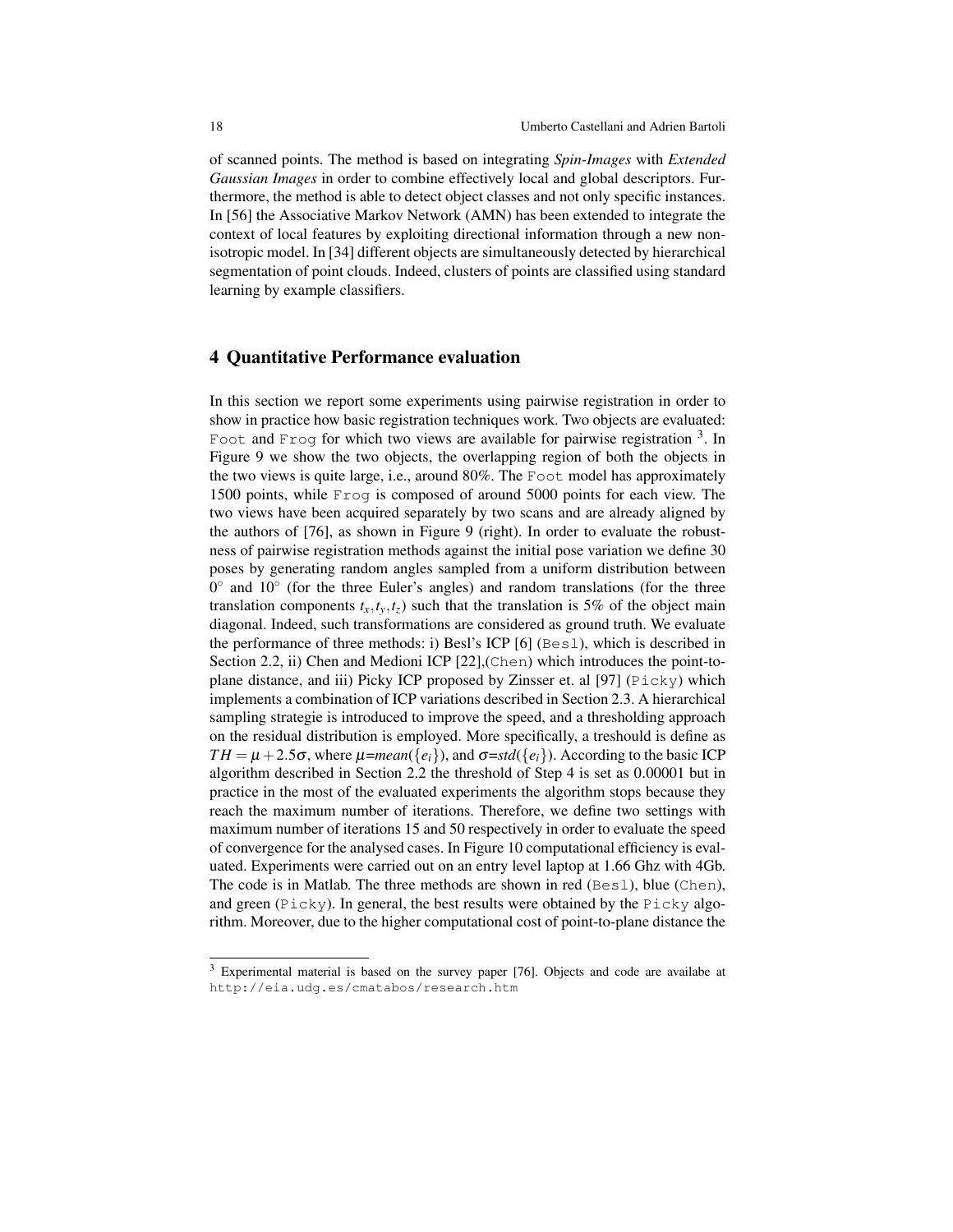

Fig. 9 Two views of Foot (Top) and Frog (Bottom). Separated views (left) and aligned views(right). The portion of overlap is large for both the objects.

Chen method is the slowest. Note that a drastic reduction of the registration speed is observed when the number of points increase from Foot to Frog.

In Figure 11 the accuracy of registration is evaluated. In general, especially when the ground truth is not available, a good accuracy evaluation criterion is the *Mean Squared Error* (MSE) (i.e, *mean*{ $e_i$ }). Note that the MSE error is not comparable between the three methods since they compute different distance measures, and in Picky the error generated by outliers is not considered. Note that for both the objects MSE error of Besl does not improve when the number of iterations increases. Conversely, in Picky the benefit of a higher number of iterations is observed and the most of the registrations are able to reach convergence. In order to get a direct comparison between the methods we use the ground truth.

transformations which are available since we have generated them. Indeed, we evaluate the Rotation and the Translation error as shown in Figures 12 and 13 respectively. Rotation error is computed as the mean of the difference between the observed Euler's angles of the estimated transform and the ground truth. Angles are in radians. Translation error is the norm of the difference between the two translation vectors.

Table 1 summarizes the experiments by showing the mean of the evaluated measures. We observe better accuracy by using Picky. Note also that in general Chen outperforms Besl. Finally, we also show in Table 1 the number of failures (or divergences) because a local minimum is reached. We show that in more than half of the cases the convergence is reached within 15 iterations. Again the best results are shown with Picky since no failures are observed after 50 iterations and it always converges after 15 iterations with  $F \circ \circ t$ . We observed also that the cases of failures of Besl and Chen methods are related to the strongest variations of starting pose thus confirming the importance of a good initialization procedure.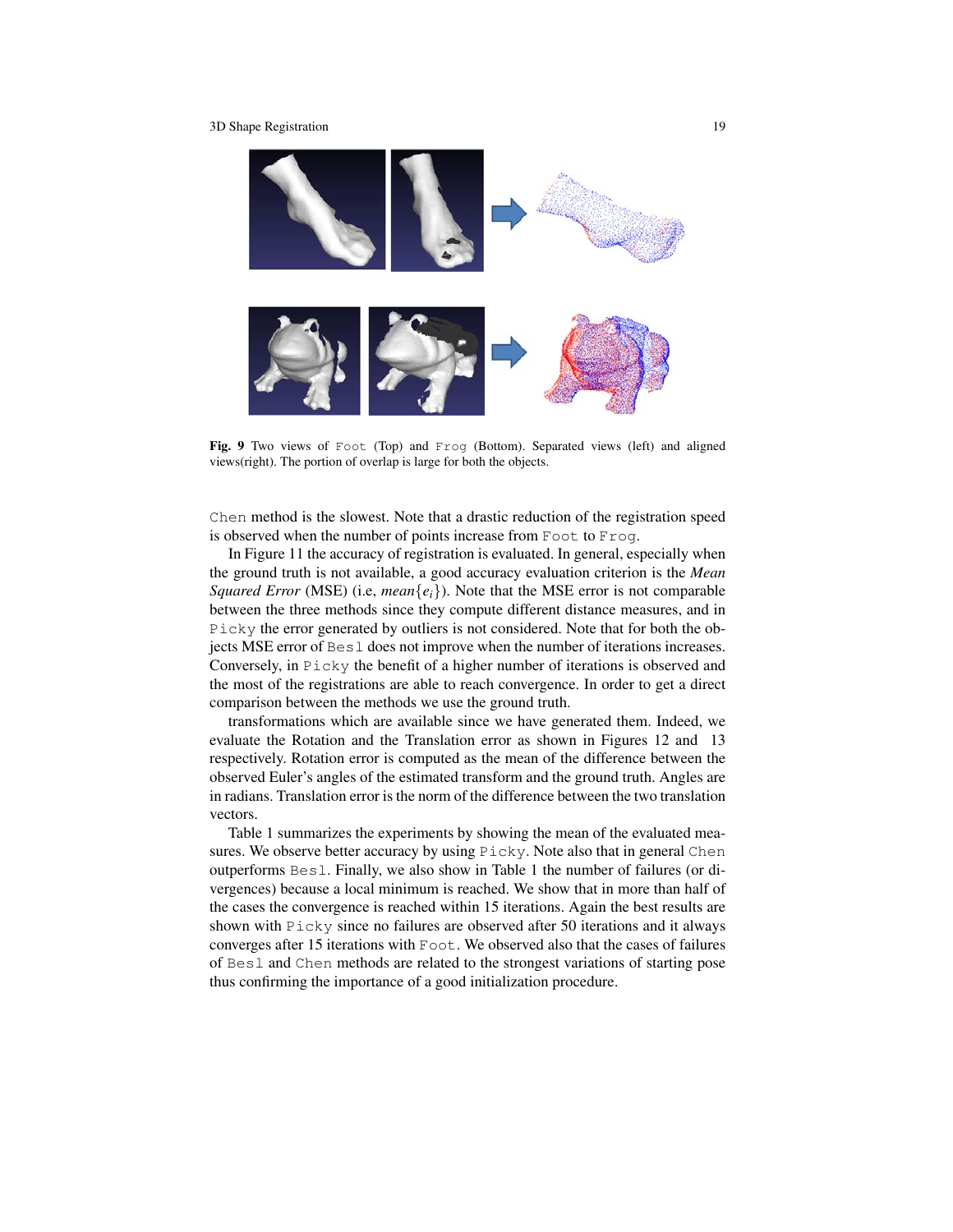

Fig. 10 Computational time evaluation. Time (sec.) employed for each pairwise registration. The three methods are shown in red (Besl), blue (Chen), and green (Picky).

| Exp.          |       |       | MSE error(mm.) Rot-error (rad.) Transl-error (mm.) # Divergences  Time (sec.) |       |         |
|---------------|-------|-------|-------------------------------------------------------------------------------|-------|---------|
| Besl Foot 15  | 4.681 | 0.026 | 0.922                                                                         | 13/30 | 4.568   |
| Chen Foot 15  | 3.155 | 0.007 | 0.593                                                                         | 15/30 | 5.173   |
| Picky Foot 15 | 2.084 | 0.003 | 0.195                                                                         | 6/30  | 0.593   |
| Besl Foot 50  | 4.672 | 0.025 | 0.853                                                                         | 13/30 | 15.309  |
| Chen Foot 50  | 2.725 | 0.004 | 0.601                                                                         | 5/30  | 17.680  |
| Picky Foot 50 | 1.910 | 0.001 | 0.104                                                                         | 0/30  | 5.683   |
| Besl Frog 15  | 4.905 | 0.099 | 2.936                                                                         | 14/30 | 28.811  |
| Chen Frog 15  | 2.203 | 0.026 | 0.976                                                                         | 10/30 | 45.917  |
| Picky Frog 15 | 0.932 | 0.021 | 0.411                                                                         | 9/30  | 25.850  |
| Besl Frog 50  | 4.906 | 0.099 | 2.939                                                                         | 5/30  | 95.882  |
| Chen Frog 50  | 3.217 | 0.092 | 2.608                                                                         | 9/30  | 145.028 |
| Picky Frog 50 | 0.765 | 0.008 | 0.069                                                                         | 0/30  | 50.292  |

Table 1 Summary of performance evaluation. The mean of the 30 pairwise registrations for each evaluated measure is shown.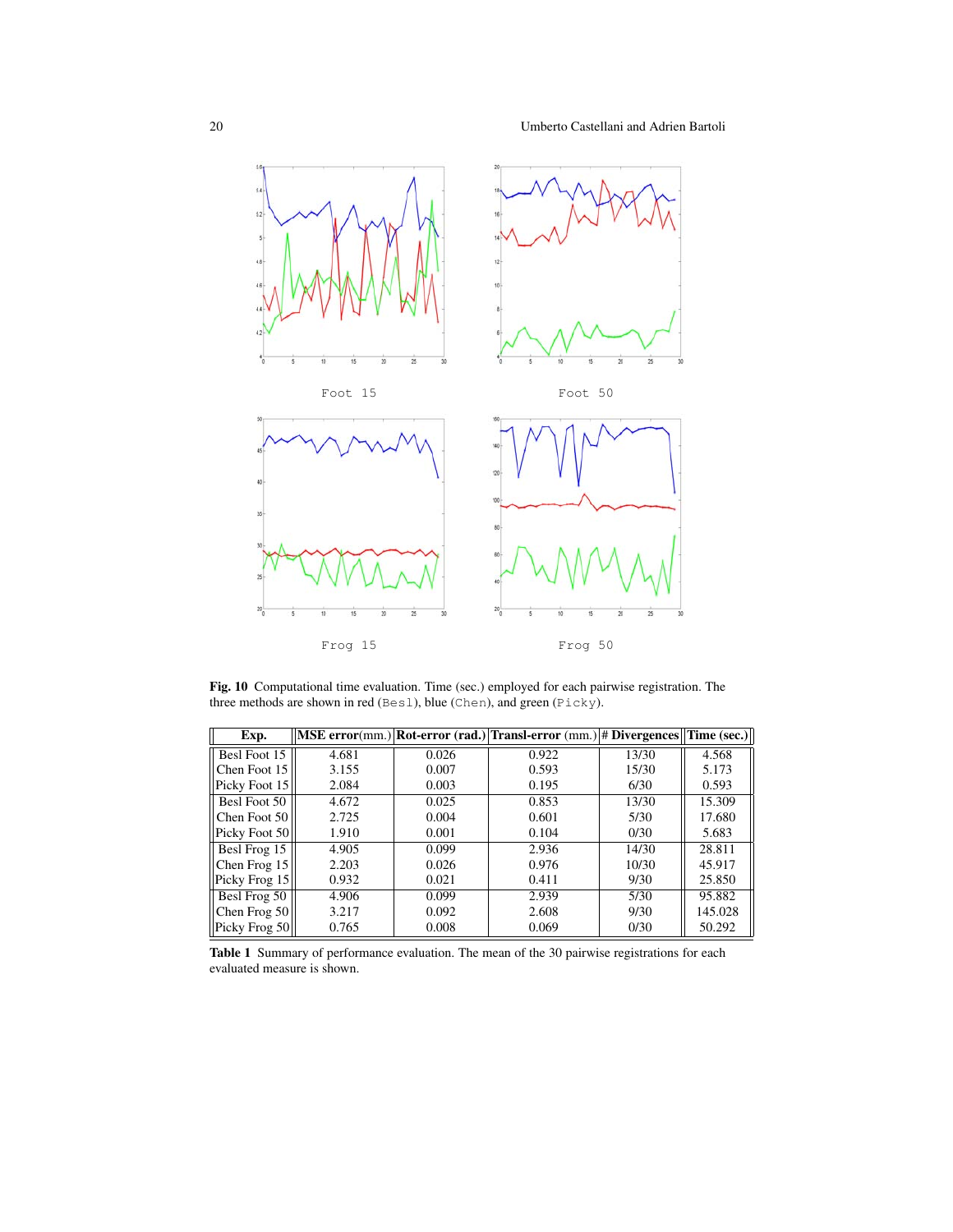

Fig. 11 MSE evaluation for Besl (top), Chen (middle), and Picky (bottom). The cases employing 15 iterations are shown in magenta, while cases employing 30 iterations are shown in cyan.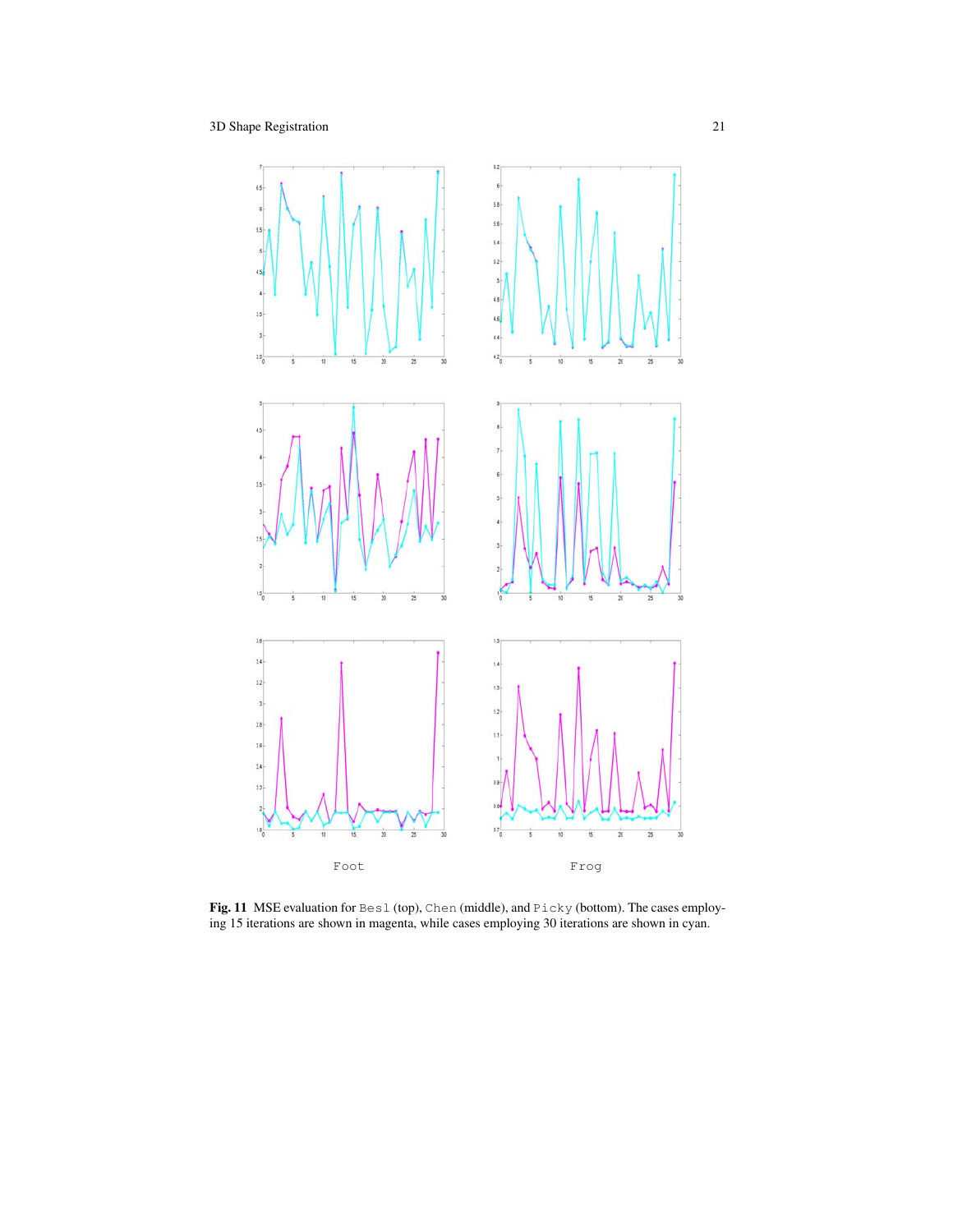

Fig. 12 Rotation error. The three methods are shown in red (Besl), blue (Chen), and green (Picky). Note that peaks correspond to failures of the pairwise registration procedure.

## 5 Case Study 1: Pairwise Alignment with Outliers Rejection

In this section we describe a simple but effective strategy to make the ICP algorithm resistant to wrong correspondences. Especially when views are only partially overlapped, many points of the data-view do not have a correspondence in the modelview. We call those points *single-points*. However, the basic ICP enforces single points to be associated to closest points in the model-view, therefore generating outliers. A robust outlier rejection procedure is introduced based on the so-called *X84* rule [16, 37]. The idea is to perform a robust statistical analysis of the residual errors *e<sup>i</sup>* after closest point computation. The underlying hypothesis was pointed out in [96] and consists of considering the residuals of two fully overlapping sets as an approximation of a Gaussian distribution. Non-overlapping points can be detected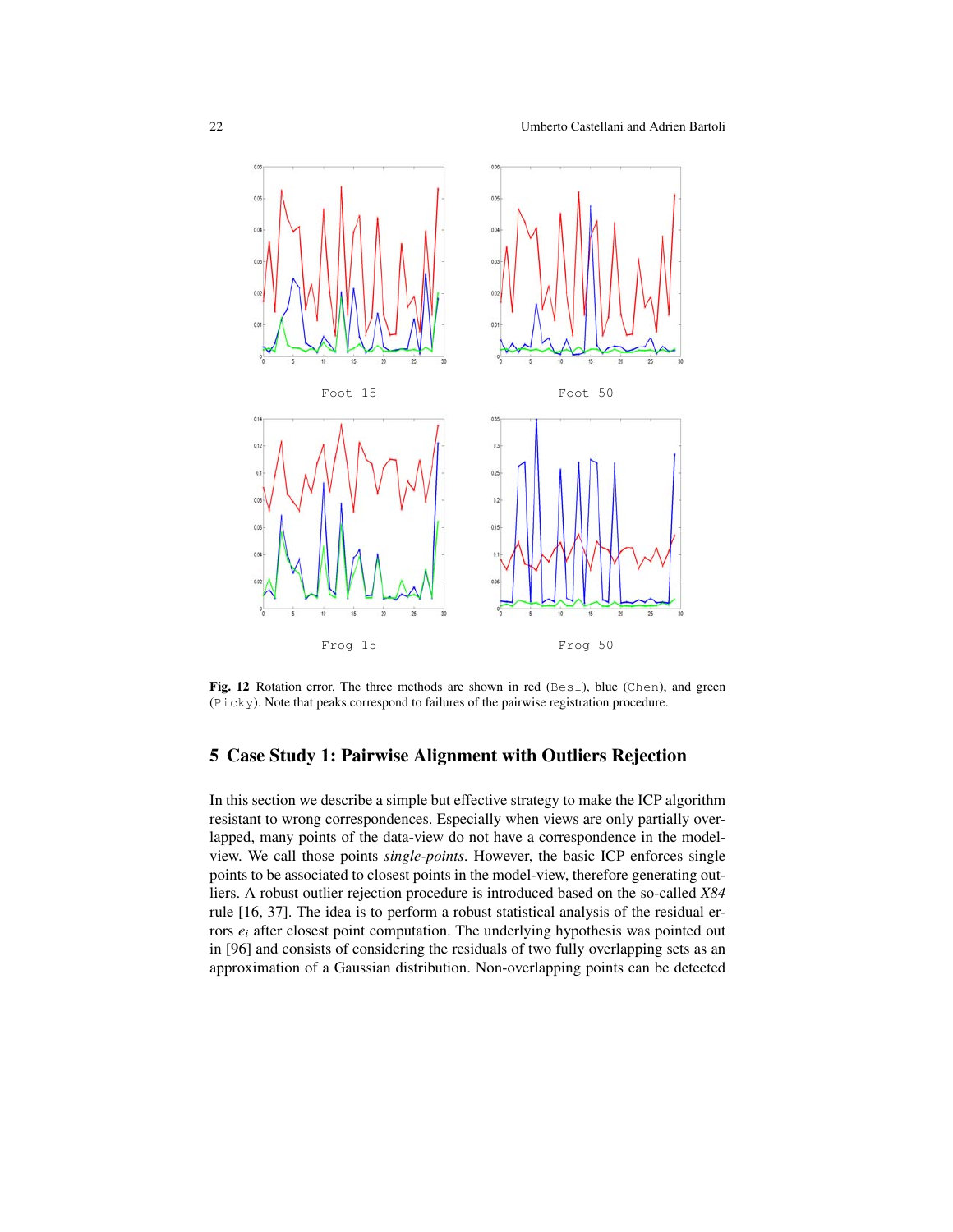

Fig. 13 Translation error. The three methods are shown in red (Bes1), blue (Chen), and green (Picky). Note that peaks correspond to failures of the pairwise registration procedure.

by estimating a Gaussian distribution from residual errors and by defining a threshold on the tails of the estimated Gaussian.

The *X84* rule is a tool to estimate robustly and automatically this threshold. Given the residual errors  $\mathbf{e} = [e_1, \dots, e_{N_d}]$ , the *Median Absolute Deviation* (MAD) is defined as:

$$
MAD = med(|e_i - location|), \tag{5}
$$

where *med* is the *median* operator and *location* is the median of residual errors (i.e, *med*(e)). The X84 rule prescribes to reject values that violate the following relation:

$$
|e_i - location| < k \cdot MAD. \tag{6}
$$

Under the hypothesis of Gaussian distribution, a value of  $k = 5.2$  is adequate in practice, as the resulting threshold contains more than 99.9% of the distribution.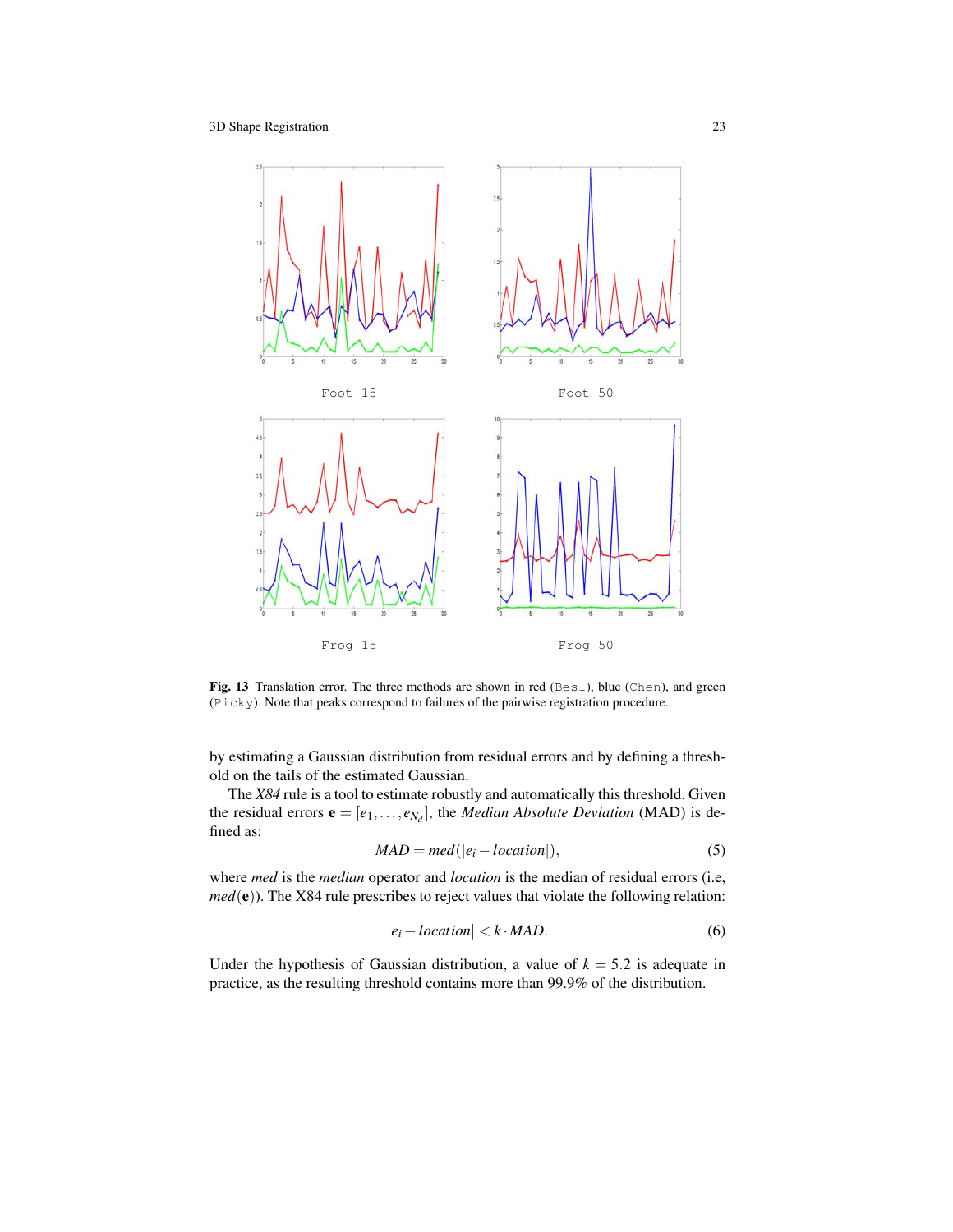Now we are ready to define the new procedure for robust outlier rejection:

- 1. For all data-point  $\mathbf{d}_i \in D$ , compute the error  $e_i$  according to equation 4 (i.e., by estimating the closest point and by generating the pair of corresponding points  $\mathbf{c}_i = (\mathbf{d}_i, \mathbf{m}_j)$ ).
- 2. Estimate *location* by computing the median of residuals *med*(e).
- 3. Compute *MAD* according to equation 5.
- 4. For each residual error  $e_i$   $(i = 1, ..., N_d)$ :
	- a. If  $e_i$  satisfies equation 6 then keep  $\mathbf{c}_i$  in the list of correspondences,
	- b. If not, reject the correspondence.
- 5. A new list of corresponding points  $\hat{\mathbf{c}}_i$  is obtained from which outliers have been filtered out.

In practice this procedure replaces step 1 in the ICP algorithm described in section 2.2. The X84 rejection rule has a breakdown point of 50%: any majority of the data can overrule any minority. The computational cost of X84 is dominated by the cost of the median, which is  $O(n)$ , where *n* is the size of the data point set. The most costly procedure inside ICP is the establishment of point correspondences, which costs  $O(n \log n)$ . Therefore X84 does not increase the asymptotic complexity of ICP.



Fig. 14 Registration with robust outliers rejection. Two views at starting pose (left) and after registration (right). Note that the overlap area is quite restricted.

In figure 14 an example of registration between two views with a strong occluded part is shown. The non-overlapping area is wide: the ears and the whole face of *Bunny* are only visible in the data-view while the bottom part of the body is observed in the model-view only. The number of data-point is  $N_d = 10000$ , the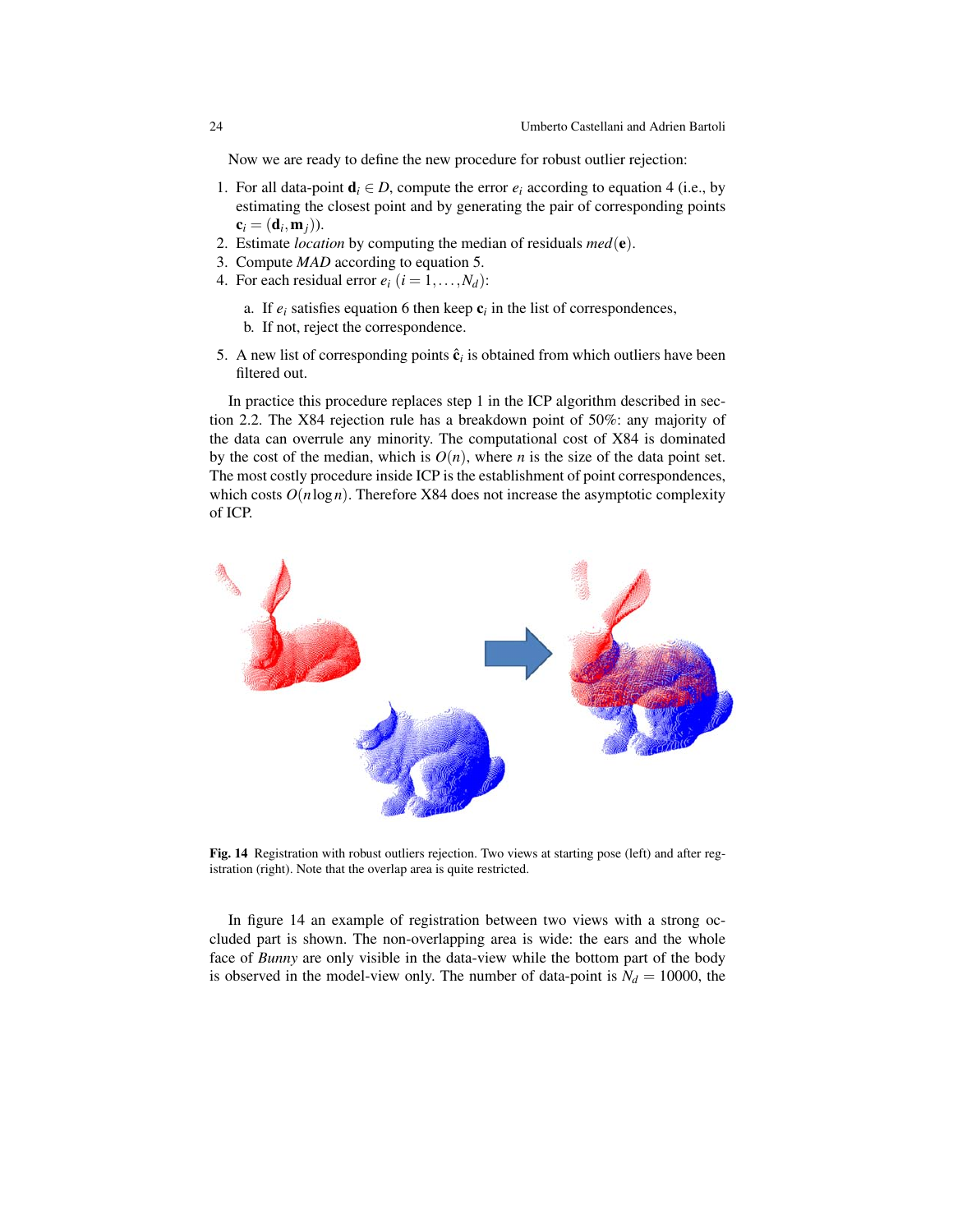number of model point  $N_m = 29150$ , and the number of points of the overlap is #(*D*∩*M*) = 4000. In this experiment the two views are synthetically sampled from the whole 3D model. A view mask of  $600 \times 500$  points is used in order to obtain highly dense views. Moreover, in this fashion we know the ground truth transformation, and no noise affects the views. Figure 15 shows the distribution of residual errors after X84-ICP registration. Note that most of the residuals are concentrated around zero. It is confirmed that the behavior of the early part of the distribution is similar to a Gaussian [96]. The X84 rule is employed and the threshold is automatically estimated on the tail of the Gaussian. The second peak of the distribution corresponds to residuals generated by the non-overlapping points<sup>4</sup>. In figure 15 (right) points of the data-view are colored differently between inliers and outliers. Note that non-overlapping parts are correctly registered.



Fig. 15 Automatic residuals thresholding. From the distribution of residuals the threshold is estimated according to the X84 rule. Points under the threshold are inliers (red), while outliers are over the threshold (blue). Outliers are points in non-overlapping areas.

| Method       |         | $\ $ <b>Rot-error</b> (rad.) <b>Transl-error</b> (mm.) # <b>Overlap. points</b> # <b>Iterations Time</b> (sec.) |       |    |     |
|--------------|---------|-----------------------------------------------------------------------------------------------------------------|-------|----|-----|
| Besl         | 0.22345 | .2636                                                                                                           | 10000 | 20 | 370 |
| Picky        | 0.10918 | 0.9985                                                                                                          | 9534  | 28 | 76  |
| $X84-ICP$    | 0.06351 | 0.4177                                                                                                          | 4582  | 21 | 383 |
| Ground Truth | -       | $\overline{\phantom{a}}$                                                                                        | 4000  |    |     |

Table 2 X-84 performance evaluations. Rotation and translation errors are reported.

<sup>&</sup>lt;sup>4</sup> In order to visualize the peak the second part of the histogram has been quantized with wider intervals.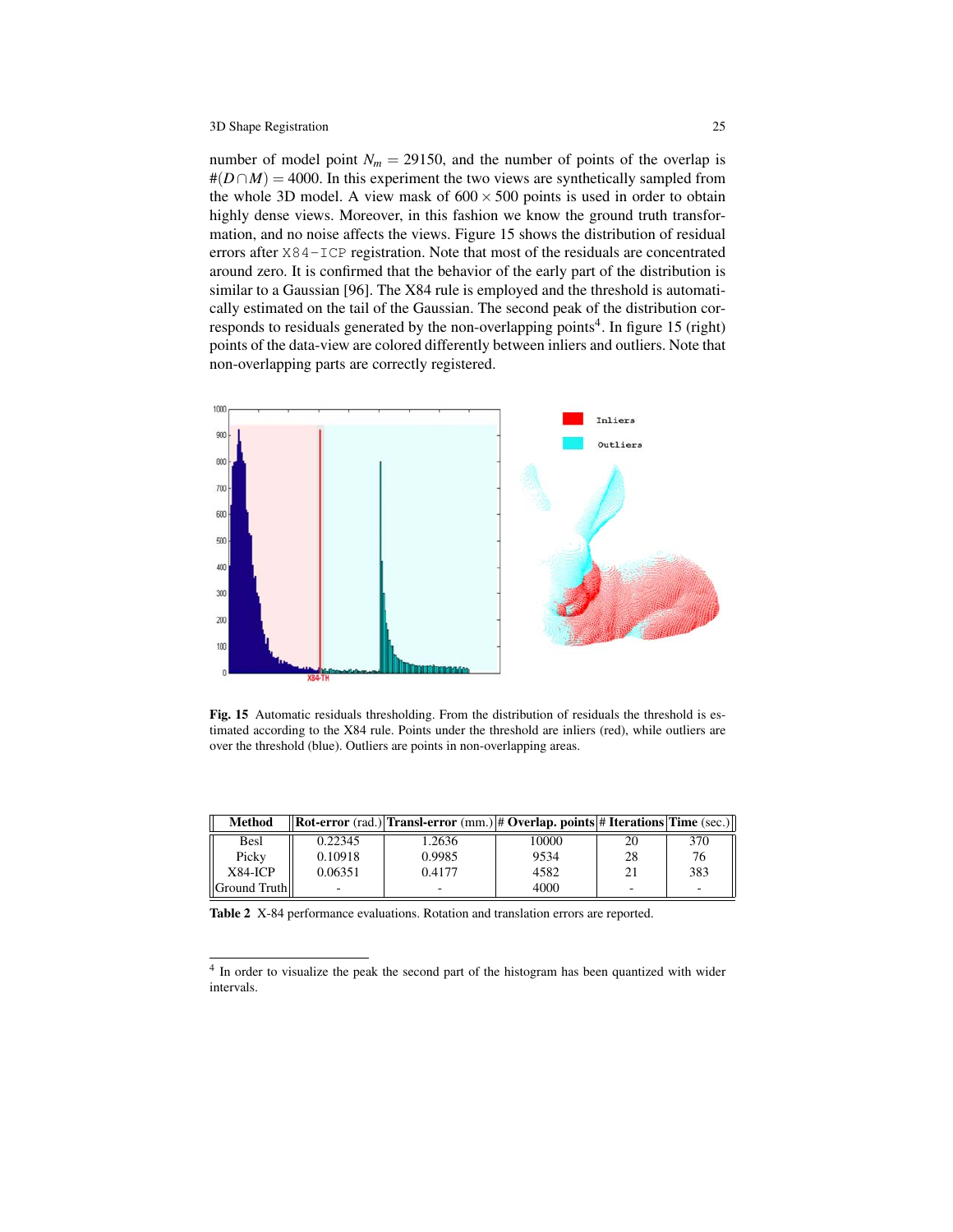Table 2 summarizes the performance of  $X84-ICP$  in comparison with  $\text{Bes1}$  and Picky. The ground truth transformation is shown as well. Note that the basic ICP is strongly affected by outliers and is not able to correctly align the two views. The Picky ICP improves the accuracy but it is not able to correctly estimate the overlapping parts and it does not reach convergence. Conversely, by employing the X84 rule wrong correspondences are well detected and a correct registration is obtained. We highlight that although X84-ICP performs well in this experiment, in more general cases if the number of outliers is greater than 50% of the residual distribution the *X84* rule is likely to fail.

## 6 Case Study 2: ICP with Levenberg-Marquardt

In this section we describe a registration method called Levenberg-Marquardt ICP (LM-ICP) which addresses several of the issues of ICP by modeling the registration as a general optimization problem. LM-ICP [30] was proposed in order to minimize the alignment error by employing a nonlinear optimization procedure. The advantage of the LM-ICP is the versatility in the definition of the optimization function in order to take into account of several aspects of the registration such as, the outlier rejection and the speed.

## *6.1 The LM-ICP Method*

The general problem formulation is defined as for the ICP algorithm. The error function  $E(\mathbf{a}) = E_{ICP}(\mathbf{a}, D, M)$  is Nonlinear Least Squares and can thus be written as the sum of  $N_d$  squared residual vectors:

$$
E(\mathbf{a}) = \sum_{i=1}^{N_d} (e_i(\mathbf{a}))^2, \qquad e_i(\mathbf{a}) = ||\mathbf{R}\mathbf{d}_i + \mathbf{t} - \mathbf{m}_j||. \tag{7}
$$

Defining the residual vector as:

$$
\mathbf{e}(\mathbf{a}) = \{e_i(\mathbf{a})\}_{i=1}^{N_d},\tag{8}
$$

we rewrite the error function as  $E(\mathbf{a}) = ||\mathbf{e}(\mathbf{a})||^2$ .

The Levenberg-Marquardt algorithm combines gradient-descent and Gauss-Newton. The goal of each iteration is to choose an update to the current estimate  $a_k$ , say  $x$ , so that setting  $\mathbf{a}_{k+1} = \mathbf{a}_k + \mathbf{x}$  reduces the registration error.

We first derive the Gauss-Newton update. Expanding  $E(\mathbf{a} + \mathbf{x})$  to second order yields:

$$
E(\mathbf{a} + \mathbf{x}) = E(\mathbf{a}) + (\nabla E(\mathbf{a}) \cdot \mathbf{x}) + \frac{1}{2!} ((\nabla^2 E(\mathbf{a}) \cdot \mathbf{x}) \cdot \mathbf{x}) + h.o.t.
$$
 (9)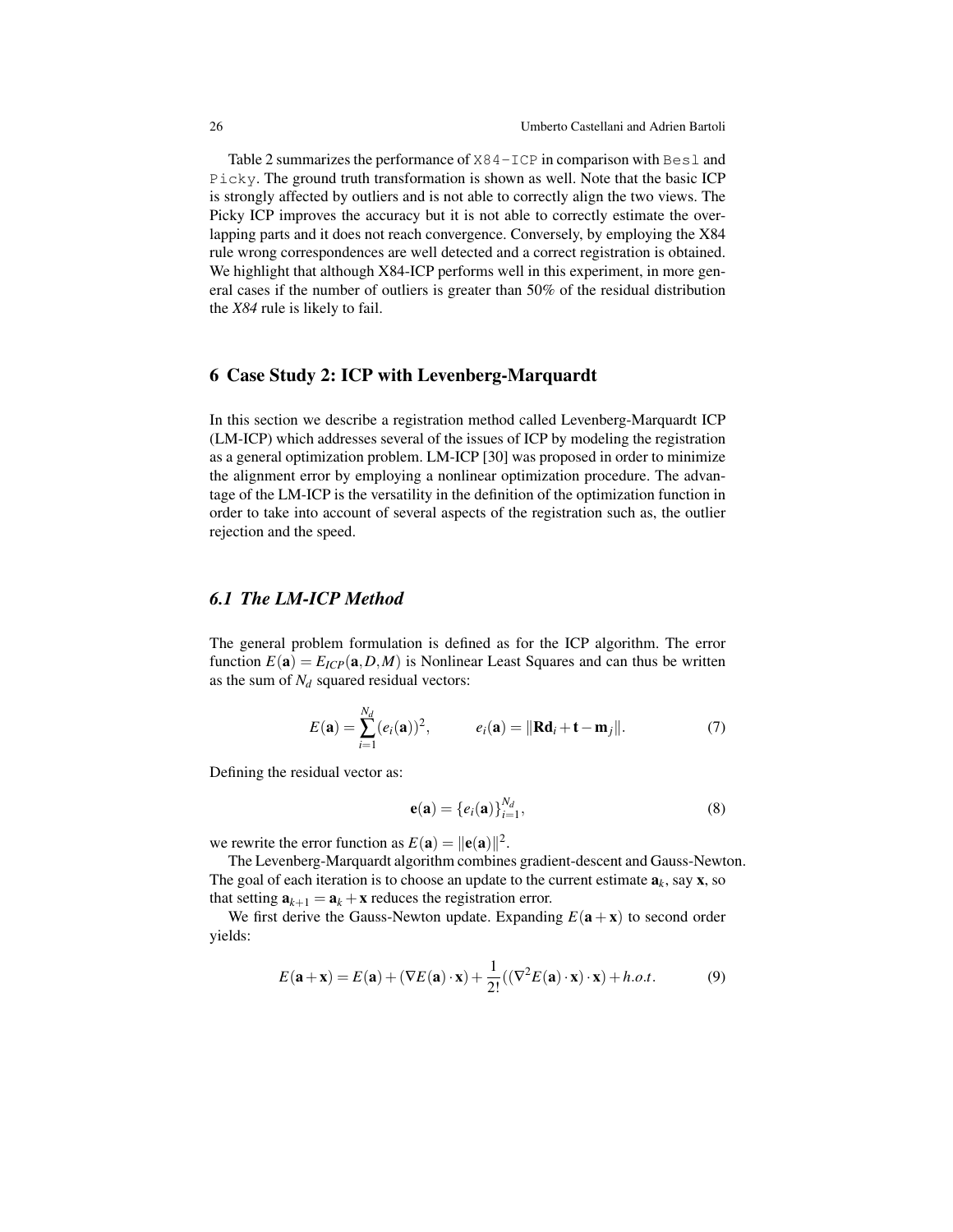This is rewritten in terms of e as:

$$
E(\mathbf{a}) = \mathbf{e}^{\mathsf{T}} \mathbf{e}
$$
  
\n
$$
\nabla E(\mathbf{a}) = 2(\nabla \mathbf{e})^{\mathsf{T}} \mathbf{e}
$$
  
\n
$$
\nabla^2 E(\mathbf{a}) = 2(\nabla^2 \mathbf{e})\mathbf{e} + 2(\nabla \mathbf{e})^{\mathsf{T}} \nabla \mathbf{e}.
$$

We now define the  $N_d \times p$  Jacobian matrix  $J = \nabla e$ , with block  $(i, j)$  as  $J_{i,j} = \frac{\partial E_i}{\partial a_j}$  $\frac{\partial E_i}{\partial \mathbf{a}_j}$  (p is the number of elements in  $a$ ). Introducing the Gauss-Newton approximation (i.e., neglecting  $(\nabla^2 \mathbf{e})\mathbf{e}$  we get:

$$
E(\mathbf{a} + \mathbf{x}) \approx \mathbf{e}^{\mathsf{T}} \mathbf{e} + \mathbf{x}^{\mathsf{T}} \mathsf{J}^{\mathsf{T}} \mathbf{e} + \mathbf{x}^{\mathsf{T}} \mathsf{J}^{\mathsf{T}} \mathsf{J} \mathbf{x}.
$$
 (10)

Differentiating with respect to x and nullifying yields:

$$
\nabla_{\mathbf{x}} E(\mathbf{a} + \mathbf{x}) = \mathbf{J}^{\mathsf{T}} \mathbf{e} + \mathbf{J}^{\mathsf{T}} \mathbf{J} \mathbf{x} = 0,
$$
\n(11)

and gives the Gauss-Newton update:

$$
\mathbf{x}_{GN} = -(\mathbf{J}^{\mathsf{T}}\mathbf{J})^{-1}\mathbf{J}^{\mathsf{T}}\mathbf{e}.
$$
 (12)

Gauss-Newton is usually fast for mildly nonlinear problems (it has superlinear convergence speed), but there is no guarantee of convergence in the general case (an update may increase the error).

We now derive the gradient descent update. Since we deal with a Least Squares problem, the gradient descent update is simply given by:

$$
\mathbf{x}_{GD} = -\lambda^{-1} \mathbf{J}^{\mathsf{T}} \mathbf{e},\tag{13}
$$

where  $\lambda$  is the inverse step length. Gradient descent has the nice property that, unless a local minimum has been reached, one can always decrease the error by making the step length small enough. On the other hand, gradient descent is known to be slow and rather inefficient.

The Levenberg-Marquardt algorithm combines both Gauss-Newton and gradient descent updates in a relatively simple way:

$$
\mathbf{x}_{LM} = -(\mathbf{J}^{\mathsf{T}} \mathbf{J} + \lambda I)^{-1} \mathbf{J}^{\mathsf{T}} \mathbf{e}.
$$
 (14)

A large value of  $\lambda$  yields a small, safe, gradient-descent step while a small value of λ favor large and more accurate steps of Gauss-Newton that make convergence to a local minimum faster. The art of a Levenberg-Marquardt algorithm implementation is in tuning  $\lambda$  after each iteration to ensure rapid progress even where Gauss-Newton fails. The now standard implementation is to multiply  $\lambda$  by 10 if the error increases and to divide it by 10 if the error decreases (with an upper bound at  $10^8$  and a lower bound at 10−<sup>4</sup> for instance). In order to make the method robust to outliers one may attenuate the influence of points with a large error by replacing the square error function by an M-estimator  $\varepsilon$  and an Iterative Reweighted Least Squared (IRLS)-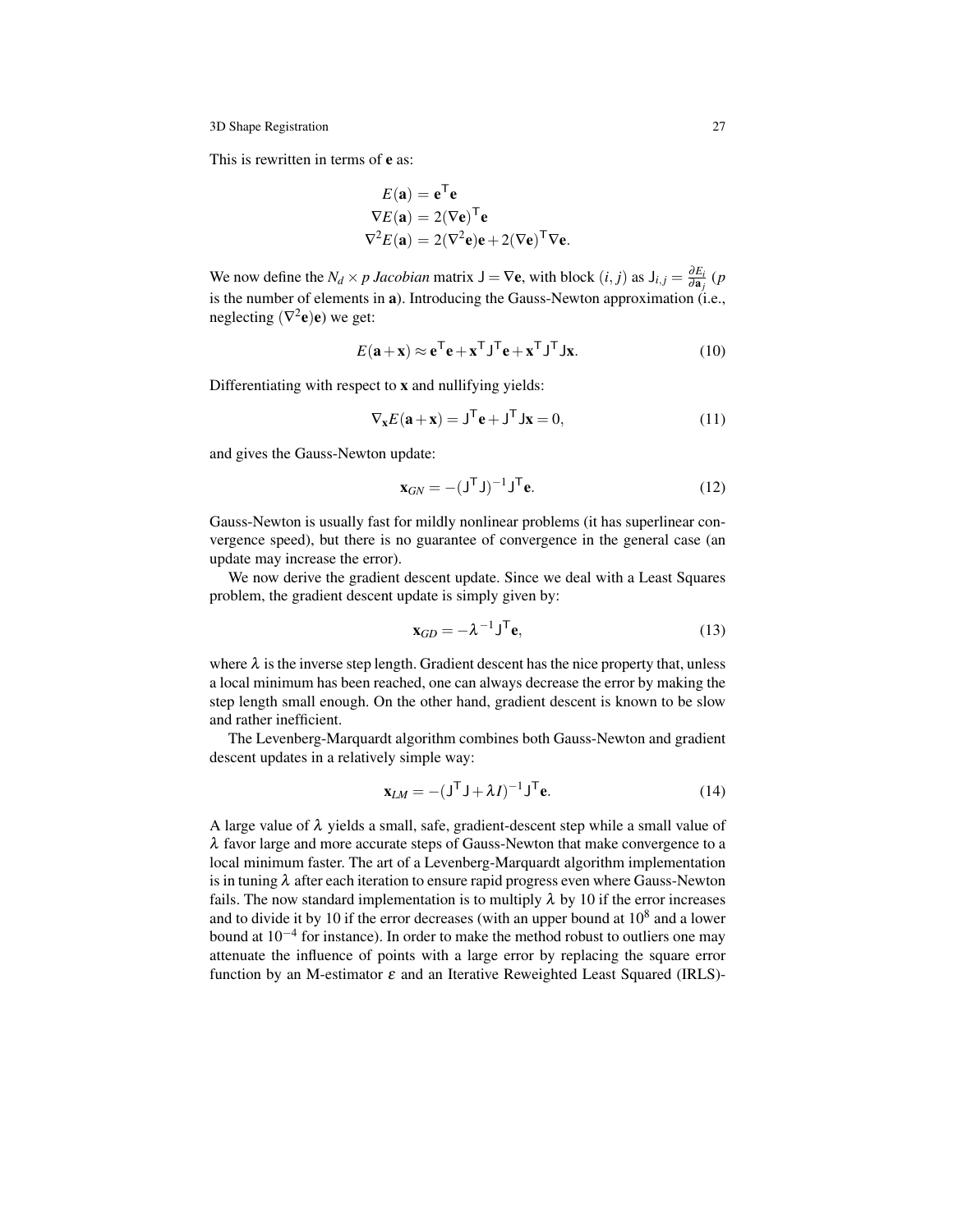like reweighting procedure. For instance, the following robust functions can be used:

Lorenzian: 
$$
\varepsilon(r) = \log\left(1 + \frac{r^2}{\sigma}\right)
$$
 or Huber:  $\varepsilon(r) = \begin{cases} r^2 & r < \sigma \\ 2\sigma |r| - \sigma^2 & \text{otherwise.} \end{cases}$ 

### *6.2 Computing the Derivatives*

An important issue in how Levenberg-Marquardt is applied to ICP is the one of computing the derivatives of the error function. The simplest approach is based on using finite differencing, assuming that the error function is smooth. However, this leads to a cost of *p* extra function evaluations per inner loop. In [30] a more effective solution was proposed based on the *distance transform* which also drastically improves the computational efficiency. The distance transform is defined as:

$$
D_{\varepsilon}(\mathbf{x}) = \min_{j} \varepsilon^{2}(\|\mathbf{m}_{j} - \mathbf{x}\|),
$$
 (15)

where  $x \in X$  and X is a discrete grid representing the volume which encloses the model-view *M*. Indeed, each data-point  $d_i$  can be easily associated to grid-points by obtaining the residual error  $e_i = X(d_i)$  in one shot<sup>5</sup>. In other words, LM-ICP merges the two main steps of ICP, namely closest point computation and transformation estimation, in a single step. Note further that when the mapping  $\|\mathbf{x}\| \to \varepsilon^2(\|\mathbf{x}\|)$  is monotonic, we obtain that  $D_{\varepsilon}(\mathbf{x}) = \varepsilon^2(||D(\mathbf{x})||)$ , so existing algorithms to compute *D* may be used to compute  $D_{\varepsilon}$ , without requiring knowledge of the form of  $\varepsilon$ .

By combining equation (7) with equation (15) the new formulation of the registration problem becomes:

$$
E(\mathbf{a}) = \sum_{i=1}^{N_d} D_{\varepsilon}(T(\mathbf{a}, \mathbf{d}_i)).
$$
 (16)

This formulation makes it much easier to compute the derivatives of *E*. In fact, since the distance transform is computed in a discrete form, it is possible to compute finite differences derivatives. More specifically,  $\nabla_{\mathbf{x}}D_{\varepsilon} = \left[\frac{\partial D_{\varepsilon}}{\partial_{x}}, \frac{\partial D_{\varepsilon}}{\partial_{y}}, \frac{\partial D_{\varepsilon}}{\partial_{z}}\right]$  is computed by defining  $\frac{\partial D_{\varepsilon}(x,y,z)}{\partial x} = \frac{D_{\varepsilon}(x+1,y,z)-D_{\varepsilon}(x-1,y,z)}{2}$ ,  $\frac{\partial D_{\varepsilon}(x,y,z)}{\partial y} = \frac{D_{\varepsilon}(x,y+1,z)-D_{\varepsilon}(x,y-1,z)}{2}$ , and  $\frac{\partial D_{\varepsilon}(x,y,z)}{\partial z} = \frac{D_{\varepsilon}(x,y,z+1)-D_{\varepsilon}(x,y,z-1)}{2}$ . In practice,  $\nabla_{\mathbf{x}}D_{\varepsilon}$  remains constant through the minimization, and we get:

$$
\nabla_{\mathbf{a}} E(\mathbf{a}) = \sum_{i=1}^{N_d} \nabla_{\mathbf{x}} D_{\varepsilon}(T(\mathbf{a}, \mathbf{d}_i)) \nabla_{\mathbf{a}}^{\top} T(\mathbf{a}, \mathbf{d}_i).
$$
 (17)

 $5$  Note that the volume is discretized into integer values, therefore the data-point  $d_i$  should be rounded to recover  $X(d_i)$ .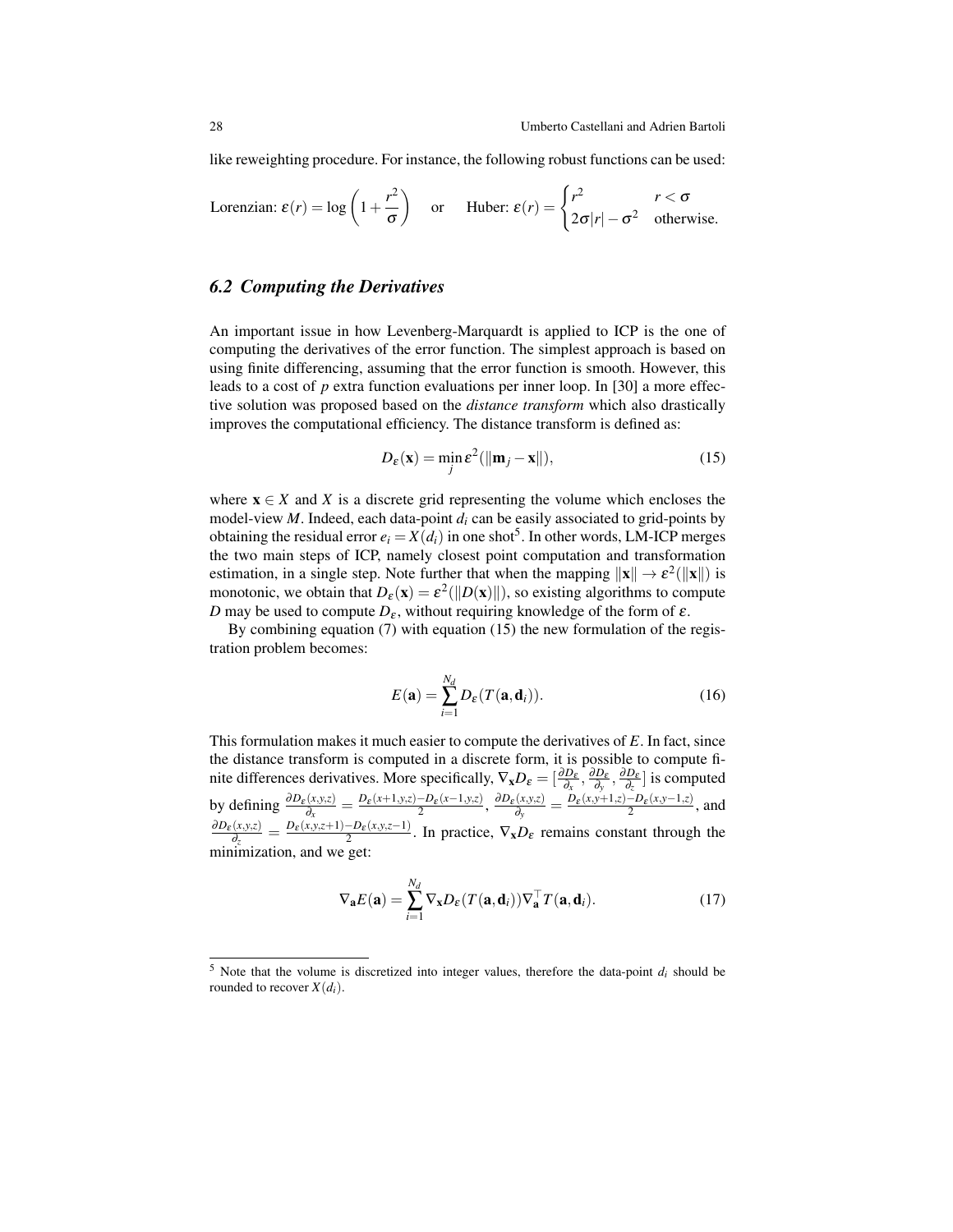Note that the computation of  $\nabla_{\mathbf{a}}^{\top}T(\mathbf{a},\mathbf{d}_i)$  depends on the rigid transformation parametrization being used. In [30] the author proposed to model rotations by unitary quaternions for which the derivatives can be easily computed analytically. Finally, in order to compute the derivatives using matrix operators the *Jacobian* matrix is defined as  $J_{i,j} = (\nabla_{\mathbf{x}} D_{\varepsilon}(T(\mathbf{a}, \mathbf{d}_i)) \cdot \nabla_{a_j}^{\top} T(\mathbf{a}, \mathbf{d}_i))$ , where  $\nabla_{a_j} T(\mathbf{a}, \mathbf{d}_i) =$  $\int \frac{\partial T_x(\mathbf{a},\mathbf{d}_i)}{\partial}$  $\frac{\partial \overline{T_{\rm y}({\bf a},{\bf d}_i)}}{\partial a_j}, \frac{\partial \overline{T_{\rm y}({\bf a},{\bf d}_i)}}{\partial a_j}$  $\frac{\partial \overline{d_z}(\mathbf{a},\mathbf{d}_i)}{\partial_{a_j}}, \frac{\partial \overline{T_z}(\mathbf{a},\mathbf{d}_i)}{\partial_{a_j}}$  $\frac{\partial}{\partial a_j}$ .

## *6.3 The case of quaternions*

Let the quaternion be defined by  $\mathbf{q} = [s, v]$  where *s* and **v** are the scalar and vectorial components respectively [93]. Let d be the point on which the rotation must be applied. To this aim such point must be represented onto the quaternion space by leading to  $\mathbf{r} = [0, \mathbf{d}]$ . Therefore the rotated point is obtained by:

$$
\mathbf{r}' = \mathbf{q} \mathbf{r} \mathbf{q}^{-1}
$$

By solving the moltiplication onto the quaternion space $6$  we obtain:

$$
\mathbf{r}' = [0, s^2\mathbf{d} + (\mathbf{d} \cdot \mathbf{v}) \cdot \mathbf{v} + 2s(\mathbf{v} \times \mathbf{d}) + \mathbf{v} \times (\mathbf{v} \times \mathbf{d})].
$$

We represent this rotated point as:

$$
\mathbf{r}' = [0, T_x, T_y, T_z],
$$

where:

$$
T_x = s^2 d_x + (d_x v_x + d_y v_y + d_z v_z) v_x + 2s (v_y d_z - v_z d_y) + v_y (v_x d_y - v_y d_x) - v_z (v_z d_x - v_x d_z) =
$$
  
=  $s^2 d_x + v_x^2 d_x + v_x v_y d_y + v_x v_z d_z + 2s v_y d_z - 2s v_z d_y + v_x v_y d_y - v_y^2 d_x - v_z^2 d_x + v_x v_z d_z =$   
=  $(s^2 + v_x^2 - v_y^2 - v_z^2) d_x + 2 (v_x v_y - s v_z) d_y + 2 (v_x v_z + s v_y) d_z$ 

$$
T_y = s^2 d_y + (d_x v_x + d_y v_y + d_z v_z) v_y + 2s (v_z d_x - v_x d_z) + v_z (v_y d_z - v_z d_y) - v_x (v_x d_y - v_y d_x) =
$$
  
=  $s^2 d_y + v_x v_y d_x + v_y^2 d_y + v_y v_z d_z + 2s v_z d_x - 2s v_x d_z + v_y v_z d_z - v_z^2 d_y - v_x^2 d_y + v_x v_y d_x =$   
=  $2 (v_x v_y + s v_z) d_x + (s^2 - v_x^2 + v_y^2 - v_z^2) d_y + 2 (v_y v_z - s v_x) d_z$ 

$$
T_z = s^2 d_z + (d_x v_x + d_y v_y + d_z v_z)v_z + 2s(v_x d_y - v_y d_x) + v_x(v_z d_x - v_x d_z) - v_y(v_y d_z - v_z d_y) =
$$
  
\n
$$
= s^2 d_z + v_x v_y d_x + v_z^2 d_z + v_y v_z d_y + 2s v_x d_y - 2s v_y d_x + v_x v_z d_x - v_x^2 d_z - v_y^2 d_z + v_y v_z d_y =
$$
  
\n
$$
= 2(v_x v_z + s v_y) d_x + 2(v_y v_z - s v_x) d_y + (s^2 - v_x^2 - v_y^2 + v_z^2) d_z
$$

<sup>&</sup>lt;sup>6</sup> A multiplication between two quaternions **q** and **q**' is defined as  $[ss'-v \cdot v', v \times v' + s v' + s' v].$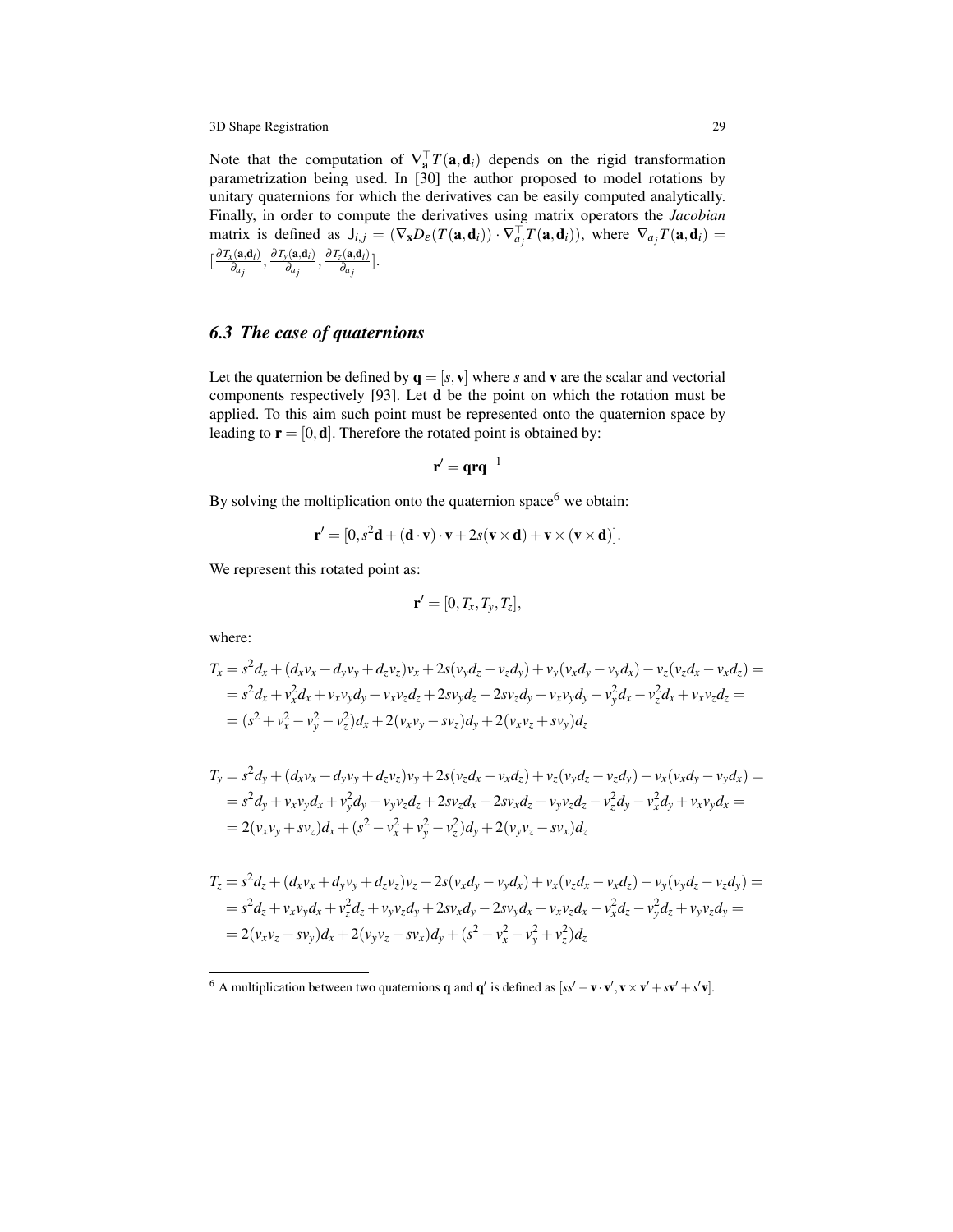Now we introduce the translation component  $[t_x, t_y, t_z]$  and normalize the quaternion by obtaining:

$$
T_x = \frac{(s^2 + v_x^2 - v_y^2 - v_z^2) d_x}{s^2 + v_x^2 + v_y^2 + v_z^2} + \frac{2(v_x v_y - s v_z) d_y}{s^2 + v_x^2 + v_y^2 + v_z^2} + \frac{2(v_x v_z - s v_y) d_z}{s^2 + v_x^2 + v_y^2 + v_z^2} + t_x
$$
  
\n
$$
T_y = \frac{2(v_x v_y + s v_z) d_x}{s^2 + v_x^2 + v_y^2 + v_z^2} + \frac{(s^2 - v_x^2 + v_y^2 - v_z^2) d_y}{s^2 + v_x^2 + v_y^2 + v_z^2} + \frac{2(v_y v_z - s v_x) d_z}{s^2 + v_x^2 + v_y^2 + v_z^2} + t_y
$$
  
\n
$$
T_z = \frac{2(v_x v_z + s v_y) d_x}{s^2 + v_x^2 + v_y^2 + v_z^2} + \frac{2(v_y v_z + s v_x) d_y}{s^2 + v_x^2 + v_y^2 + v_z^2} + \frac{(s^2 - v_x^2 - v_y^2 + v_z^2) d_z}{s^2 + v_x^2 + v_y^2 + v_z^2} + t_z
$$

According to this model for rotation and translation the vector of unknown is  $\mathbf{a} = [s, v_x, v_y, v_z, t_x, t_y, t_z]$  (i.e,  $\mathbf{a} \in R^7$ ). Therefore, the Jacobian part  $\nabla_{\mathbf{a}}^T T(\mathbf{a}, \mathbf{d})$  is a  $3 \times 7$  matrix:

$$
\nabla_{\mathbf{a}}^{\top} T(\mathbf{a}, \mathbf{d}) = \begin{pmatrix}\n\frac{\partial T_x}{\partial s} & \frac{\partial T_x}{\partial v_x} & \frac{\partial T_x}{\partial v_y} & \frac{\partial T_x}{\partial t_x} & \frac{\partial T_x}{\partial t_y} & \frac{\partial T_x}{\partial t_z} \\
\frac{\partial T_y}{\partial s} & \frac{\partial T_y}{\partial v_x} & \frac{\partial T_y}{\partial v_y} & \frac{\partial T_y}{\partial t_y} & \frac{\partial T_y}{\partial t_y} & \frac{\partial T_y}{\partial t_z} \\
\frac{\partial T_z}{\partial s} & \frac{\partial T_z}{\partial v_x} & \frac{\partial T_z}{\partial v_z} & \frac{\partial T_z}{\partial t_z} & \frac{\partial T_z}{\partial t_y} & \frac{\partial T_z}{\partial t_z}\n\end{pmatrix}
$$
(18)

where  $T_x, T_y$ , and  $T_z$  have been defined above. For instance we can compute the derivative component  $\frac{\partial T_x}{\partial v_x}$  as:

$$
\frac{\partial T_x}{\partial v_x} = \frac{2v_x d_x}{s^2 + v_x^2 + v_y^2 + v_z^2} - \frac{2v_x (s^2 + v_x^2 - v_y^2 - v_z^2) d_x}{(s^2 + v_x^2 + v_y^2 + v_z^2)^2} + \n+ \frac{2v_x d_y}{s^2 + v_x^2 + v_y^2 + v_z^2} - \frac{4v_x (v_x v_y - s v_z) d_y}{(s^2 + v_x^2 + v_y^2 + v_z^2)^2} + \n+ \frac{2v_z d_z}{s^2 + v_x^2 + v_y^2 + v_z^2} - \frac{4v_x (v_x v_z - s v_z) d_z}{(s^2 + v_x^2 + v_y^2 + v_z^2)^2}.
$$

Similarly, all the other components of the Jacobian can be easily computed.

## *6.4 Summary of the LM-ICP algorithm*

The algorithm for LM-ICP can be summarized as:

- 1. Set  $\lambda \leftarrow \lambda_0 = 10$ ,
- 2. compute distance transform  $D_{\varepsilon}(\mathbf{x}),$
- 3. set  $\mathbf{a}_k \leftarrow \mathbf{a}_0$ ,
- 4. compute  $\mathbf{e}_k = \mathbf{e}(\mathbf{a}_k)$ ,
- 5. compute J,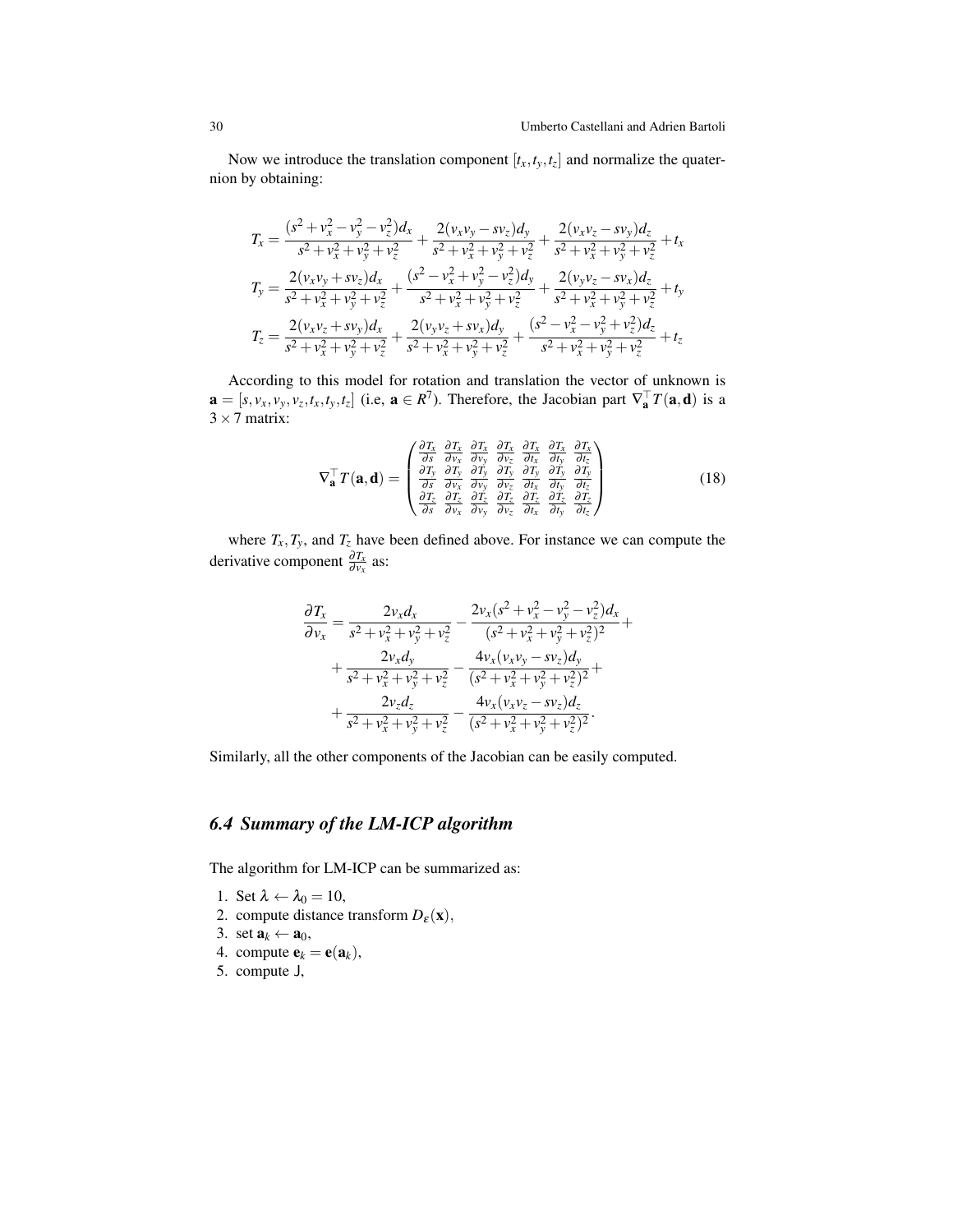6. repeat

- a. compute update  $\mathbf{a}_{k+1} = \mathbf{a}_k (\mathbf{J}^T \mathbf{J} + \lambda \mathbf{I})^{-1} \mathbf{J}^T \mathbf{e}_k$ **b.** compute  $\Delta E = E(\mathbf{a}_{k+1}) - E(\mathbf{a}_k)$
- c. If  $\Delta E > 0$  then  $\lambda = 10\lambda$ , goto a. else  $\lambda = \frac{1}{10}\lambda$ , goto 4.
- 7. If  $\|\mathbf{e}_k\| > v$  goto 3. else terminate

Note that  $v$  is a constant which defines the convergence of the algorithm. As already highlighted, the algorithm above is the standard LM algorithm. The crucial components are *(i)* the choice of unknowns a, *(ii)* the computation of error vector e and *(iii)* the computation of the Jacobian matrix J. In particular, the distance transform  $D_{\epsilon}(\mathbf{x})$ , enables an improvement of the computational efficiency of the error computation and makes the computation of Jacobian feasible. The starting value  $a_0$  can be estimated by employing some of the techniques described in section 2.3.1.

### *6.5 Results and discussion*

Figure 16 shows an example of LM-ICP alignment between two views. In this experiment the emphasis is on the speed of the algorithm since the accuracy is guaranteed by the fact that the two views are well overlapped. The LM-ICP takes less than 1*s* for an LM iteration. A total of 20 iterations has been run to reach converge. Both the data-view and the model-view have about 40,000 points. Using the basic *ICP* algorithm the same number of iterations are required but each iteration takes more than 30*s*. This confirms that a drastic improvement of the speed is observed with LM-ICP in comparison with basic ICP. Note that a crucial parameter is the grid size. It trades off between computational efficiency and memory space. Moreover it requires that data scan is always inside the volume by requiring large memory space for storage when only a small overlap is observed between the views. Further experiments can be found in [30]. In practice LM-ICP also enlarges the basin of convergence and estimates a more accurate solution (the minimum is reached with 50% fewer iterations on average, see [30] for more details).

Finally, it is worth noting that LM-ICP can be easily extended to apply many other variants of the ICP. Multi-view registration could also be solved in the LM-ICP framework.

## 7 Case Study 3: Deformable ICP with Levenberg-Marquardt

In this section we describe an advanced registration technique: *Deformable*-Levenberg Marquardt Iterative Closest Point (DLM-ICP) [18]. DLM-ICP extends the LM-ICP introduced in section 6 to deformable objects. We focus on continuous smooth surfaces such as the page of a book being turned in front of a range sensor. To this aim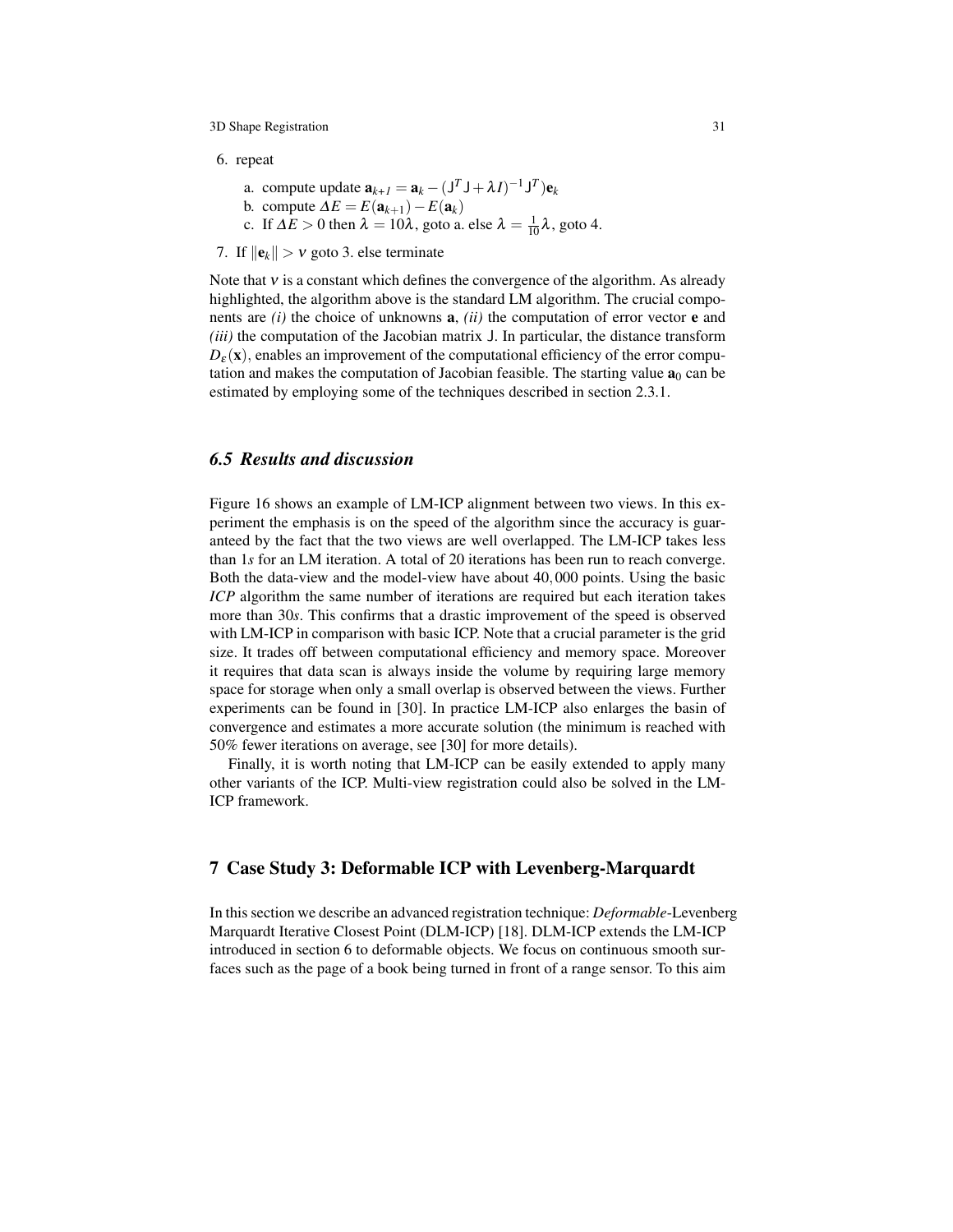32 Umberto Castellani and Adrien Bartoli



Fig. 16 LM-ICP. The starting pose (left) and merged views after registration (right).

a *template* model is warped toward the input scans in order to capture surface deformations. In this case several instances of almost the entire time-varying object are observed rather than different points of view of an object, and the aim of registration is to align the views over time using a registration-by-fitting approach.

The template model introduces a prior on the acquired shape by providing a joint registration and reconstruction of the object with hole-filling and noise removal. The proposed method exploits only geometric information without the extraction of feature points. According to [30] described in section 6, registration is modeled as an optimization problem defined by an error function whose global minimum is the sought after solution, estimated by the Levenberg-Marquardt algorithm. The error function introduces the constraint that data points must be close to model points (i.e., the template). As for [30], it explicitly embeds a min operator, thus avoiding the traditional two steps in ICP-like algorithms through distance transform. Furthermore, thanks to the flexibility of LM, many other terms are introduced to model different expected behaviors of the deformation, namely *surface*, and *temporal smoothness* as well as *inextensibility* of the surface. Finally, a boundary constraint is introduced to prevent the computed surface to slide arbitrarily.

We highlight that with this method the unknowns are the template model represented by a planar-mesh that is deformed to fit each point cloud. More specifically, we directly estimate the position of the model-points without imposing any prior about the kind of transformation function that has been applied. In particular, each unknown (i.e., each vertex of the template) influences a very small portion of the error function. Indeed, another interesting property of DLM-ICP is that the Jacobian matrix involved in the normal equations to be solved at each iteration is highly sparse, for all the terms. This makes tractable and fast the estimation of dense deformation fields.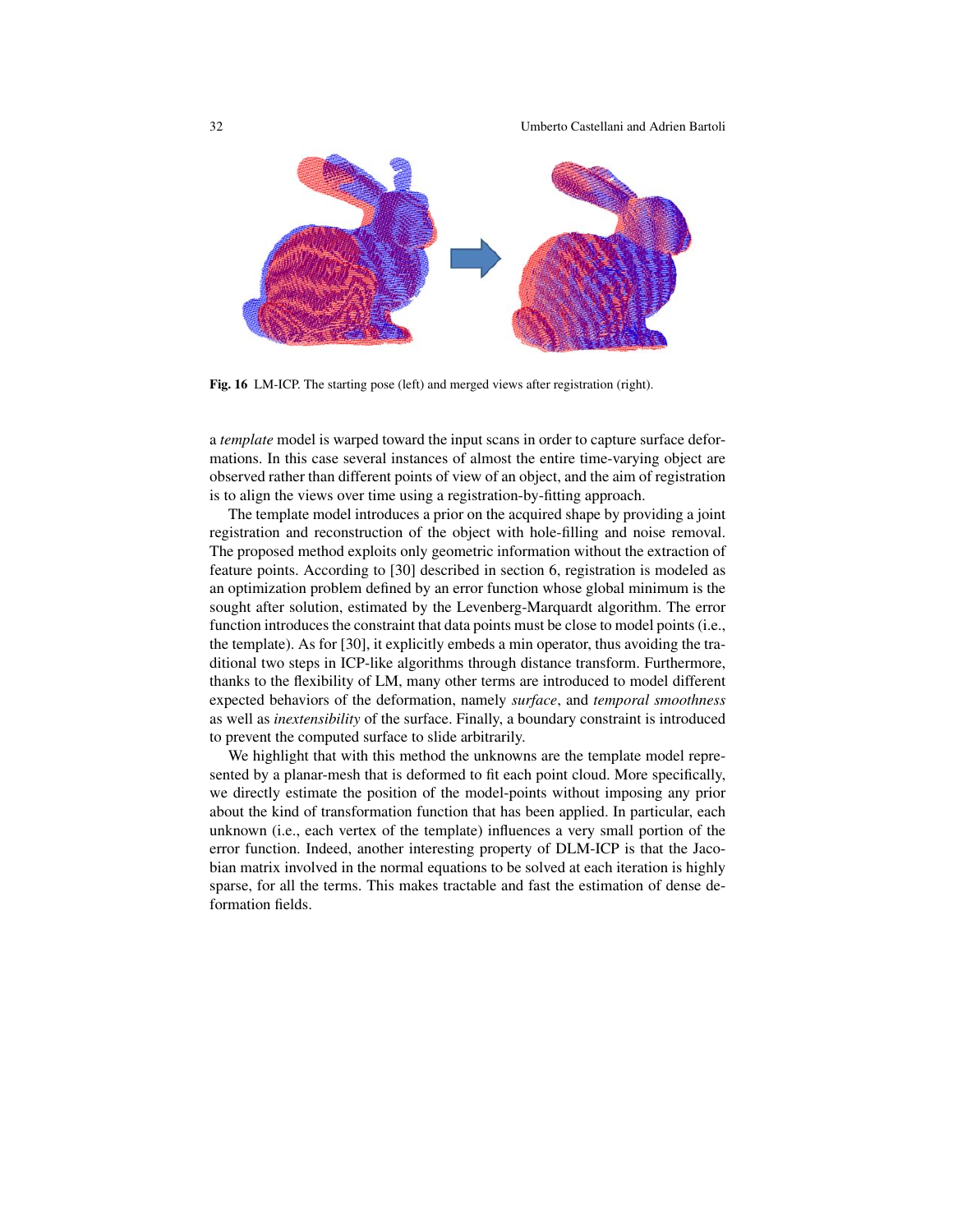### *7.1 Surface Representation*

The sequence of 3D point clouds  $D_i$  with  $N_d = l_i$  points each is represented by:

$$
D_i = \begin{pmatrix} d_{i,1}^x & d_{i,1}^y & d_{i,1}^z \\ \vdots & \vdots & \vdots \\ d_{i,l_i}^x & d_{i,l_i}^y & d_{i,l_i}^z \end{pmatrix}.
$$

The unknown model  $\mathbf{a} = M$  has a grid structure and is thus represented by three  $R \times C$  matrices, giving the grid's deformation. Each matrix is reshaped in a single vector of size  $N_m = RC$ , giving  $M_i$  as:

$$
M_i = \begin{pmatrix} m_{i,1}^x & m_{i,1}^y & m_{i,1}^z \\ \vdots & \vdots & \vdots \\ m_{i,N_m}^x & m_{i,N_m}^y & m_{i,N_m}^z \end{pmatrix}.
$$

In practice, the number of data points is much larger than the number of model points, i.e.  $l_i \gg N_m$ . Upon convergence, the algorithm determines for each model point if there is a corresponding point in the current point cloud. Points may be missing because of occlusions or corrupted sensor output. This approach has the advantage that it naturally gives the reconstructed surface by interpolating the mesh points. Point cloud registration is obtained by composing the deformation fields. Note that, differently than section 6, the registration is from model-points to datapoints.

### *7.2 Cost Function*

The cost function combines two *data* and three *penalty* terms:

$$
E(M) = E_g(M) + \lambda_b E_b(M) + \lambda_s E_s(M) + \lambda_t E_t(M) + \lambda_x E_x(M), \tag{19}
$$

where  $\lambda_b$ ,  $\lambda_s$ ,  $\lambda_x$  and  $\lambda_t$  are weights. Note that we drop the frame index *i* for clarity purposes, and denote  $M_i$  as  $M$  and  $M_{i-1}$  as  $\tilde{M}$ .

The data terms are used to attract the estimated surface to the actual point cloud. The first term  $E_g$  is for global attraction, while the second one  $E_b$  deals with the boundary. In particular, the boundary term aims at preserving the method against possible sliding of the model along the observed surface. Moreover, these terms must account for possible erroneous points by using robust statistics. The penalty terms are *E<sup>s</sup>* , *E<sup>t</sup>* and *Ex*. The first two ones respectively account for *spatial smoothness* and *temporal smoothness E<sup>s</sup>* . The third one penalizes the *surface stress* and is related to the non-extensibility of the surface, and therefore to material properties of the surface.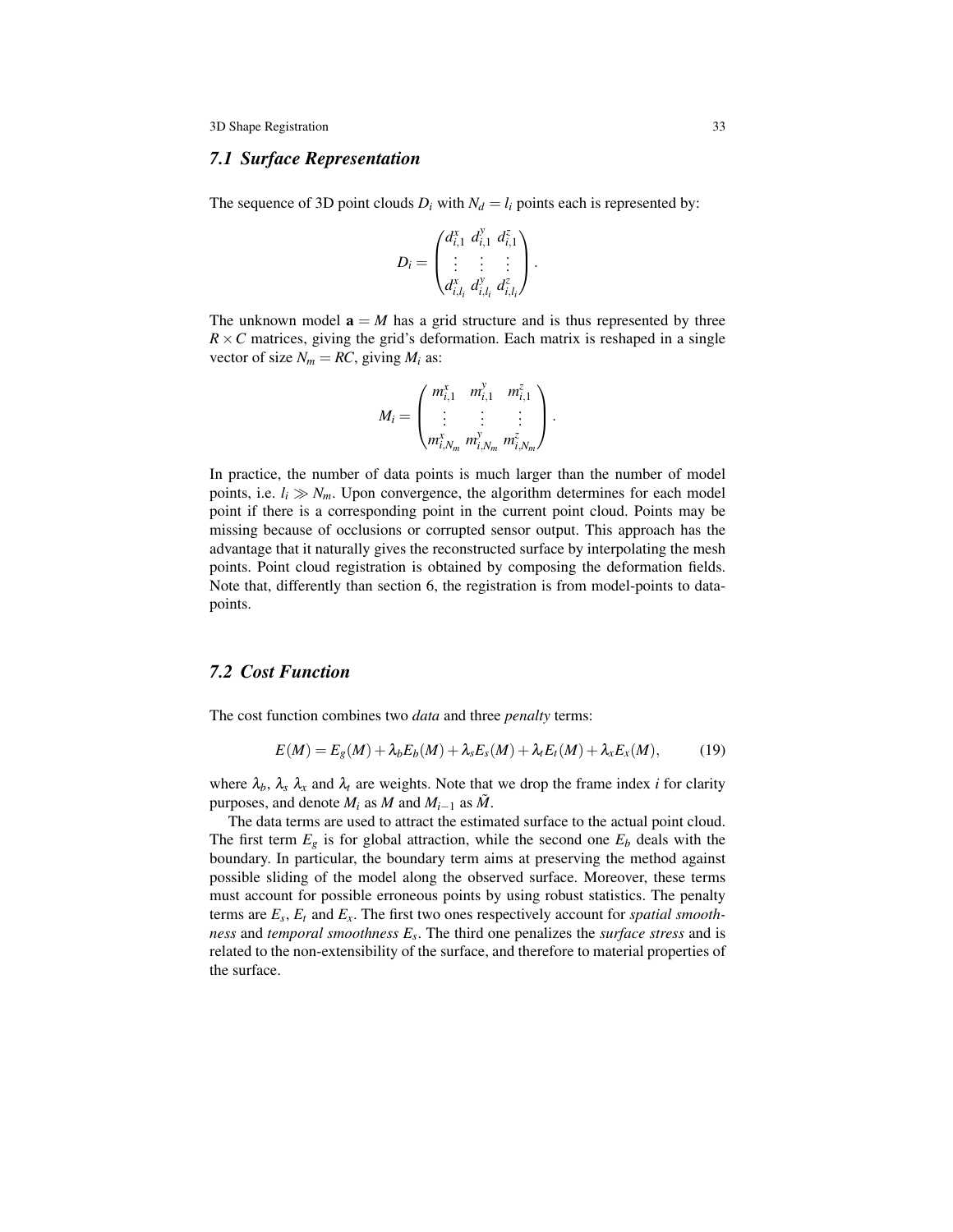This cost function is minimized in an ICP-like manner, as described in the previous section. All the five terms are explained below in details.

### Data term: global surface attraction

This term globally attracts the model to the data points in a closest point manner [75]. Denoting  $B_M$  and  $B_D$  the sets of boundary points in the model and in the data, we get the following data term, integrating the model to data points matching step:

$$
\sum_{\mathbf{m}\in M\setminus B_M} \min_{\mathbf{d}\in D\setminus B_D} \|\mathbf{d} - \mathbf{m}\|^2,\tag{20}
$$

where d and m are 3−vectors respectively representing a data and a model point. As we mentioned before, the unknowns are not the rigid transformation parameters (i.e., the classical rotation-translation) but correspond to the whole *deformable motion field* in *M*.

An *outliers rejection* strategy is introduced by defining a robust function ε. Here, the *X*84 rule is employed [16]. Therefore, (20) is modified so as to get the following robustified data term:

$$
E_g(M) = \sum_{\mathbf{m} \in M \setminus E_M} \varepsilon \left( \min_{\mathbf{d} \in D \setminus B_D} \| \mathbf{d} - \mathbf{m} \|^2 \right). \tag{21}
$$

### Data term: boundary attraction

This term attracts boundary model points to boundary data points. It is defined in a similar manner to the global attraction term (21) except that the sum and min operators are over the boundary points:

$$
E_b(M) = \sum_{\mathbf{m} \in B_M} \varepsilon \left( \min_{\mathbf{d} \in B_D} \|\mathbf{d} - \mathbf{m}\|^2 \right).
$$
 (22)

Note that the boundaries can be computed by combining edge detection techniques with morphological operators<sup>7</sup>. More precisely, from the range image we detect the portion of the image which is covered by the object we want to track (i.e., a piece of paper), and we impose that boundaries of the model and the observed surface coincide.

<sup>7</sup> The object boundaries can be estimated according to the kind of sensor being used. For instance boundaries on range scans can be estimated on the range image. On stereo sensors they can be estimated on one of the two optical views.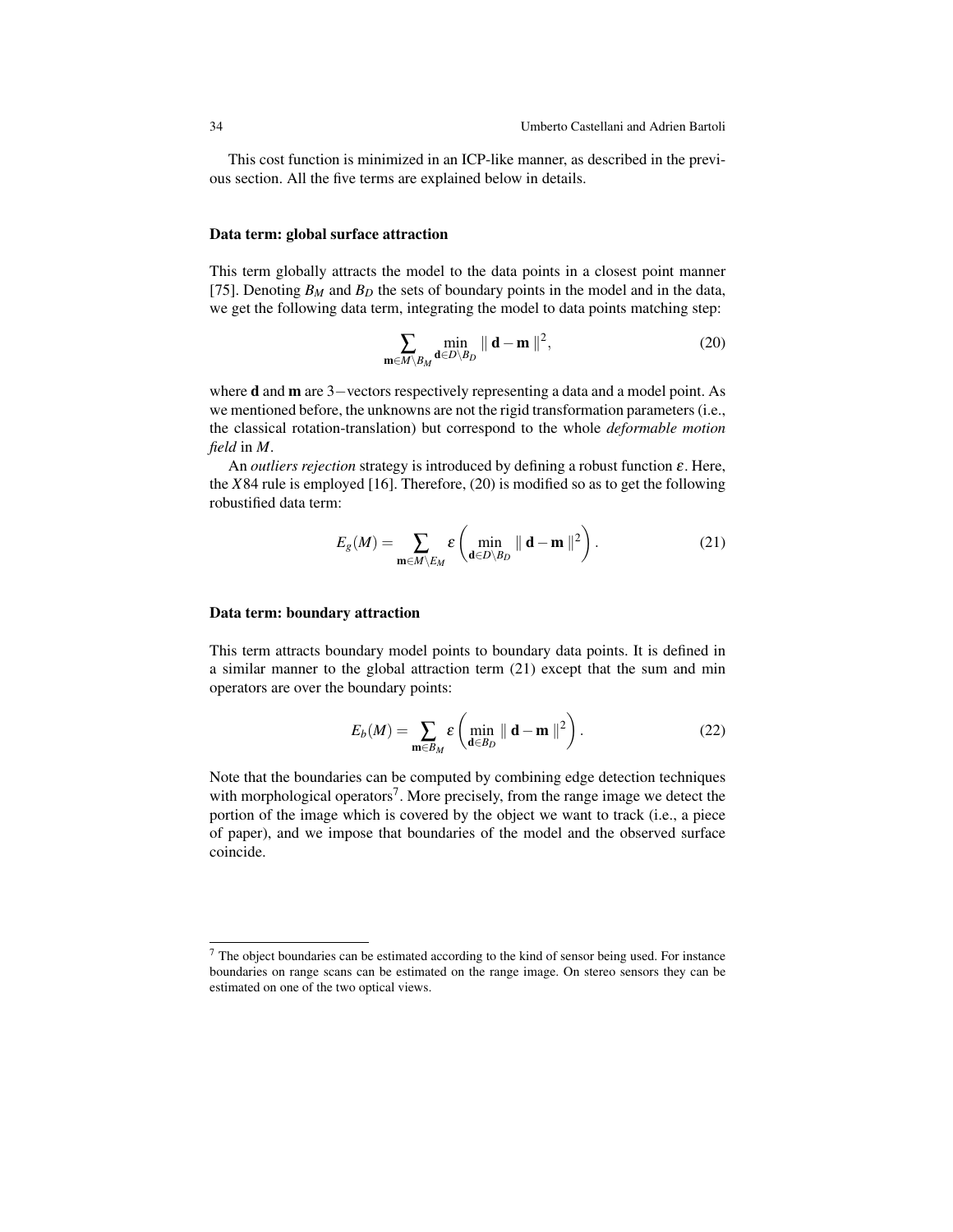### Penalty term: spatial smoothness

This term discourages surface discontinuities by penalizing its second derivatives, as an approximation to its curvature. According to the definition of the geometry image [36], the model *M* is a displacement field parameterized<sup>8</sup> by  $(u, v)$  with  $u =$  $[1...R]$  and  $v = [1...C]$ , i.e.,  $M(u, v) = [M^x(u, v), M^y(u, v), M^z(u, v)]$ . The spatial smoothness term can thus be taken as the surface bending energy:

$$
E_s(M) = \int \int \left\| \frac{\partial M^2}{\partial^2 u} \right\|^2 + 2 \left\| \frac{\partial M^2}{\partial u \partial v} \right\|^2 + \left\| \frac{\partial M^2}{\partial^2 v} \right\|^2 du \ dv.
$$

Using a finite difference approximation for the first and second derivatives [67], the bending energy can be expressed in the discrete form as a quadratic function of *M*. More specifically, the derivatives  $\frac{\partial M^x}{\partial u}$  at a point  $(u, v)$  is discretely approximated as  $\frac{\partial M^x(u,v)}{\partial u} = M^x(u+1,v) - M^x(u-1,v)$ . This can be conveniently represented by a constant  $N_m \times N_m$  matrix  $C_u$  such that  $\nabla_u M^x = C_u \cdot \text{vect}(M^x)$ , where  $\text{vect}(M^x)$  is the vectorization operator which rearranges matrix  $M^x$  to a vector. A similar matrix  $C<sub>v</sub>$  can be computed with respect to *v*. Indeed, the second derivatives are computed using Hessian operator matrices, namely *Cuu*, *Cuv*, *Cvv*. The surface bending energy can be expressed in discrete form by defining:

$$
E_s^x = \text{vect}(M^x)^\top (C_{uu}^\top C_{uu} + 2C_{uv}^\top C_{uv} + C_{vv}^\top C_{vv}) \text{vect}(M^x),
$$

and by computing:

$$
E_s(M) = E_s^x(M^x) + E_s^y(M^y) + E_s^z(M^z),
$$

which can be further expressed in matrix form as follows:

$$
E_s(M) = \text{vect}(M)^\top \mathcal{K} \text{vect}(M),\tag{23}
$$

where  $\mathcal{K}$  is a  $3N_m \times 3N_m$ , highly sparse matrix.

#### Penalty term: temporal smoothness

This term defines a dependency between the current and the previous point clouds, *M* and  $\tilde{M}$ :

$$
E_t(M) = ||M - \tilde{M}||^2. \qquad (24)
$$

This makes the surface deformation smooth over time and can be used within a sequential processing approach. It is obviously not used on the first frame of the sequence.

<sup>8</sup> Recall that the model points lie on a grid.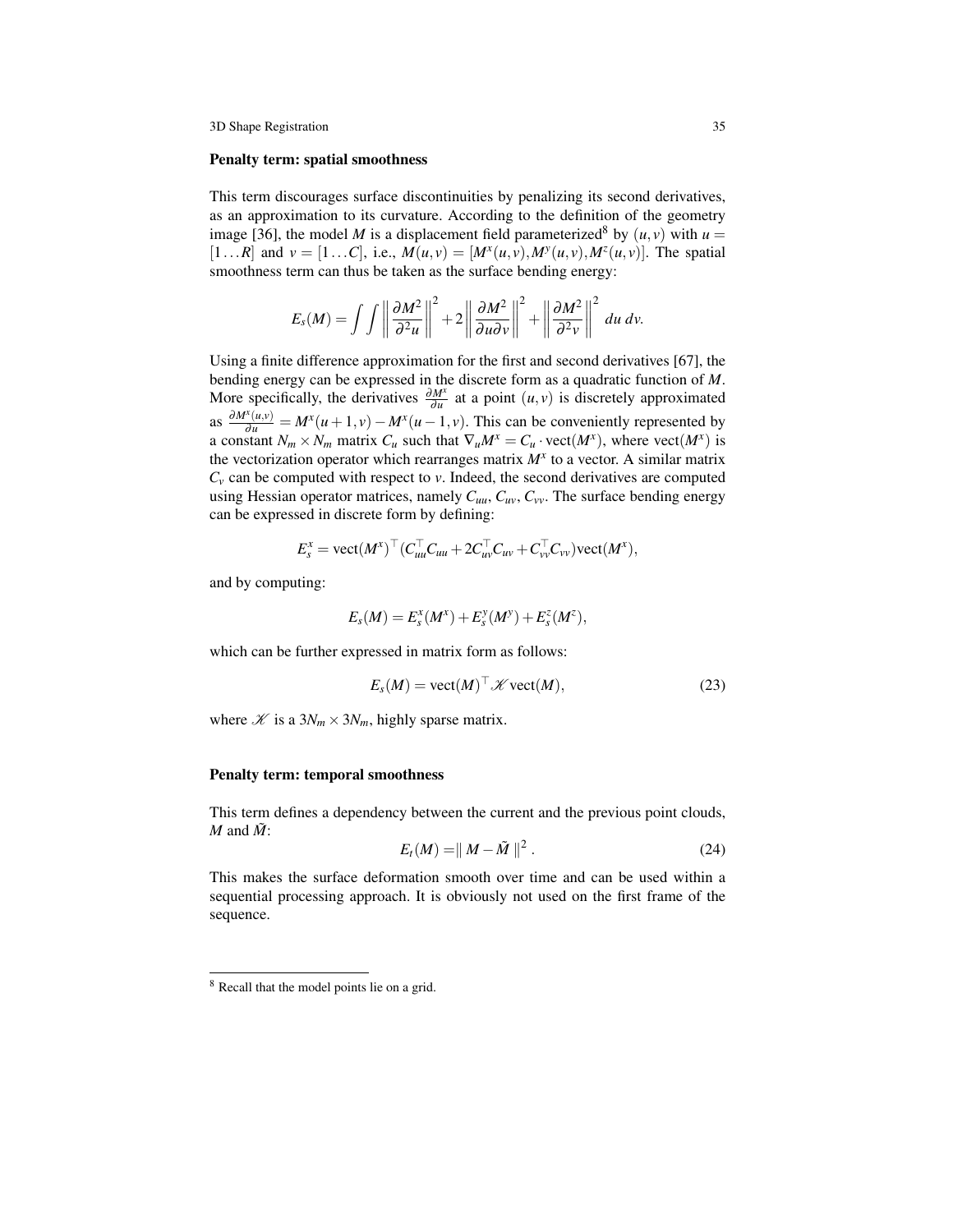#### Penalty term: non-extensibility

This term discourages surface stretching. It favors the mesh vertices to preserve their distance with their local neighborhood [77]:

$$
E_X(M) = \sum_{\mathbf{m} \in M} \sum_{\mathbf{k} \in \mathcal{N}(\mathbf{m})} \left( ||\mathbf{m} - \mathbf{k}||^2 - L_{m,k}^2 \right)^2, \tag{25}
$$

where  $L_{m,k}$  are constants which are computed at the first frame after robust initialization and  $\mathcal{N}(\mathbf{m})$  is the 8-neighborhood of the mesh vertex **m**.

## *7.3 Minimization Procedure*

The DLM-ICP cost function (19) is a sum of squared residuals nonlinearly depending on the unknowns in *M*. Therefore, as in section 6 the Levenberg-Marquardt algorithm can be used. In order to provide partial derivatives of the residuals through a Jacobian matrix, all five terms in the cost function are separately differentiated and stacked as:

$$
J^{\top} = \begin{pmatrix} J_d^{\top} & J_b^{\top} & J_s^{\top} & J_t^{\top} & J_x^{\top} \end{pmatrix}.
$$
 (26)

where  $J_d^{N_m \times 3N_m}$ ,  $J_b^{N_B \times 3N_m}$ ,  $J_s^{3N_m \times 3N_m}$ ,  $J_t^{N_m \times 3N_m}$ ,  $J_x^{\xi \times 3N_m}$ , are related to the global attraction, boundary attraction, spatial smoothness, temporal smoothness and nonextensibility terms respectively, and  $\xi = \text{size}(\mathcal{N}(M))$ . In particular, the Jacobians of global and boundary attraction terms are estimated by finite differences through distance transform as described in section 6.

Note that in this case, since the Hessian matrix<sup>9</sup>  $H = J^{\top}J + \lambda I$  must be inverted at each LM iteration, the problem is not tractable if the number of model points is too high (if the deformation field is too dense). One advantage of the proposed approach is that the Jacobian matrix  $J$  is very sparse. Thus, it uses the sparsity to speed up each iteration using the technique in [65]. In particular, a sparse Cholesky factorization package can be used as in the Matlab 'mldivide' function.

### *7.4 Summary of the algorithm*

The DLM-ICP algorithm can be summarized as follows:

- 1. Choose the model-size  $R \times C$  (for instance,  $10 \times 10$ )
- 2. Initialize the template-model  $M_0$
- 3. For each data-frame *D<sup>i</sup>*

a. Extract data boundary  $B_D$ 

<sup>&</sup>lt;sup>9</sup> We use 'Hessian matrix' for the damped Gauss-Newton approximation to the true Hessian matrix.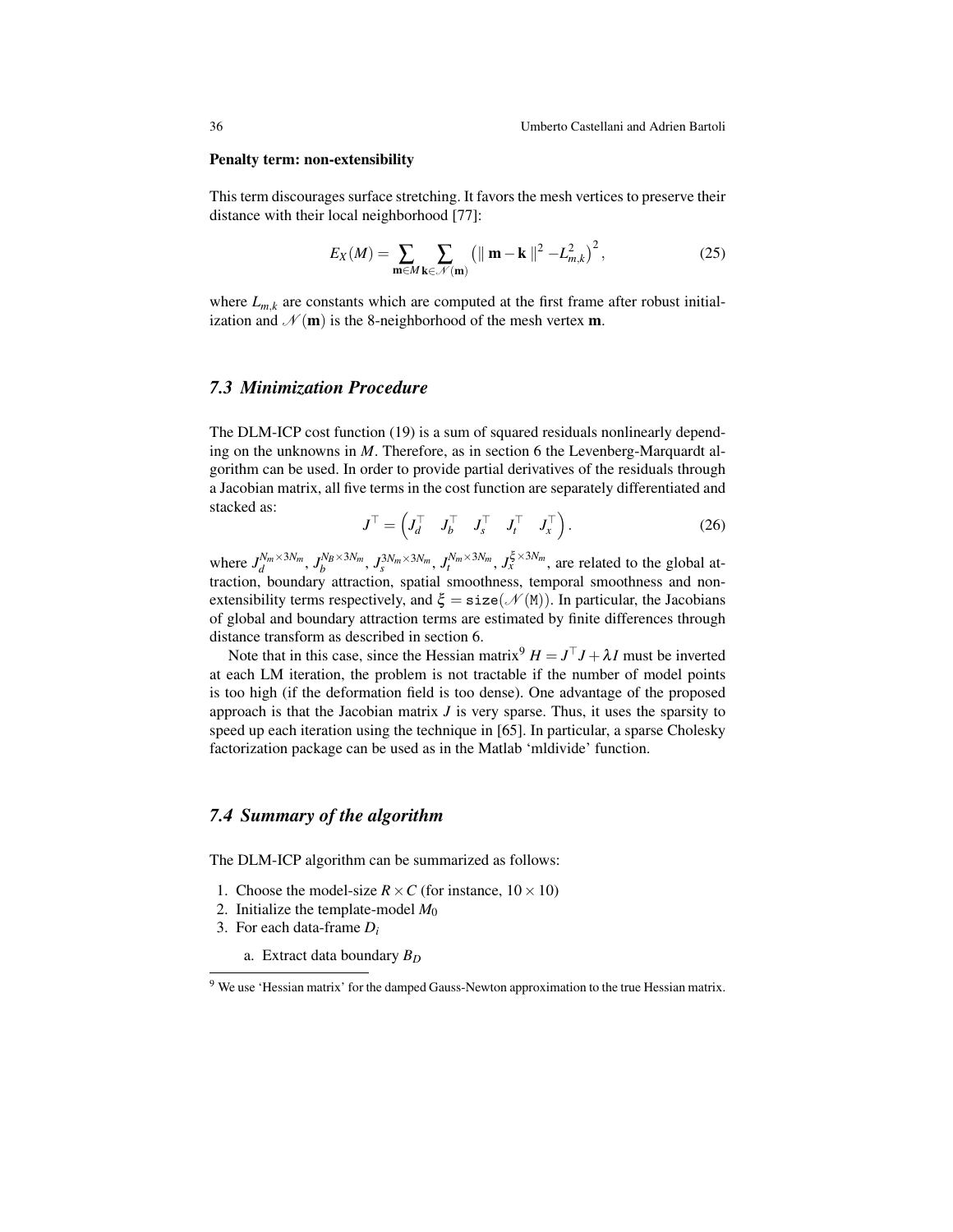- b. Set  $M_i = M_{i-1}$  to initialize the LM algorithm
- c. Apply LM-ICP to estimate  $M_i$  by minimizing the error function
- d. Goto 3.

Step 3.*c* is described in section 6.4. Here, the unknown is  $\mathbf{a} = M_i$ , the error function  $E(M_i)$  is defined by equation (19), and the Jacobian *J* is defined by equation (26).

## *7.5 Experiments*

In the following experiment the sensor is a real-time passive-stereo system $10$ . The sensor acquires the images at 25 FPS (frames-per-second), and provides both intensity (i.e., 2D) and 3D information. The deformation of a portion of a blanket is modeled. Figure 17 shows a picture of the blanket. Intensity information is used to segment the boundary, more precisely, only the portion delimited by the dark square is considered. Figure 17 also shows the image-boundary extracted by combining binary image segmentation method with 2D morphological operators and depicts the 3D data (i.e., the selected point cloud and 3D boundary).



Fig. 17 Data acquisition: intensity image of the blanket (left), image-boundary (center), and the 3D point cloud (right).

The sequence is made of 100 point clouds. A model of size  $R = 15$  and  $C = 20$  is used. Model initialization  $M_0$  is carried out by lying the model-grid on a plane which is fit on the extracted point cloud. Model initialization is employed in the first frame only. Then, each iteration uses the output of the previous one as an initial condition. Note that a higher value of  $\lambda_b$  is necessary (i.e.,  $\lambda_b = 1.5$ ) for a correct convergence of the algorithm to the optimal solution. The other terms are set almost equally to 1. The distance transform parameters are important: the size of the voxels trades off speed and result accuracy. In this experiment the volume is divided into  $36 \times 36 \times 18$ voxels. Figure 18 shows a selection of the output sequence. For each frame, we visualize: *(i)* the intensity image, with the extracted 2D boundary and the 2D projection

<sup>10</sup> Data courtesy of eVS (http://www.evsys.net).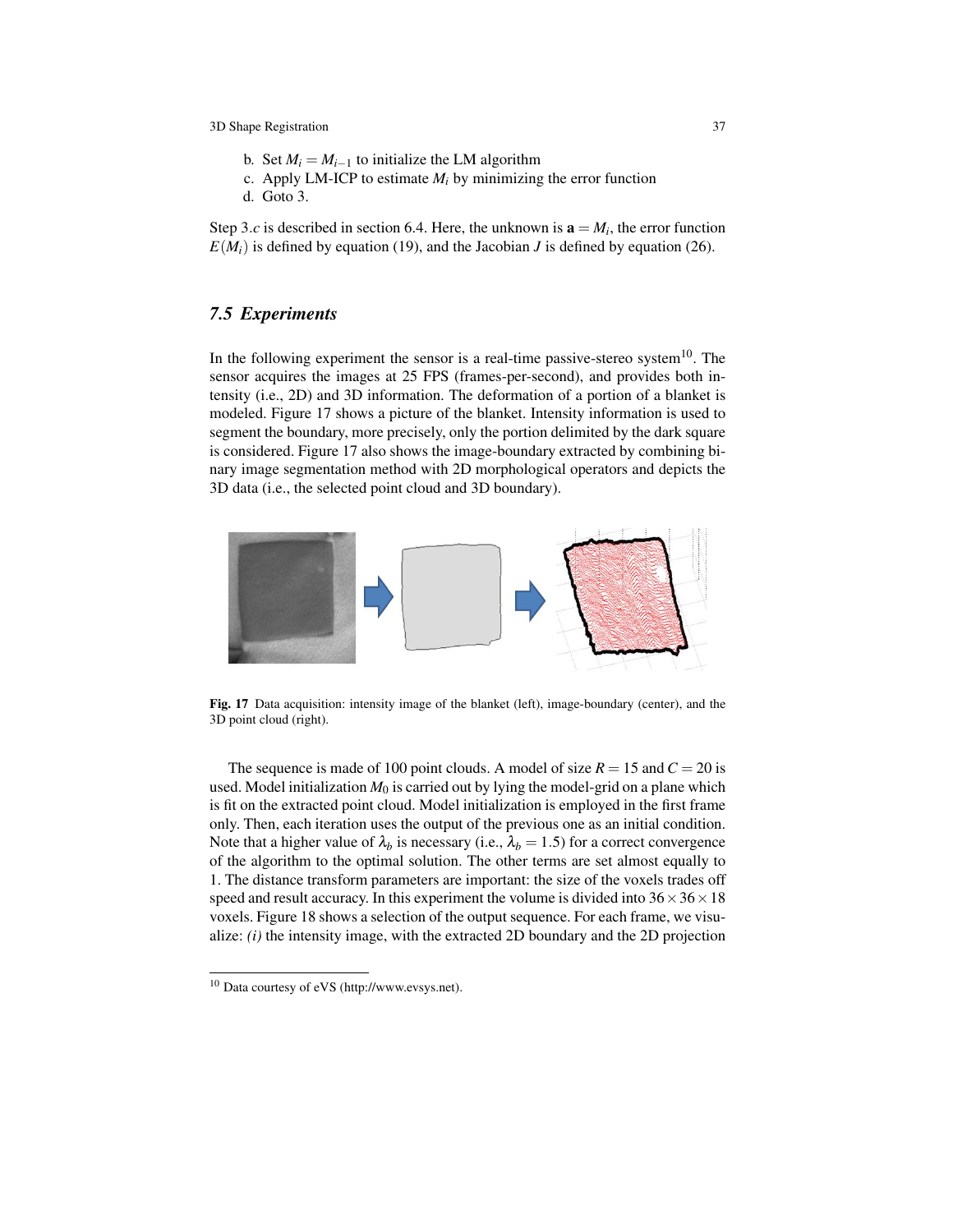of the estimated model, and *(ii)* the point cloud - after the region of interest selection, evidencing both the 3D boundary and the grid. The blanket is handled from the



Fig. 18 Blanket sequence: 4 selected frames. For each frame the 2D intensity and the 3D data is visualized. The grid models are shown in the 3D space as well as their projection in the 2D image.

bottom-left and upper-right corners, respectively. On the early frames, the blanket is gradually bent toward the square center, then it is strongly stretched, moving the corners far from each other. Finally, in the late frames, random deformations are generated especially around the corners. Results are satisfying since the fitting is correct for the whole sequence, in spite of the presence of strong occlusions and deformations. The mesh grids are well superimposed on data points maintaining a smooth shape. Nevertheless, the projection of the grids to the 2D images confirm the accuracy of the registration. More details on performance evaluation are available in [18].

### 8 Challenges and Future Directions

In general, the new challenges of registration methods arise from the advances of new acquisition procedures. Structure and motion reconstruction techniques are now available to provide accurate sparse or dense reconstructed scenes from 2D images. Large-scale scanners are also able to acquire wide scenes. The registration of data coming from these procedures are challenging due to strong clutter and occlusions. Moreover, as observed before, the object to be registered may be very small with respect to the whole scene. An important issue is the local scale estimation of scene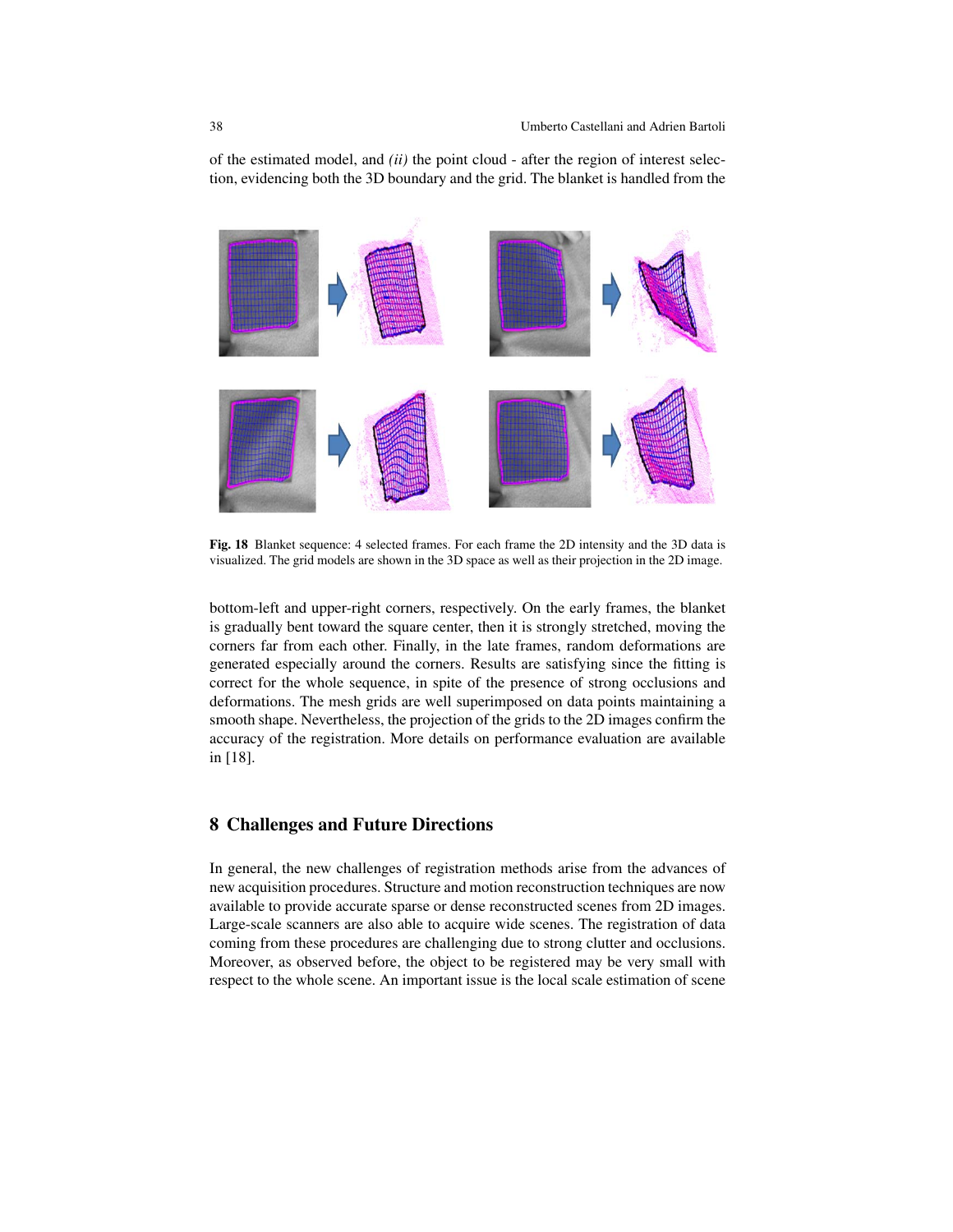sub-parts. On the other hand texture or color information can be also acquired by the sensor. Therefore, registration can be improved by integrating effectively these additional cues. Another promising direction is the use of machine learning techniques as those described before. In particular, new techniques can be exploited, inspired from similar issues already addressed for the 2D domain like face, car or pedestrian detection techniques. Improvements can be achieved by integrating 3D scans and 2D images.

Other problems need to be addressed when real-time scanners are used. In this scenario, objects can move (change their pose) or deform. Therefore, deformable registration techniques should be employed. In particular, all the advances on isometry-invariant point correspondence computation can improve the deformable registration. Other issues are coming from the explosion of data collection. For instance, from real-time scanners a large amount of data can be acquired. In order to avoid exhaustive search some more effective matching strategies can be exploited. Feature based techniques are useful to this aim. In particular, feature point detection and description can reduce drastically the number of analyzed points. Also hierarchical techniques are needed to reduce the search space. Finally, to design a proper surface deformation transform, deformable registration methods can be inspired from 3D animation techniques.

### 9 Conclusion

Registration of 3D data is a well studied problem but still new issues need to be solved. The ICP algorithm is the current standard method since it works well in general and it is easy to implement. Although the basic version is quite limited several extensions and strong variants have been introduced that allow it to cope with many scenarios. For instance the techniques described in section 2.3 are sufficient to obtain a full model reconstruction of a single object observed from a few dozen of viewpoints. However, in more challenging situations like in the presence of cluttered or deformable objects the problem becomes more difficult. The point matching strategy needs to be improved as well as the transformation function needs to be properly designed. Therefore, more advanced techniques need to be employed like those described in section 3. In order to give some examples of registration algorithms three case studied were reported. Case study 1 shows in practice how a robust outliers rejection strategy can improve the accuracy of registration and estimate the overlapping area. Case study 2 exploits general Levenberg-Marquardt optimization to improve the basic ICP algorithm. In particular the advantage of using the distance transform is clearly demonstrated. Finally, case study 3 addresses a more challenging problem, namely deformable registration from real-time acquisition. Also in this case the Levenberg-Marquardt approach enables the modeling of the expected behavior of surface deformations. In particular, effective data- and penalty-terms can be encoded easily in the general error function.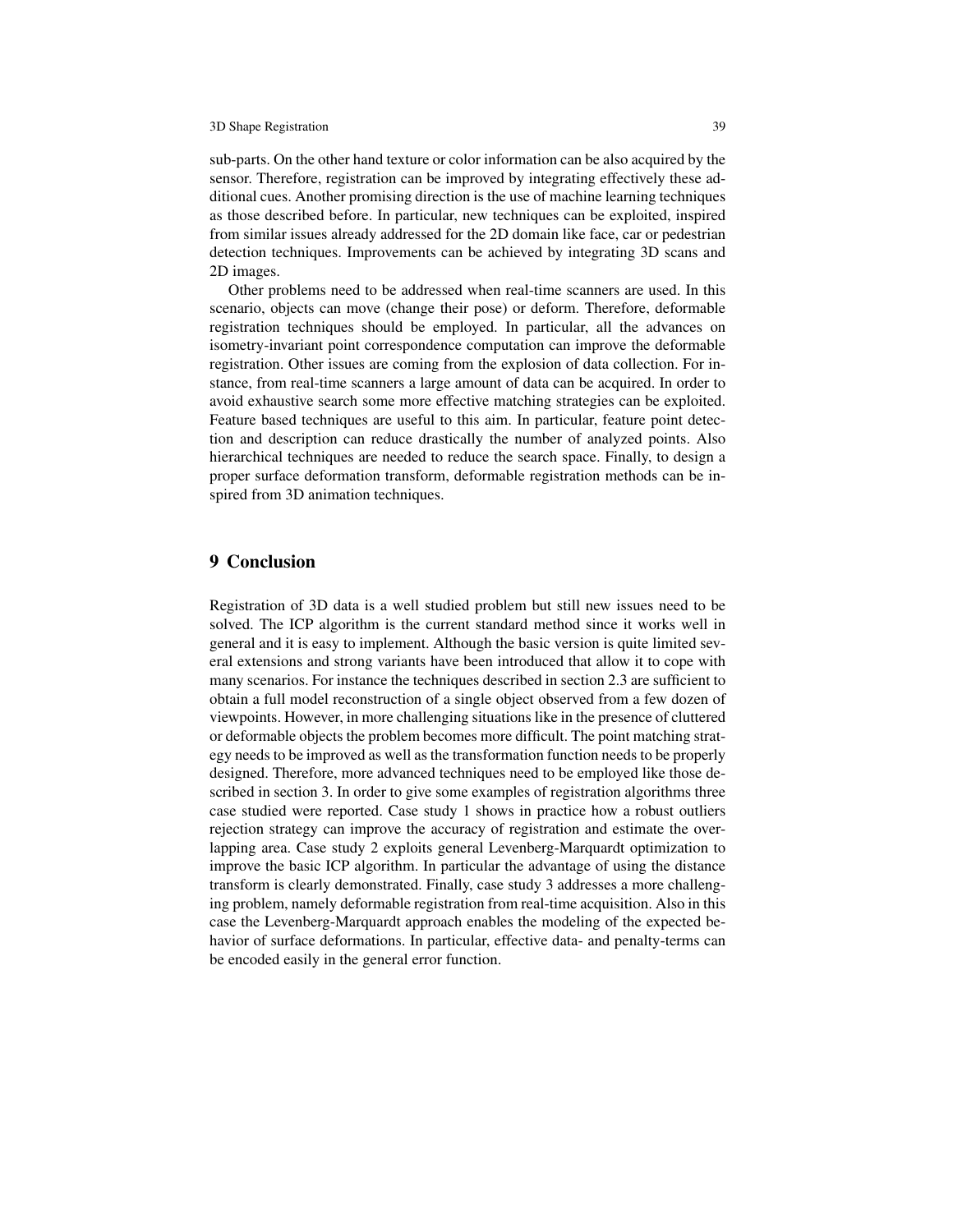New challenging scenarios can be addressed as described in section 8 by exploiting recent machine learning and computer vision techniques already successfully employed for the 2D domain as well as new advances inspired from recent computer animation techniques.

## 10 Further Reading

In order to get a more comprehensive overview of 3D registration methods the reader can refer to recent surveys [75, 54, 45, 76]. In [75], Ruzinkiewicz et al. have analyzed some variants of ICP techniques, focusing on methods and suggestions to improve the computation speed. An extensive review of registration methods based on the definition of surface shape descriptors can be found in [54]. In [76] Salvi et al. proposed an extensive experimental comparison amongst different 3D pairwise registration methods. They evaluated the accuracy of the results for both coarse and fine registration. More recently, Kaick et al. [45] proposed a survey on shape correspondence estimation by extensively reporting and discussing interesting methods for deforming scenarios.

The reader interested in getting in-depth details on the theoretical evaluation of registration convergence should refer to Pottmann et al.'s work [32, 66]. Convergence is discussed also by Ezra et al. [29] who provided lower and upper bounds on the number of ICP iterations. One of these methods [83] defines a new registration metric called the 'surface interpenetration measure'. This is in contrast to the mean square error (MSE) employed by classical ICP and the authors claim that this is more effective when attempting to achieve precise alignments. Finally, we claimed already that most of the registration techniques are based on ICP algorithm. Alternative methods can be considered such as those based on Genetic Algorithms [83, 50, 49].

## 11 Questions

- Q.1 Give four examples of problem where 3D shape registration is an essential component. In each case explain why registration is required for their automated solution.
- Q.2 Briefly outline the steps of the classical iterative closest points (ICP) algorithm.
- Q.3 What is usually the most computationally intensive step in a typical ICP application and what steps can be taken to reduce this?
- Q.4 What is the common failure mode of ICP and what steps can be taken to attempt to avoid this?
- Q.5 What steps can be taken to improve the final accuracy of an ICP-based registration?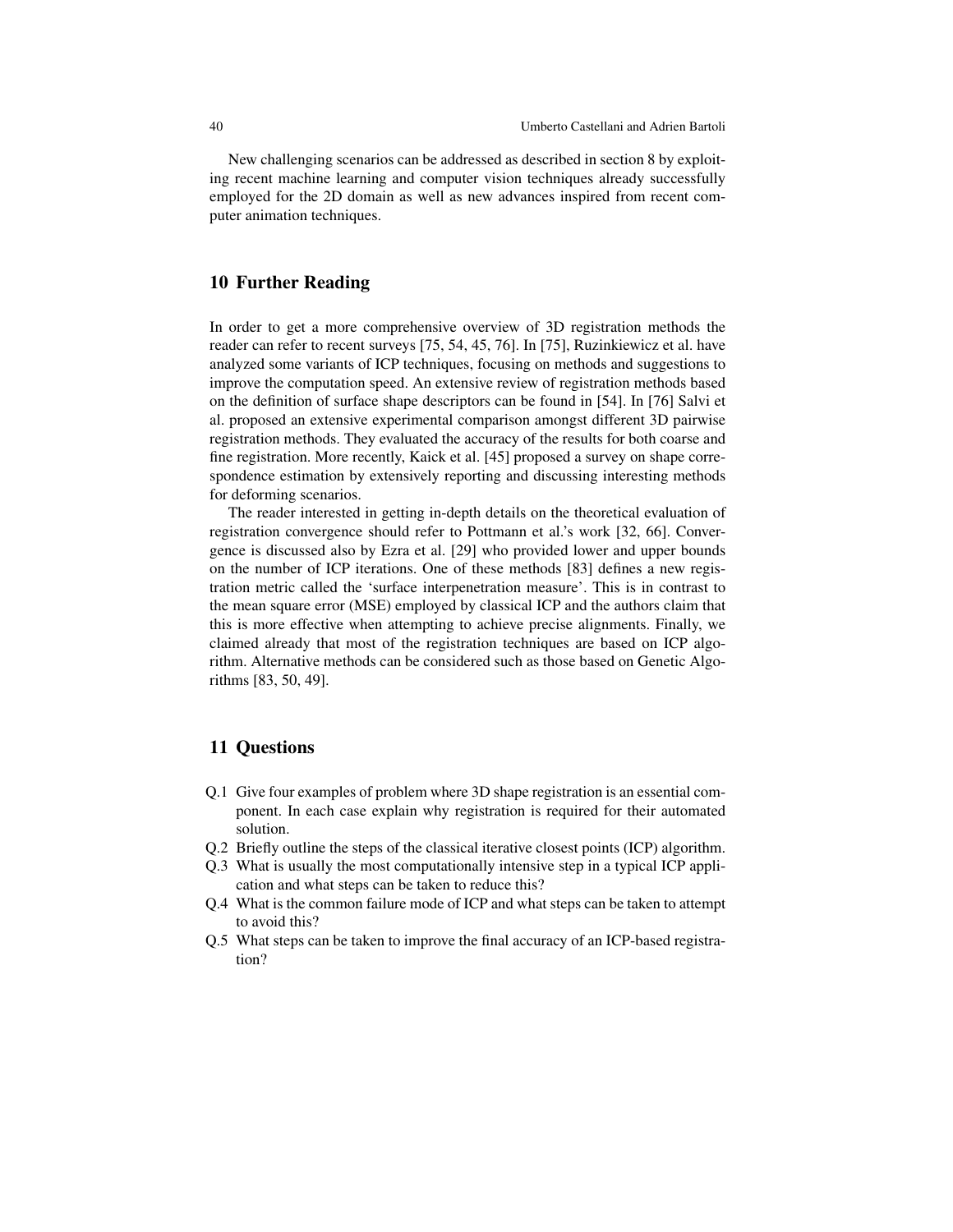- Q.6 Explain why registration in clutter is challenging and describe one solution that has been proposed.
- Q.7 Explain why registration of deformable objects is challenging and describe one solution that has been proposed.
- Q.8 What advantages does LM-ICP have over classical ICP?

## 12 Exercises

- 1. Given two partial views very close to each other and an implementation of ICP<sup>11</sup> try to register the views by gradually moving away the data-view from the model-view until ICP diverges. Apply the perturbation to both the translational and rotational components. Repeat the exercise, decreasing the overlap area by removing points in the model-view.
- 2. Implement a pairwise pre-alignment technique based on PCA. Try to check the effectiveness of the pre-alignment by varying the shape of the two views.
- 3. Implement an outlier rejection technique to robustify ICP registration. Compare the robustness among  $(i)$  fixed threshold,  $(ii)$  threshold estimated as  $2.5\sigma$  of the residuals' distribution from their mean and *(iii)* threshold estimated with the X84 technique.
- 4. Compute the Jacobian matrix of LM-ICP by encoding rotation with quaternions.<sup>12</sup>
- 5. Modify LM-ICP in order to work with multiple views, given a sequence of 10 views which surround an object such that *N*<sup>10</sup> is highly overlapping *N*1. The global reference system is fixed on the first view. Estimate the global registration by including pairwise registration between subsequent views and by view *N*<sup>10</sup> to view  $N_1$ . *Suggestion:* the number of unknowns is 9p, where p is the dimension of the transformation vector (i.e.,  $p = 7$  for quaternions). The number of rows of the Jacobian matrix is given by all residual vectors of each pairwise registration. Here, the key aspect is that view  $N_{10}$  should be simultaneously aligned pairwise with both view  $N_9$  and view  $N_1$ .

## References

- 1. Albarelli, A., Torsello, A., Rodola, E.: A game-theoretic approach to fine surface registration without initial motion estimation. In: International Conference on Computer Vision and Pattern Recognition (2010)
- 2. Anguelov, D., Srinivasan, P., Pang, H.C., Koller D., T., S. Davis, J.: The correlated correspondence algorithm for unsupervised registration of nonrigid surfaces. In: Neural Information Processing Systems Conference (2004)

 $11$  A Matlab implementation can be found here http://www.csse.uwa.edu.au/ajmal/code.html.

<sup>12</sup> A Matlab implementation is available here: http://www.robots.ox.ac.uk/ awf/lmicp.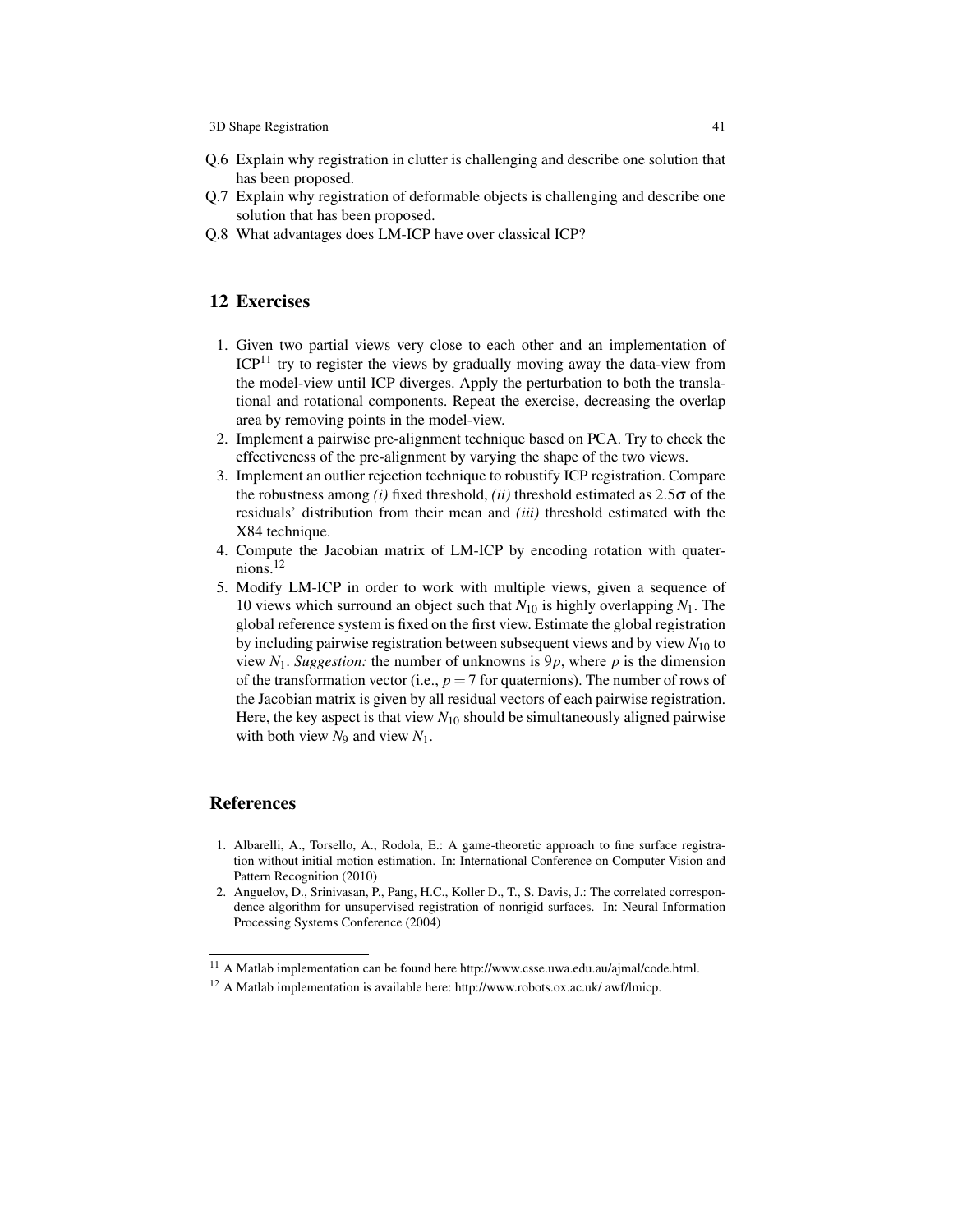- 3. Bariya, P., Nishino, K.: Scale-hierarchical 3d object recognition in cluttered scenes. In: International Conference on Computer Vision and Pattern Recognition (2010)
- 4. Belongie, S., Malik, J., Puzicha, J.: Shape matching and object recognition using shape contexts. IEEE Transactions on Pattern Analysis and Machine Intelligence 24(4), 509–522 (2002)
- 5. Bernardini, F., Rushmeier, H.: The 3D model acquisition pipeline. Computer Graphics Forum 21(2), 149–172 (2002)
- 6. Besl, P., McKay, H.: A method for registration of 3-D shapes. IEEE Transactions on pattern analysis and machine intelligence 14(2), 239–256 (1992)
- 7. Blais, G., Levine, M.: Registering multiview range data to create 3d computer objects. IEEE Trans. Pattern Anal. Mach. Intell. 17(8) (1995)
- 8. Bowyer, K.W., Chang, K., Flynn, P.: A survey of approaches and challenges in 3d and multimodal 3d + 2d face recognition. Computer Vision Image Understanding  $101(1)$  (2006)
- 9. Bronstein, A.M., Bronstein, M.M., Kimmel, R.: Three-dimensional face recognition. International Journal of Computer Vision  $64(1)$ , 5–30 (2005)
- 10. Bronstein, A.M., Bronstein, M.M., Kimmel, R.: Numerical geometry of non-rigid shapes. Springer Verlag (2008)
- 11. Brown, B., Rusinkiewicz, S.: Non-rigid range-scan alignment using thin-plate splines. In: Symposium on 3D Data Processing, Visualization, and Transmission (2004)
- 12. Brown, B., Rusinkiewicz, S.: Global non-rigid alignment of 3-D scans. ACM Transactions on Graphics (Proc. SIGGRAPH) 26(3) (2007)
- 13. Brusco, N., Andreetto, M., Giorgi, A., Cortelazzo, G.: 3d registration by textured spin-images. In: 3DIM '05: Proceedings of the Fifth International Conference on 3-D Digital Imaging and Modeling, pp. 262–269 (2005)
- 14. Campbell, R., Flynn, P.: A survey of free-form object representation and recognition techniques. Computer Vision and Image Understanding 81(2), 166–210 (2001)
- 15. Castellani, U., Cristani, M., Fantoni, S., Murino, V.: Sparse points matching by combining 3D mesh saliency with statistical descriptors. In: Computer Graphics Forum, vol. 27, pp. 643–652. Blackwell Publishing (2008)
- 16. Castellani, U., Fusiello, A., Murino, V.: Registration of multiple acoustic range views for underwater scene reconstruction. Computer Vision and Image Understanding 87(3), 78–89 (2002)
- 17. Castellani, U., Fusiello, A., Murino, V., Papaleo, L., Puppo, E., Pittore, M.: A complete system for on-line modelling of acoustic images. Image Communication Journal 20(9-10), 832–852 (2005)
- 18. Castellani, U., Gay-Bellile, V., Bartoli, A.: Robust deformation capture from temporal range data for surface rendering. Computer Animation and Virtual Worlds 19(5), 591–603 (2008)
- 19. Chang, M., Leymarie, F., Kimia, B.: 3d shape registration using regularized medial scaffolds. In: International Symposium on 3D Data Processing, Visualization and Transmission (2004)
- 20. Chang, W., Zwicker, M.: Automatic registration for articulated shapes. Computer Graphics Forum (Proceedings of SGP 2008) 27(5), 1459–1468 (2008)
- 21. Chang, W., Zwicker, M.: Range scan registration using reduced deformable models. Computer Graphics Forum, to appear 28(2), 447–456 (2009)
- 22. Chen, Y., Medioni, G.: Object modelling by registration of multiple range images. Image and Vision Computing 10(3), 145–155 (1992)
- 23. Chui, H., Rangarajan, A.: A new point matching algorithm for non-rigid registration. Computer Vision and Image Understanding 89(2-3), 114–141 (2003)
- 24. Corey, G., Matei, C., Jaime, P., Hao, D., K., A.P.: Data-driven grasping with partial sensor data. In: IROS'09: Proceedings of the 2009 IEEE/RSJ international conference on Intelligent robots and systems, pp. 1278–1283 (2009)
- 25. Cruska, G., Dance, C.R., Fan, L., Willamowski, J., Bray, C.: Visual categorization with bags of keypoints. In: ECCV Workshop on Statistical Learning in Computer Vision, pp. 1–22 (2004)
- 26. Cunnington, S., Stoddart, A.: N-view point set registration: A comparison. In: British Machine Vision Conference (1999)
- 27. Dewaele, G., Devernay, F., Horaud, R.: Hand motion from 3d point trajectories and a smooth surface model. In: European Conference on Computer Vision (2004)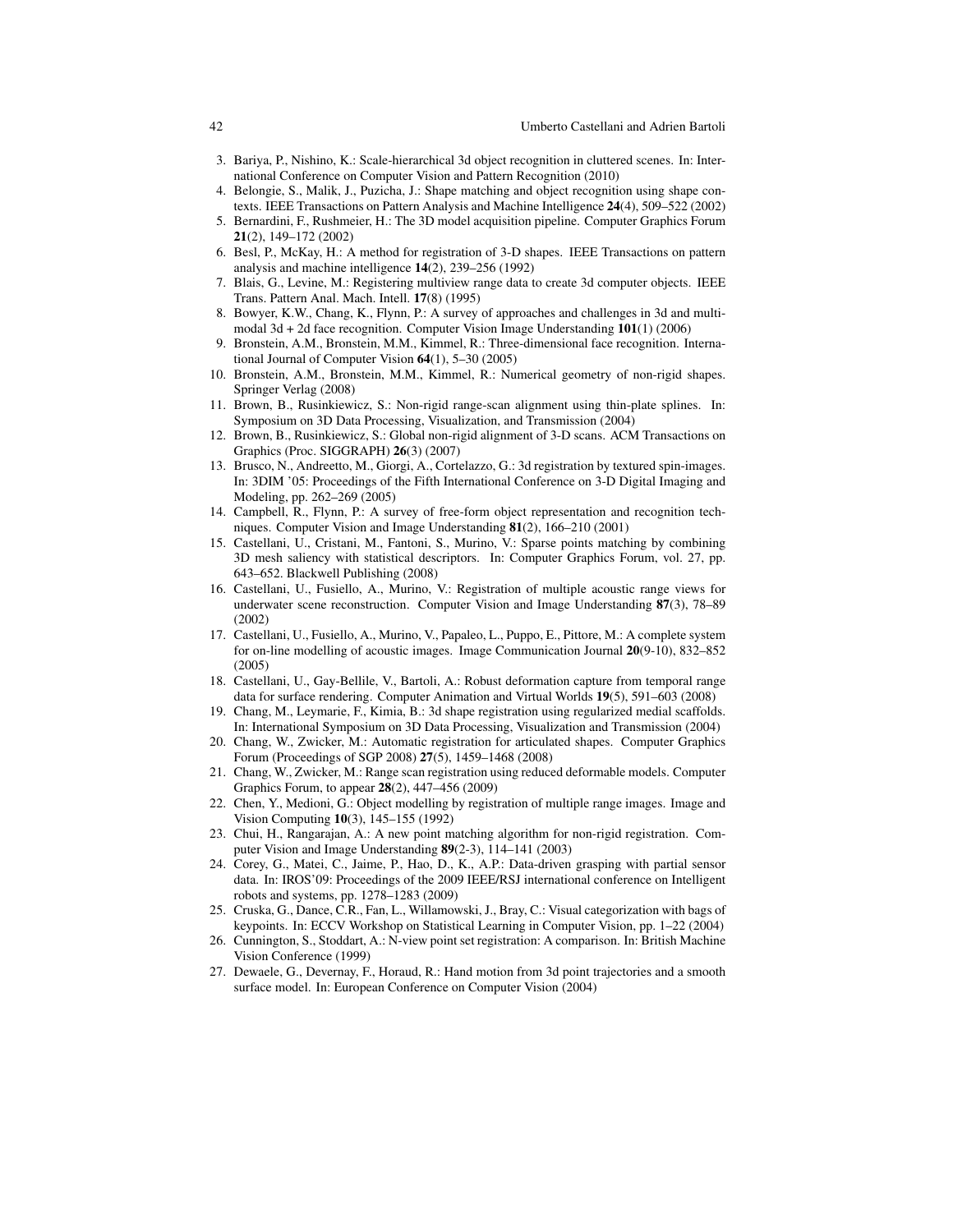- 28. Drost, B., Ulrich, M., Navab, N., Ilic, S.: Model globally, match locally: Efficient and robust 3d object recognition. In: International Conference on Computer Vision and Pattern Recognition (2010)
- 29. Ezra, E., Sharir, M., Efrat, A.: On the performance of the icp algorithm. Computational Geometry 41(1-2), 77 – 93 (2008)
- 30. Fitzgibbon, A.: Robust registration of 2D and 3D point sets. Image and Vision Computing 21(13-14), 1145 – 1153 (2003)
- 31. Funkhouser, T., Kazhdan, M., Min, P., Shilane, P.: Shape-based retrieval and analysis of 3d models. Communications of the ACM 48(6), 58–64 (2005)
- 32. Gelfand, N., Mitra, N.J., Guibas, L.J., Pottmann, H.: Robust global registration. In: In M. Desbrun and H. Pottmann, editors, Eurographics Association, ISBN 3-905673-24-X., pp. 197– 206 (2005)
- 33. Godin, G., Laurendeau, D., Bergevin, R.: A method for the registration of attributed range images. In: 3-D Digital Imaging and Modeling (3DIM), pp. 179–186 (2001)
- 34. Golovinskiy, A., Kim, V., Funkhouser, T.: Shape-based recognition of 3d point clouds in urban environments. In: International Conference on Computer Vision (2009)
- 35. Granger, S., Pennec, X.: Multi-scale em-icp: a fast and robust approach for surface registration. In: European Conference on Computer Vision (2002)
- 36. Gu, X., Gortler, S.J., Hoppe, H.: Geometry images. ACM Transaction on Graphics 21(3), 355–361 (2002)
- 37. Hampel, F., Rousseeuw, P., Ronchetti, E., Stahel, W.: Robust Statistics: The Approach Based on Influence Functions. Wiley (1986)
- 38. Horaud, R., Forbes, F., Yguel, M., Dewaele, G., Zhang, J.: Rigid and articulated point registration with expectation conditional maximization. IEEE Trans. Pattern Anal. Mach. Intell. 33, 587–602 (2011)
- 39. Huang, Q., Adams, B., Wicke, M., Guibas, L.: Non-rigid registration under isometric deformations. Computer Graphic Forum 27(5), 1449–1457 (2008)
- 40. Huber, D., Hebert, M.: Fully automatic registration of multiple 3D data sets. Image and Vision Computing 21(7), 637–650 (2003)
- 41. IV, A.P., Mordohai, P., Daniilidis, K.: Object detection from large-scale 3d datasets using bottom-up and top-down descriptors. In: Proceedings of the European Conference on Computer Vision (2008)
- 42. Jhonson, A., Kang, S.: Registration and integration of textured 3d data. Image and Vision Computing 19(2), 135–147 (1999)
- 43. Jian, B., Vemuri, B.C.: A robust algorithm for point set registration using mixture of gaussians. In: International Conference on Computer Vision and Pattern Recognition (2005)
- 44. Johnson, A., Hebert, M.: Using spin images for efficient object recognition in cluttered 3D scenes. IEEE Transactions on Pattern Analysis and Machine Intelligence 21(5), 433–449 (1999)
- 45. van Kaick, O., Zhang, H., Hamarneh, G., Cohen-Or, D.: A survey on shape correspondence. In: In EuroGraphics: State-of-the-Art Report (2010)
- 46. Khoualed, S., Castellani, U., Bartoli, A.: Semantic shape context for the registration of multiple partial 3--D views. In: British Machine Vision Conference (2009)
- 47. Krsek, P., Pajdla, T., Hlavc, V.: Differential invariants as the base of triangulated surface registration. Computer Vision and Image Understanding  $87(1-3)$ ,  $27 - 38(2002)$
- 48. Li, H., Sumner, R.W., Pauly, M.: Global correspondence optimization for non-rigid registration of depth scans. Computer Graphics Forum (Proc. SGP'08) 27(5) (2008)
- 49. Liu, Y.: Automatic 3d free form shape matching using the graduated assignment algorithm. Pattern Recognition 38, 1615–1631 (2005)
- 50. Lomonosov, E., Chetverikov, D., Ekart, A.: Pre-registration of arbitrarily oriented 3d surfaces ´ using a genetic algorithm. Pattern Recogn. Lett. 27, 1201–1208 (2006)
- 51. Maintz, J., Viergever, M.A.: A survey of medical image registration. Medical Image Analysis  $2(1), 1 - 36 (1998)$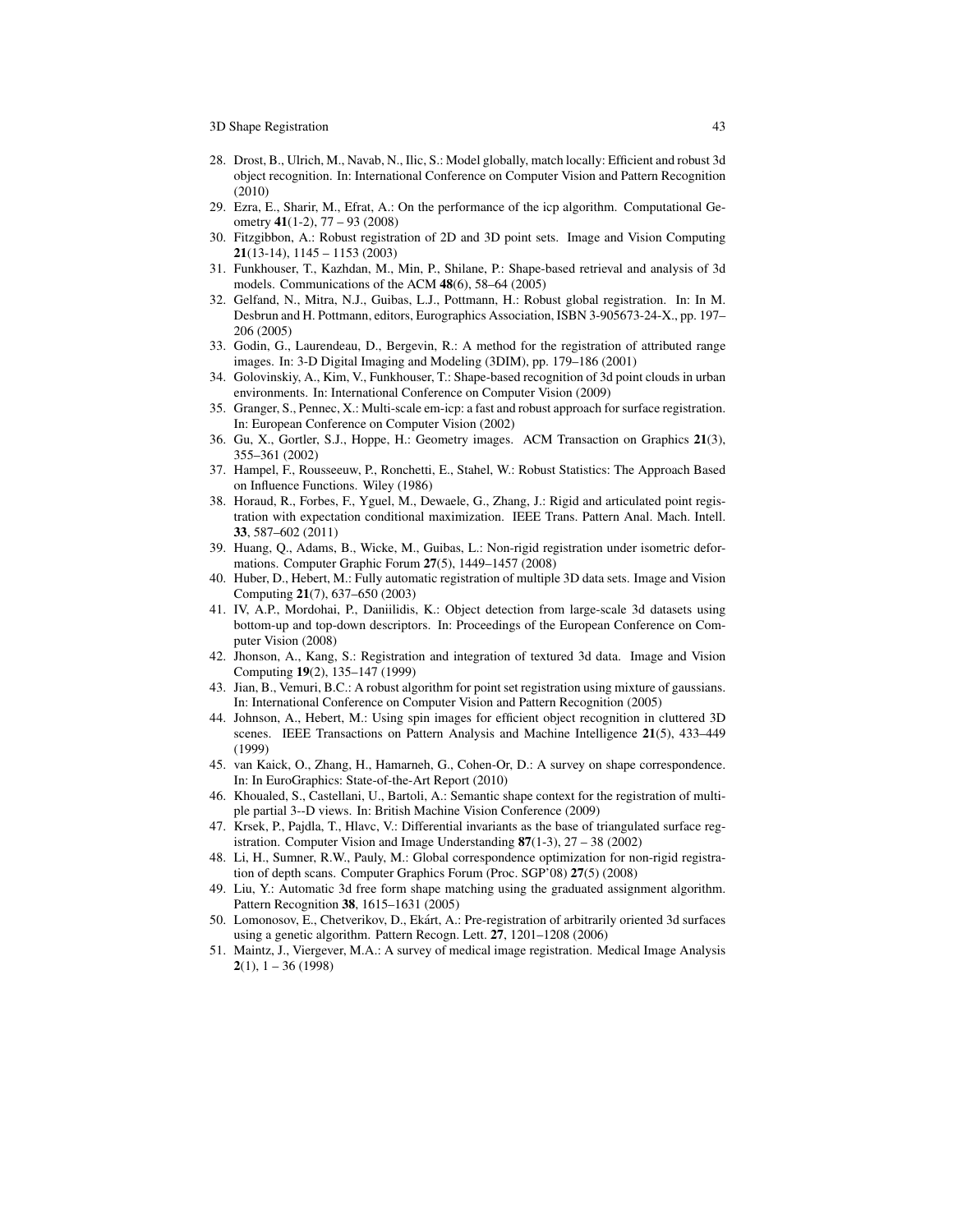- 52. Makadia, A., Patterson, A., Daniilidis, K.: Fully Automatic Registration of 3D Point Clouds. In: Proceedings of the 2006 IEEE Computer Society Conference on Computer Vision and Pattern Recognition-Volume 1, pp. 1297–1304. IEEE Computer Society Washington, DC, USA (2006)
- 53. Mian, A.S., Bennamoun, M., Owens, R.: Three-dimensional model-based object recognition and segmentation in cluttered scenes. IEEE Transaction Pattern Analisys Machine Intelligence 28(10), 1584–1601 (2006)
- 54. Mian, A.S., Bennamoun, M., Owens, R.A.: Automatic correspondence for 3d modeling: an extensive review. International Journal of Shape Modeling 11(2), 253–291 (2005)
- 55. Mitra, N.J., Flory, S., Ovsjanikov, M., Gelfand, N., Guibas, L., Pottmann, H.: Dynamic geometry registration. In: Symposium on Geometry Processing, pp. 173–182 (2007)
- 56. Munoz, D., Vandapel, N., Hebert, M.: Directional associative markov network for 3-d point cloud classification. In: International Symposium on 3-D Data Processing, Visualization, and Transmission (3DPVT) (2008)
- 57. Murino, V., Ronchetti, L., Castellani, U., Fusiello, A.: Reconstruction of complex environments by robust pre-aligned ICP. In: 3DIM (2001)
- 58. Myronenko, A., Song, X., Carreira-Perpinan, M.: Non-rigid point set registration: Coherent point drift. In: Neural Information Processing Systems Conference (2006)
- 59. Novatnack, J., Nishino, K.: Scale-Dependent/Invariant Local 3D Shape Descriptors for Fully Automatic Registration of Multiple Sets of Range Images. In: Proceedings of the 10th European Conference on Computer Vision: Part III, pp. 440–453. Springer-Verlag Berlin, Heidelberg (2008)
- 60. Nuchter, A., Lingemann, K., Hertzberg, J.: Cached k-d tree search for icp algorithms. In: 3DIM '07: Proceedings of the Sixth International Conference on 3-D Digital Imaging and Modeling, pp. 419–426 (2007)
- 61. Park, K., Germann, M., Breitenstein, M.D., Pfister, H.: Fast and automatic object pose estimation for range images on the GPU . Machine Vision and Applications 21(5), 749–766 (2009)
- 62. Park, S., Subbarao, M.: An accurate and fast point-to-plane registration technique. Pattern Recognition Letters 24(16), 2967 – 2976 (2003)
- 63. Pears, N.E., Heseltine, T., Romero, M.: From 3d point clouds to pose normalised depth maps. International Journal on Computer Vision (2), 152–176 (2010)
- 64. Phillips, J., Liu, R., Tomasi, C.: Outlier robust icp for minimizing fractional rmsd. In: 3-D Digital Imaging and Modeling (3DIM), pp. 427–434 (2007)
- 65. Pissanetzky, S.: Sparse Matrix Technology. Academic Press (1984)
- 66. Pottmann, H., Huang, Q., Yang, Y., Hu, S.: Geometry and convergence analysis of algorithms for registration of 3D shapes. International Journal on Computer Vision 67(3), 277–296 (2006)
- 67. Prasad, M., Zisserman, A., Fitzgibbon, A.W.: Single view reconstruction of curved surfaces. In: International Conference on Computer Vision and Pattern Recognition (2006)
- 68. Pulli, K.: Multiview registration for large data sets. In: 3DIM '99: Proceedings of the Fifth International Conference on 3-D Digital Imaging and Modeling, pp. 160–168 (1999)
- 69. Pulli, K., Piiroinen, S., Duchamp, T., Stuetzle, W.: Projective surface matching of colored 3d scans. In: 3-D Digital Imaging and Modeling (3DIM), pp. 531–538 (2005)
- 70. Rangarajan, A., Chui, H., Duncan, J.: Rigid point feature registration using mutual information. Medical Image Analysis 3, 425–440 (1999)
- 71. Rangarajan, A., H. Chui, E.M., Pappu, S., Davachi, L., Goldman-Rakic, P., Duncan., J.: A robust point-matching algorithm for autoradiograph alignment. Medical Image Analysis 1, 379–398 (1997)
- 72. Ruiter, H.D., Benhabib, B.: On-line Modeling for Real-Time, Model-Based, 3D Pose Tracking. Springer (2007)
- 73. Rusinkiewicz, S., Brown, B., Kazhdan, M.: 3d scan matching and registration. ICCV Short Course (2005)
- 74. Rusinkiewicz, S., Hall-Holt, O., Levoy, M.: Real-time 3-D model acquisition. ACM Transactions on Graphics (Proc. SIGGRAPH) 21(3), 438–446 (2002)